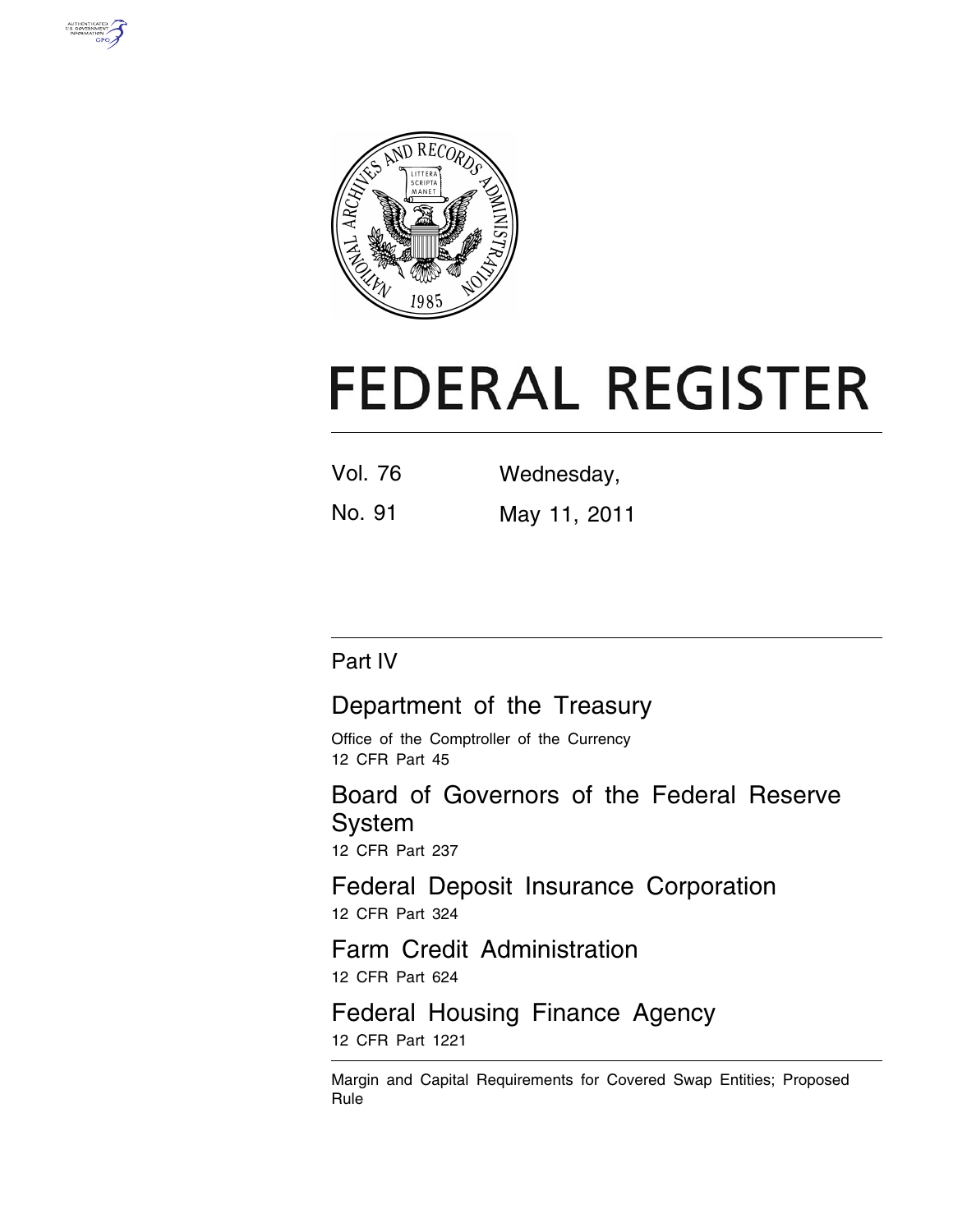# **DEPARTMENT OF THE TREASURY**

**Office of the Comptroller of the Currency** 

#### **12 CFR Part 45**

**[Docket No. OCC–2011–0008]** 

**RIN 1557–AD43** 

# **BOARD OF GOVERNORS OF THE FEDERAL RESERVE SYSTEM**

#### **12 CFR Part 237**

**[Docket No. R–1415]** 

**RIN 7100 AD74** 

### **FEDERAL DEPOSIT INSURANCE CORPORATION**

**12 CFR Part 324** 

**RIN 3064–AD79** 

# **FARM CREDIT ADMINISTRATION**

**12 CFR Part 624** 

#### **RIN 3052–AC69**

# **FEDERAL HOUSING FINANCE AGENCY**

# **12 CFR Part 1221**

# **RIN 2590–AA45**

## **Margin and Capital Requirements for Covered Swap Entities**

**AGENCY:** Office of the Comptroller of the Currency, Treasury (OCC); Board of Governors of the Federal Reserve System (Board); Federal Deposit Insurance Corporation (FDIC); Farm Credit Administration (FCA); and the Federal Housing Finance Agency (FHFA).

**ACTION:** Notice of proposed rulemaking.

**SUMMARY:** The OCC, Board, FDIC, FCA, and FHFA (collectively, the Agencies) are requesting comment on a proposal to establish minimum margin and capital requirements for registered swap dealers, major swap participants, security-based swap dealers, and major security-based swap participants for which one of the Agencies is the prudential regulator. This proposed rule implements sections 731 and 764 of the Dodd-Frank Wall Street Reform and Consumer Protection Act, which require the Agencies to adopt rules jointly to establish capital requirements and initial and variation margin requirements for such entities on all non-cleared swaps and non-cleared security-based swaps in order to offset the greater risk to such entities and the

financial system arising from the use of swaps and security-based swaps that are not cleared.

**DATES:** Comments should be received on or before June 24, 2011.

**ADDRESSES:** Interested parties are encouraged to submit written comments jointly to all of the Agencies. Commenters are encouraged to use the title ''Margin and Capital Requirements for Covered Swap Entities'' to facilitate the organization and distribution of comments among the Agencies. Commenters are also encouraged to identify the number of the specific question for comment to which they are responding.

*Office of the Comptroller of the Currency:* Because paper mail in the Washington, DC area and at the OCC is subject to delay, commenters are encouraged to submit comments by the Federal eRulemaking Portal or e-mail, if possible. Please use the title ''Margin and Capital Requirements'' to facilitate the organization and distribution of the comments. You may submit comments by any of the following methods:

• *Federal eRulemaking Portal—*  ''*Regulations.gov*''*:* Go to *[http://](http://www.regulations.gov)  [www.regulations.gov.](http://www.regulations.gov)* Select ''Document Type'' of ''Proposed Rules,'' and in the ''Enter Keyword or ID Box,'' enter Docket ID ''OCC–2011–0008,'' and click "Search." On "View By Relevance" tab at the bottom of screen, in the ''Agency'' column, locate the Proposed Rule for the OCC, in the "Action" column, click on "Submit a Comment" or "Open Docket Folder'' to submit or view public comments and to view supporting and related materials for this rulemaking action.

• Click on the "Help" tab on the Regulations.gov home page to get information on using Regulations.gov, including instructions for submitting or viewing public comments, viewing other supporting and related materials, and viewing the docket after the close of the comment period.

• *E-mail:* 

*[regs.comments@occ.treas.gov.](mailto:regs.comments@occ.treas.gov)* 

• *Mail:* Office of the Comptroller of the Currency, 250 E Street, SW., Mail Stop 2–3, Washington, DC 20219.  $\bullet$  *Fax:* (202) 874–5274.

• *Hand Delivery/Courier:* 250 E

Street, SW., Mail Stop 2–3, Washington, DC 20219.

*Instructions:* You must include ''OCC'' as the agency name and ''Docket ID OCC–2011–0008'' in your comment. In general, OCC will enter all comments received into the docket and publish them on the Regulations.gov Web site without change, including any business or personal information that you

provide such as name and address information, e-mail addresses, or phone numbers. Comments received, including attachments and other supporting materials, are part of the public record and subject to public disclosure. Do not enclose any information in your comment or supporting materials that you consider confidential or inappropriate for public disclosure.

You may review comments and other related materials that pertain to this proposed rulemaking by any of the following methods:

• *Viewing Comments Electronically:*  Go to *[http://www.regulations.gov.](http://www.regulations.gov)* Select ''Document Type'' of ''Public Submissions," and in the "Enter Keyword or ID Box,'' enter Docket ID ''OCC–2011–0008,'' and click ''Search.'' Comments will be listed under ''View By Relevance'' tab at the bottom of screen. If comments from more than one agency are listed, the ''Agency'' column will indicate which comments were received by the OCC.

• *Viewing Comments Personally:* You may personally inspect and photocopy comments at the OCC, 250 E Street, SW., Washington, DC. For security reasons, the OCC requires that visitors make an appointment to inspect comments. You may do so by calling (202) 874–4700. Upon arrival, visitors will be required to present valid government-issued photo identification and submit to security screening in order to inspect and photocopy comments.

• *Docket:* You may also view or request available background documents and project summaries using the methods described above.

#### **Board of Governors of the Federal Reserve System**

You may submit comments, identified by Docket No. R–1415 and RIN 7100 AD74, by any of the following methods:

• *Agency Web Site: [http://](http://www.federalreserve.gov)  [www.federalreserve.gov.](http://www.federalreserve.gov)* Follow the instructions for submitting comments at *[http://www.federalreserve.gov/](http://www.federalreserve.gov/generalinfo/foia/ProposedRegs.cfm)  [generalinfo/foia/ProposedRegs.cfm.](http://www.federalreserve.gov/generalinfo/foia/ProposedRegs.cfm)* 

• *Federal eRulemaking Portal: [http://](http://www.regulations.gov)  [www.regulations.gov.](http://www.regulations.gov)* Follow the instructions for submitting comments.

• *E-mail:* 

*[regs.comments@federalreserve.gov.](mailto:regs.comments@federalreserve.gov)*  Include the docket number in the subject line of the message.

• *Fax:* (202) 452–3819 or (202) 452– 3102.

• *Mail:* Address to Jennifer J. Johnson, Secretary, Board of Governors of the Federal Reserve System, 20th Street and Constitution Avenue, NW., Washington, DC 20551.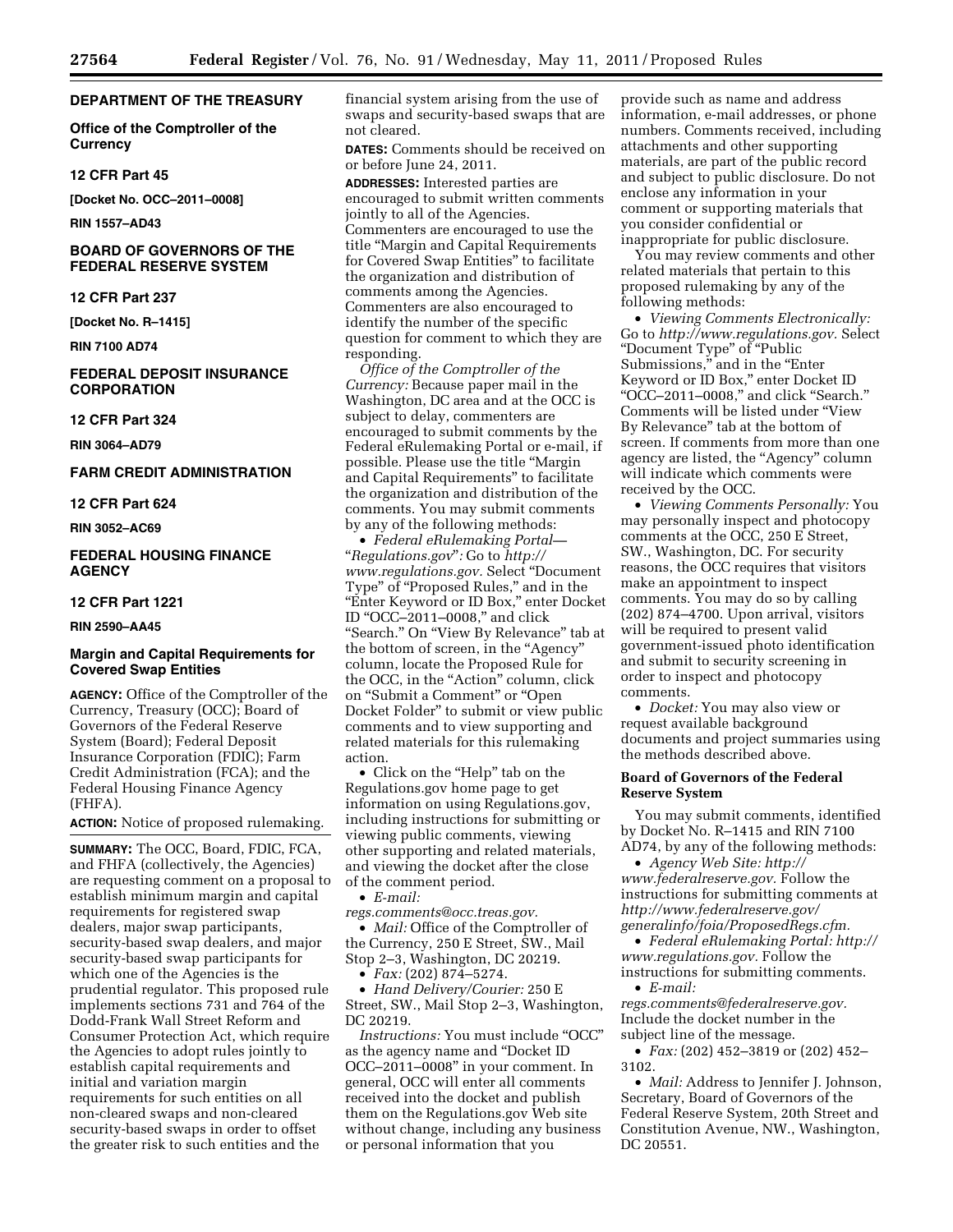All public comments will be made available on the Board's Web site at *[http://www.federalreserve.gov/](http://www.federalreserve.gov/generalinfo/foia/ProposedRegs.cfm)  [generalinfo/foia/ProposedRegs.cfm](http://www.federalreserve.gov/generalinfo/foia/ProposedRegs.cfm)* as submitted, unless modified for technical reasons. Accordingly, comments will not be edited to remove any identifying or contact information. Public comments may also be viewed electronically or in paper in Room MP– 500 of the Board's Martin Building (20th and C Streets, NW.) between 9 a.m. and 5 p.m. on weekdays.

*Federal Deposit Insurance Corporation:* You may submit comments, identified by RIN number, by any of the following methods:

• *Agency Web Site: [http://](http://www.fdic.gov/regulations/laws/federal/propose.html)  [www.fdic.gov/regulations/laws/federal/](http://www.fdic.gov/regulations/laws/federal/propose.html) [propose.html.](http://www.fdic.gov/regulations/laws/federal/propose.html)* Follow instructions for submitting comments on the Agency Web site.

• *E-mail: [Comments@FDIC.gov.](mailto:Comments@FDIC.gov)*  Include the RIN number on the subject line of the message.

• *Mail:* Robert E. Feldman, Executive Secretary, Attention: Comments, Federal Deposit Insurance Corporation, 550 17th Street, NW., Washington, DC 20429.

• *Hand Delivery:* Comments may be hand delivered to the guard station at the rear of the 550 17th Street Building (located on F Street) on business days between 7 a.m. and 5 p.m.

*Instructions:* All comments received must include the agency name and RIN for this rulemaking and will be posted without change to *[http://www.fdic.gov/](http://www.fdic.gov/regulations/laws/federal/propose.html) [regulations/laws/federal/propose.html,](http://www.fdic.gov/regulations/laws/federal/propose.html)*  including any personal information provided.

*Federal Housing Finance Agency:* You may submit your written comments on the proposed rulemaking, identified by regulatory information number (RIN) 2590–AA45, by any of the following methods:

• *E-mail:* Comments to Alfred M. Pollard, General Counsel, may be sent by e-mail at *[RegComments@fhfa.gov.](mailto:RegComments@fhfa.gov)*  Please include ''RIN 2590–AA45'' in the subject line of the message.

• *Federal eRulemaking Portal: [http://](http://www.regulations.gov)  [www.regulations.gov.](http://www.regulations.gov)* Follow the instructions for submitting comments. If you submit your comment to the Federal eRulemaking Portal, please also send it by e-mail to FHFA at *[RegComments@fhfa.gov](mailto:RegComments@fhfa.gov)* to ensure timely receipt by the Agency. Please include ''RIN 2590–AA45'' in the subject line of the message.

• *U.S. Mail, United Parcel Service, Federal Express, or Other Mail Service:*  The mailing address for comments is: Alfred M. Pollard, General Counsel, Attention: Comments/RIN 2590–AA45, Federal Housing Finance Agency,

Fourth Floor, 1700 G Street, NW., Washington, DC 20552.

• *Hand Delivery/Courier:* The hand delivery address is: Alfred M. Pollard, General Counsel, Attention: Comments/ RIN 2590–AA45, Federal Housing Finance Agency, Fourth Floor, 1700 G Street, NW., Washington, DC 20552. A hand-delivered package should be logged at the Guard Desk, First Floor, on business days between 9 a.m. and 5 p.m.

All comments received by the deadline will be posted for public inspection without change, including any personal information you provide, such as your name and address, on the FHFA Web site at *[http://www.fhfa.gov.](http://www.fhfa.gov)*  Copies of all comments timely received will be available for public inspection and copying at the address above on government-business days between the hours of 10 a.m. and 3 p.m. To make an appointment to inspect comments please call the Office of General Counsel at (202) 414–6924.

*Farm Credit Administration:* We offer a variety of methods for you to submit your comments. For accuracy and efficiency reasons, commenters are encouraged to submit comments by email or through the FCA's Web site. As facsimiles (fax) are difficult for us to process and achieve compliance with section 508 of the Rehabilitation Act, we are no longer accepting comments submitted by fax. Regardless of the method you use, please do not submit your comments multiple times via different methods. You may submit comments by any of the following methods:

• *E-mail:* Send us an e-mail at *[reg](mailto:reg-comm@fca.gov)[comm@fca.gov.](mailto:reg-comm@fca.gov)* 

• *FCA Web site: [http://www.fca.gov.](http://www.fca.gov)*  Select ''Public Commenters,'' then ''Public Comments,'' and follow the directions for ''Submitting a Comment.''

• *Federal eRulemaking Portal: [http://](http://www.regulations.gov)  [www.regulations.gov.](http://www.regulations.gov)* Follow the instructions for submitting comments.

• *Mail:* Gary K. Van Meter, Acting Director, Office of Regulatory Policy, Farm Credit Administration, 1501 Farm Credit Drive, McLean, VA 22102–5090.

You may review copies of all comments we receive at our office in McLean, Virginia or on our Web site at *[http://www.fca.gov.](http://www.fca.gov)* Once you are in the Web site, select "Public Commenters," then ''Public Comments,'' and follow the directions for ''Reading Submitted Public Comments.'' We will show your comments as submitted, including any supporting data provided, but for technical reasons we may omit items such as logos and special characters. Identifying information that you provide, such as phone numbers and addresses, will be publicly available.

However, we will attempt to remove email addresses to help reduce Internet spam.

**FOR FURTHER INFORMATION CONTACT:**  *OCC:* Michael Sullivan, Market RAD (202) 874–3978, Kurt Wilhelm, Director, Financial Markets Group (202) 874– 4479, Jamey Basham, Assistant Director, Legislative and Regulatory Activities Division (202) 874–5090, or Ron Shimabukuro, Senior Counsel, Legislative and Regulatory Activities Division (202) 874–5090, Office of the Comptroller of the Currency, 250 E Street, SW., Washington, DC 20219.

*Board:* Sean D. Campbell, Deputy Associate Director, Division of Research and Statistics, (202) 452–3761, Michael Gibson, Senior Associate Director, Division of Research and Statistics, (202) 452–2495, or Jeremy R. Newell, Senior Attorney, Legal Division, (202) 452–3239, Board of Governors of the Federal Reserve System, 20th and C Streets, NW., Washington, DC 20551.

*FDIC:* Bobby R. Bean, Chief, Policy Section, (202) 898–6705, John Feid, Senior Capital Markets Specialist, (202) 898–8649, Division of Risk Management Supervision, Thomas F. Hearn, Counsel, (202) 898–6967, or Ryan K. Clougherty, Senior Attorney, (202) 898–3843, Legal Division, Federal Deposit Insurance Corporation, 550 17th Street, NW., Washington, DC 20429.

*FHFA:* Robert Collender, Principal Policy Analyst, Office of Policy Analysis and Research, (202) 343–1510, *[Robert.Collender@fhfa.gov,](mailto:Robert.Collender@fhfa.gov)* Peggy Balsawer, Assistant General Counsel, Office of General Counsel, (202) 343– 1529, *[Peggy.Balsawer@fhfa.gov.](mailto:Peggy.Balsawer@fhfa.gov)* or James Carley, Senior Associate Director, Division of FHLBank Regulation, (202) 408–2507, *[James.Carley@fhfa.gov,](mailto:James.Carley@fhfa.gov)*  Federal Housing Finance Agency, Fourth Floor, 1700 G Street, NW., Washington, DC 20552. The telephone number for the Telecommunications Device for the Hearing Impaired is (800) 877–8339.

*FCA:* William G. Dunn, Acting Associate Director, Finance and Capital Markets Team, Office of Regulatory Policy, Farm Credit Administration, McLean, VA 22102–5090, (703) 883– 4414, TTY (703) 883–4434, Joseph T. Connor, Associate Director for Policy and Analysis, Office of Secondary Market Oversight, Farm Credit Administration, McLean, VA 22102– 5090, (703) 883–4280, TTY (703) 883– 4434, or Rebecca S. Orlich, Senior Counsel, Office of General Counsel, Farm Credit Administration, McLean, VA 22102–5090, (703) 883–4020, TTY (703) 883–4020.

**SUPPLEMENTARY INFORMATION:**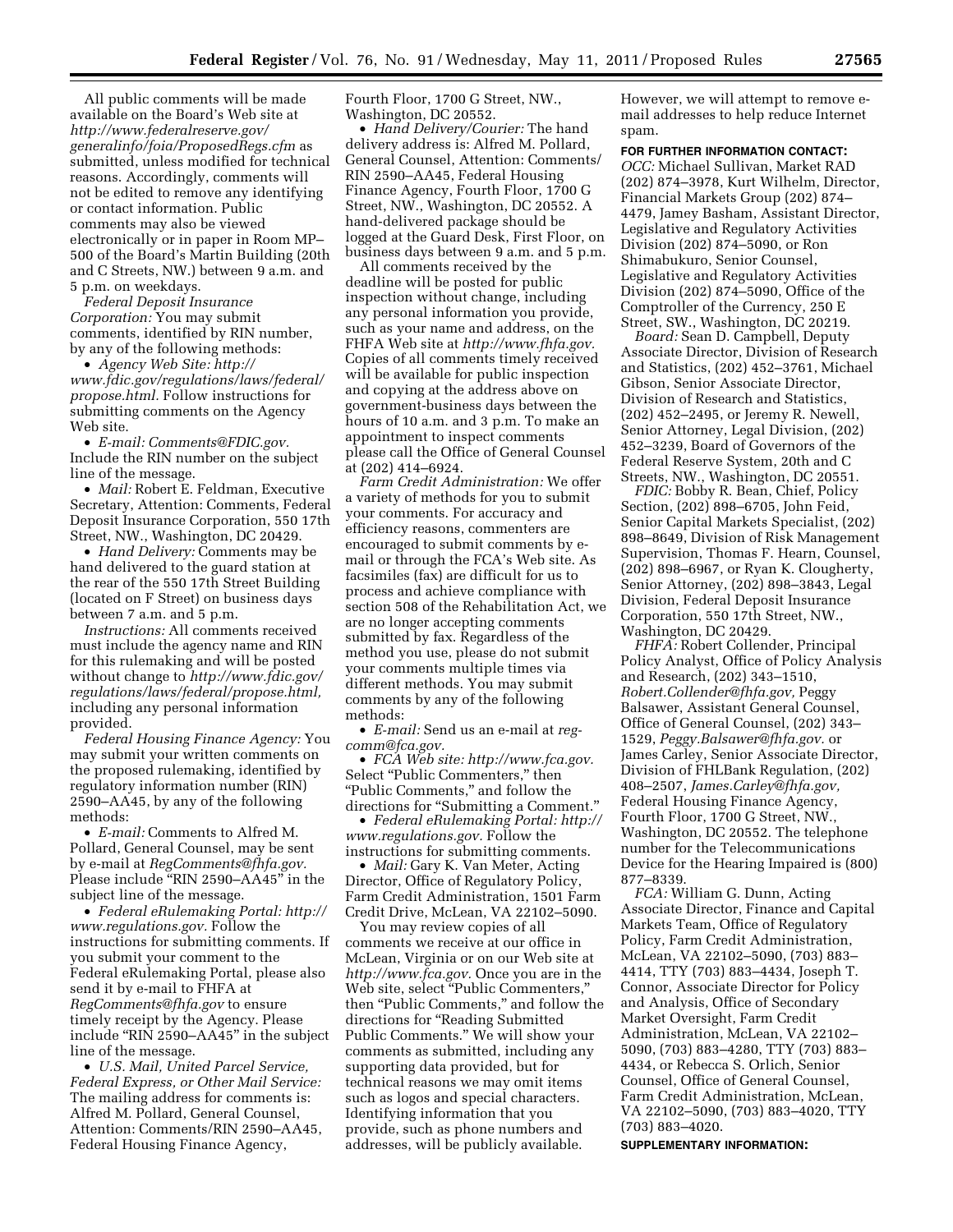#### **I. Background**

The Dodd-Frank Wall Street Reform and Consumer Protection Act (the Dodd-Frank Act) was enacted on July 21, 2010.1 Title VII of the Dodd-Frank Act established a comprehensive new regulatory framework for derivatives, which the Act generally characterizes as "swaps" (which are defined in section 721 of the Dodd-Frank Act to include interest rate swaps, commodity-based swaps, and broad-based credit swaps) and ''security-based swaps'' (which are defined in section 761 of the Dodd-Frank Act to include single-name and narrow-based credit swaps and equitybased swaps).2

As part of this new regulatory framework, sections 731 and 764 of the Dodd-Frank Act add a new section 4s to the Commodity Exchange Act and a new section 15F to the Securities Exchange Act of 1934, respectively, which require the registration and regulation of swap dealers and major swap participants and security-based swap dealers and major security-based swap participants (collectively, swap entities).3 For certain types of swap entities that are prudentially regulated by one of the Agencies,<sup>4</sup> sections 731 and 764 of the

3*See* 7 U.S.C. 6s; 15 U.S.C. 78*o*–8. Section 731 of the Dodd-Frank Act requires swap dealers and major swap participants to register with the Commodity Futures Trading Commission (the "CFTC"), which is vested with primary responsibility for the oversight of the swaps market under title 7 of the Dodd Frank Act. Section 764 of the Dodd-Frank Act requires security-based swap dealers and major security-based swap participants to register with the Securities and Exchange Commission (the "SEC"), which is vested with primary responsibility for the oversight of the security-based swaps market under title 7 of the Dodd-Frank Act. Section 713(d)(1) of the Dodd-Frank Act requires the CFTC and SEC to issue joint rules further defining the terms swap dealer, major swap participant, security-based swap dealer, and major security-based swap participant. The CFTC and SEC issued a joint notice of proposed rulemaking with respect to these definitions in December, 2010. *See* 75 FR 80,174 (Dec. 21, 2010) (proposed rule).

4Section 1a(39) of the Commodities Exchange Act defines the term "prudential regulator" for purposes of the capital and margin requirements applicable to swap dealers, major swap participants, securitybased swap dealers and major security-based swap participants. The Board is the prudential regulator for any swap entity that is (i) a State-chartered bank that is a member of the Federal Reserve System, (ii) a State-chartered branch or agency of a foreign bank, (iii) a foreign bank which does not operate an insured branch, (iv) an organization operating under section 25A of the Federal Reserve Act (an Edge corporation) or having an agreement with the Board under section 25 of the Federal Reserve Act (an Agreement corporation), and (v) a bank holding company, a foreign bank that is treated as a bank holding company under section 8(a) of the

Dodd-Frank Act require the Agencies to adopt rules jointly for swap entities under their respective jurisdictions imposing (i) capital requirements and (ii) initial and variation margin requirements on all non-cleared swaps and non-cleared security-based swaps.5 Swap entities that are prudentially regulated by the Agencies and therefore subject to the proposed rule are referred to herein as "covered swap entities."

Sections 731 and 764 of the Dodd-Frank Act require the CFTC and SEC to separately adopt rules imposing capital and margin requirements for swap entities for which there is no prudential regulator.6 The Dodd-Frank Act requires the CFTC, SEC, and the Agencies to establish and maintain, to the maximum extent practicable, capital and margin requirements that are comparable, and to consult with each other periodically

International Banking Act of 1978, or a savings and loan holding company (on or after the transfer date established under section 311 of the Dodd-Frank Act), or a subsidiary of such a company or foreign bank (other than a subsidiary for which the OCC or FDIC is the prudential regulator or that is required to be registered with the CFTC or SEC as a swap dealer or major swap participant or a security-based swap dealer or major security-based swap participant, respectively). The OCC is the prudential regulator for any swap entity that is a national bank, a Federally chartered branch or agency of a foreign bank, or a Federal savings association. The FDIC is the prudential regulator for any swap entity that is (i) a State-chartered bank that is not a member of the Federal Reserve System or (ii) a State savings association. The FCA is the prudential regulator for any swap entity that is an institution chartered under the Farm Credit Act of 1971, as amended. FHFA is the prudential regulator for any swap entity that is a "regulated entity" under the Federal Housing Enterprises Financial Safety and Soundness Act of 1992 (*i.e.,* the Federal National Mortgage Association and its affiliates, the Federal Home Loan Mortgage Corporation and its affiliates, and the Federal Home Loan Banks). *See*  7 U.S.C. 1a(39).

5*See* 7 U.S.C. 6s(e)(2)(A); 15 U.S.C. 78*o*– 8(e)(2)(A). Section 6(s)(e)(1)(A) directs registered swap dealers and major swap participants for which there is a prudential regulator to comply with margin and capital rules issued by the prudential regulators, while section  $6(s)(e)(1)(B)$  directs registered swap dealers and major swap participants for which there is not a prudential regulator to comply with margin and capital rules issued by the CFTC and SEC. Section  $780-8(e)(1)$ generally parallels section 6s(e)(1), except that section 78o–8(e)(1)(A) refers to registered securitybased swap dealers and major security-based swap participants for which ''there is not a prudential regulator.'' The Agencies construe the ''not'' in section  $780-8(e)(1)(A)$  to have been included by mistake, in conflict with section 78*o*–8(e)(2)(A), and of no substantive meaning. Otherwise, registered security-based swap dealers and major securitybased swap participants for which there is not a prudential regulator could be subject to multiple capital and margin rules, and institutions regulated by the prudential regulators and registered as security-based swap dealers and major securitybased swap participants might not be subject to any capital and margin requirements under section 78*o*– 8(e).

6*See* 7 U.S.C. 6s(e)(2)(B); 15 U.S.C. 78*o*– 8(e)(2)(B).

(but no less than annually) regarding these requirements.7

The capital and margin standards for swap entities imposed under sections 731 and 764 of the Dodd-Frank Act are intended to offset the greater risk to the swap entity and the financial system arising from the use of swaps and security-based swaps that are not cleared.8 Sections 731 and 764 of the Dodd-Frank Act require that the capital and margin requirements imposed on swap entities must, to offset such risk, (i) help ensure the safety and soundness of the swap entity and (ii) be appropriate for the greater risk associated with the non-cleared swaps and non-cleared security-based swaps held as a swap entity.<sup>9</sup> In addition, Sections 731 and 764 of the Dodd-Frank Act require the Agencies, in establishing capital rules for covered swap entities, to take into account the risks associated with other types, classes or categories of swaps or security-based swaps engaged in, and the other activities conducted by that person that are not otherwise subject to regulation applicable to that person by virtue of the status of the person as a swap dealer or a major swap participant.10 Sections 731 and 764 become effective not less than 60 days after publication of the final rule or regulation implementing these sections.11

The capital and margin requirements that must be established with respect to

9*See* 7 U.S.C. 6s(e)(3)(A); 15 U.S.C. 78*o*– 8(e)(3)(A). In addition, Section 1201 of Housing and Economic Recovery Act of 2008 (Pub. L. 110–289, 122 Stat. 2654) requires the Director of FHFA, when promulgating regulations relating to the Federal Home Loan Banks, to consider the following differences between the Federal Home Loan Banks and the Federal National Mortgage Association (Fannie Mae) and the Federal Home Loan Mortgage Corporation (Freddie Mac): cooperative ownership structure; mission of providing liquidity to members; affordable housing and community development mission; capital structure; and joint and several liability. *See* section 1201 Public Law 110–289, 122 Stat. 2782–83 (amending 12 U.S.C. 4513). The Director of FHFA also may consider any other differences that are deemed appropriate. For purposes of this proposed rule, FHFA considered the differences as they relate to the above factors. FHFA requests comments from the public about whether differences related to these factors should result in any revisions to the proposal.

10*See* 7 U.S.C. 6s(e)(2)(C); 15 U.S.C. 78*o*–  $8(\mathrm{e})(2)(\mathrm{C}).$  In addition, the margin requirements imposed by the Agencies must permit the use of noncash collateral, as the Agencies determine to be consistent with (i) preserving the financial integrity of the markets trading swaps and security-based swaps and (ii) preserving the stability of the U.S. financial system. *See* 7 U.S.C. 6s(e)(3)(C); 15 U.S.C. 78*o*–8(e)(3)(C).

11*See* Dodd Frank Act §§ 754, 774.

<sup>1</sup> Dodd-Frank Wall Street Reform and Consumer Protection Act, Public Law 111–203, 124 Stat. 1376 (2010).

<sup>2</sup>*See* 7 U.S.C. 1a(47); 15 U.S.C. 78c(a)(68). Swaps and security-based swaps are sometimes referred to herein collectively as "derivatives."

<sup>7</sup>*See* 7 U.S.C. 6s(e)(2)(A); 6s(e)(3)(D); 15 U.S.C. 78*o*–8(e)(2)(A), 78*o*–8(e)(3)(D). Staff of the Agencies have consulted with staff of the CFTC and SEC in developing the proposed rule.

<sup>8</sup>*See* 7 U.S.C. 6s(e)(3)(A); 15 U.S.C. 78*o*–  $8(e)(3)(A).$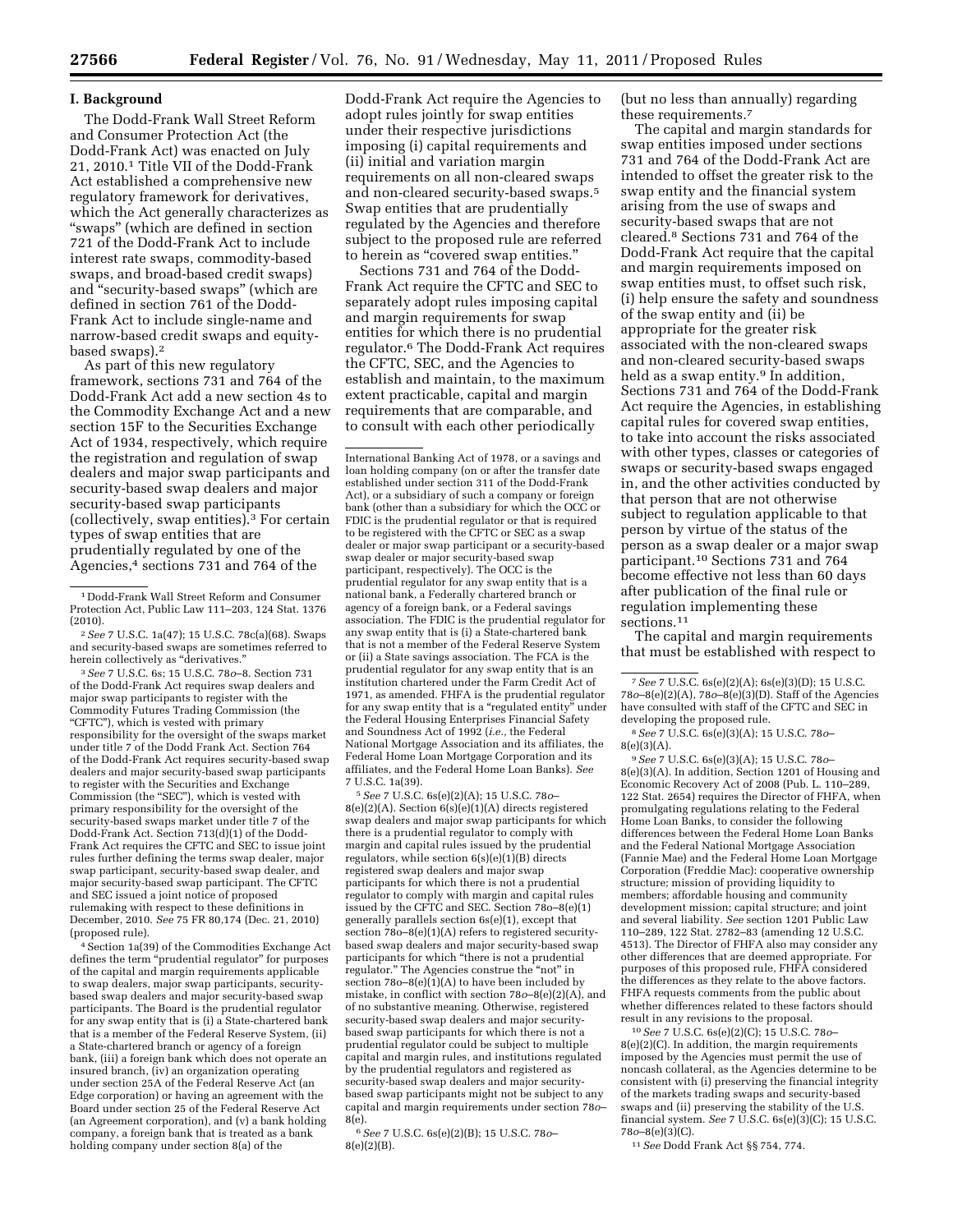non-cleared derivatives under sections 731 and 764 of the Dodd-Frank Act complement changes made elsewhere in the Act that require all sufficiently standardized swaps and security-based swaps be cleared through a derivatives clearing organization or clearing agency.12 This clearing mandate reflects the consensus of the G–20 leaders: ''All standardized over-the-counter derivatives contracts should be traded on exchanges or electronic trading platforms, where appropriate, and cleared through central counterparties by end of 2012 at the latest."<sup>13</sup>

In the derivatives clearing process, central counterparties (CCPs) manage the credit risk through a range of controls and methods, including a margining regime that imposes both initial margin and variation margin requirements on parties to cleared transactions.14 Thus, the mandatory clearing requirement established by the Dodd-Frank Act for swaps and securitybased swaps will effectively require any party to any transaction subject to the clearing mandate to post initial and variation margin to the CCP in connection with that transaction.

However, if a particular swap or security-based swap is not cleared because it is not subject to the mandatory clearing requirement (or because one of the parties to a particular swap or security-based swap is eligible for, and uses, an exemption from the mandatory clearing requirement), that swap or security-based swap will be a

13 G–20 Leaders, June 2010 Toronto Summit Declaration, ¶ 25. The dealer community has also recognized the importance of clearing—beginning in 2009, in an effort led by the Federal Reserve Bank of New York, the dealer community agreed to increase central clearing for certain credit derivatives and interest rate derivatives. *See* Press Release, Federal Reserve Bank of New York, New York Fed Welcomes Further Industry Commitments on Over-the-Counter Derivatives press release (June 2, 2009), *available at [http://www.newyorkfed.org/](http://www.newyorkfed.org/newsevents/news/markets/2009/ma090602.html)  [newsevents/news/markets/2009/ma090602.html.](http://www.newyorkfed.org/newsevents/news/markets/2009/ma090602.html)* 

14CCPs interpose themselves between counterparties to a derivative transaction, becoming the buyer to the seller and the seller to the buyer and, in the process, taking on the credit risk that each party poses to the other. For example, when a derivatives contract between two parties that are members of a CCP is executed and submitted for clearing, it is typically replaced by two new contracts—separate contracts between the CCP and each of the two original counterparties. At that point, the original counterparties are no longer counterparties to each other; instead, each faces the CCP as its counterparty, and the CCP assumes the counterparty credit risk of each of the original counterparties.

"non-cleared" swap or security-based swap and will be subject to the capital and margin requirements for such transactions established under sections 731 and 764 of the Dodd-Frank Act.

The comprehensive derivativesrelated provisions of title VII of the Dodd-Frank Act, including sections 731 and 764, are intended in general to reduce risk, increase transparency, promote market integrity within the financial system, and, in particular, address a number of weaknesses in the regulation and structure of the derivatives markets that were revealed during the financial crisis experienced in 2008 and 2009. During the financial crisis, the opacity of derivatives transactions among dealer banks and between dealer banks and their counterparties created uncertainty about whether market participants were significantly exposed to the risk of a default by a swap counterparty. By imposing a regulatory margin requirement on non-cleared swaps, the Dodd-Frank Act will reduce the uncertainty around the possible exposures arising from non-cleared swaps.

The recent financial crisis also revealed that some participants in the derivatives markets had used derivatives to take on excessive risks. By imposing a minimum margin requirement on non-cleared derivatives, sections 731 and 764 of the Dodd-Frank Act will reduce the ability of firms to take on excessive risks through swaps without sufficient financial resources to make good on their contracts. Because the Dodd-Frank Act requires that the margin requirements be based on the risks posed by the non-cleared derivatives and derivatives counterparties, firms that take significant risks through derivatives will face more stringent margin requirements with respect to non-cleared derivatives, while firms that take lower risks will face less stringent margin requirements.

#### **II. Overview of Proposed Rule**

#### *A. Margin Requirements*

The Agencies have generally adopted a risk-based approach in proposing rules to establish initial and variation margin requirements for covered swap entities, consistent with the statutory requirement that these rules help ensure the safety and soundness of the covered swap entity and be appropriate for the risk to the financial system associated with non-cleared swaps and non-cleared security-based swaps held by covered swap entities. As a result, the proposed rule takes into account the relative risk of a covered swap entity's activities in

establishing both (i) the minimum amount of initial and variation margin that it must collect from its counterparties and (ii) the frequency with which a covered swap entity must calculate and collect variation margin from its counterparty.

In implementing this risk-based approach, the proposed rule distinguishes among four separate types of derivatives counterparties: (i) Counterparties that are themselves swap entities; (ii) counterparties that are highrisk financial end users of derivatives; (iii) counterparties that are low-risk financial end users of derivatives; and (iv) counterparties that are nonfinancial end users of derivatives.15 These categories reflect the Agencies' preliminary belief that distinctions can be made between types of derivatives counterparties that are useful in distinguishing the risks posed by each type.

The proposed rule's initial and variation margin requirements generally apply only to the *collection* of minimum margin amounts by a covered swap entity from its counterparties; they do not contain specific requirements as to the amount of initial or variation margin that a covered swap entity must *post* to its counterparties.16 This approach, which emphasizes the collection rather than the posting of margin, is based primarily on the Agencies' preliminary view that imposing requirements with respect to the minimum amount of margin to be collected (but not posted) is a critical aspect of offsetting the greater risk to the covered swap entity and the financial system arising from the covered swap entity's holdings of swaps and security-based swaps that are not cleared and helps ensure the safety and soundness of the covered swap entity. The proposed rule's approach would also assure that swap entities transacting with one another will effectively be collecting and posting margin with respect to those transactions as a result of the margin collection requirements imposed on each.

With respect to initial margin, the proposed rule permits a covered swap entity to select from two alternatives to calculate its initial margin requirements. A covered swap entity may calculate its initial margin requirements using a standardized ''lookup'' table that

<sup>12</sup>*See* 7 U.S.C. 2(h); 15 U.S.C. 78c–3. Certain types of counterparties (*e.g.,* counterparties that are not financial entities and are using swaps or security-based swaps to hedge or mitigate commercial risks) are exempt from this mandatory clearing requirement and may elect not to clear a swap or security-based swap that would otherwise be subject to the clearing requirement.

 $^{15}$  See proposed rule  $\S\S \_2$  .2(b), (g), (h), (i), (n), (r) and (y) for the various constituent definitions that identify these four types of swap counterparties.

<sup>&</sup>lt;sup>16</sup> Section \_\_\_.11 of the proposed rule adopted by FHFA and FCA (but not the other Agencies) requires that their regulated entities collect initial and variation margin from swap entities, as described in section III.K of this notice.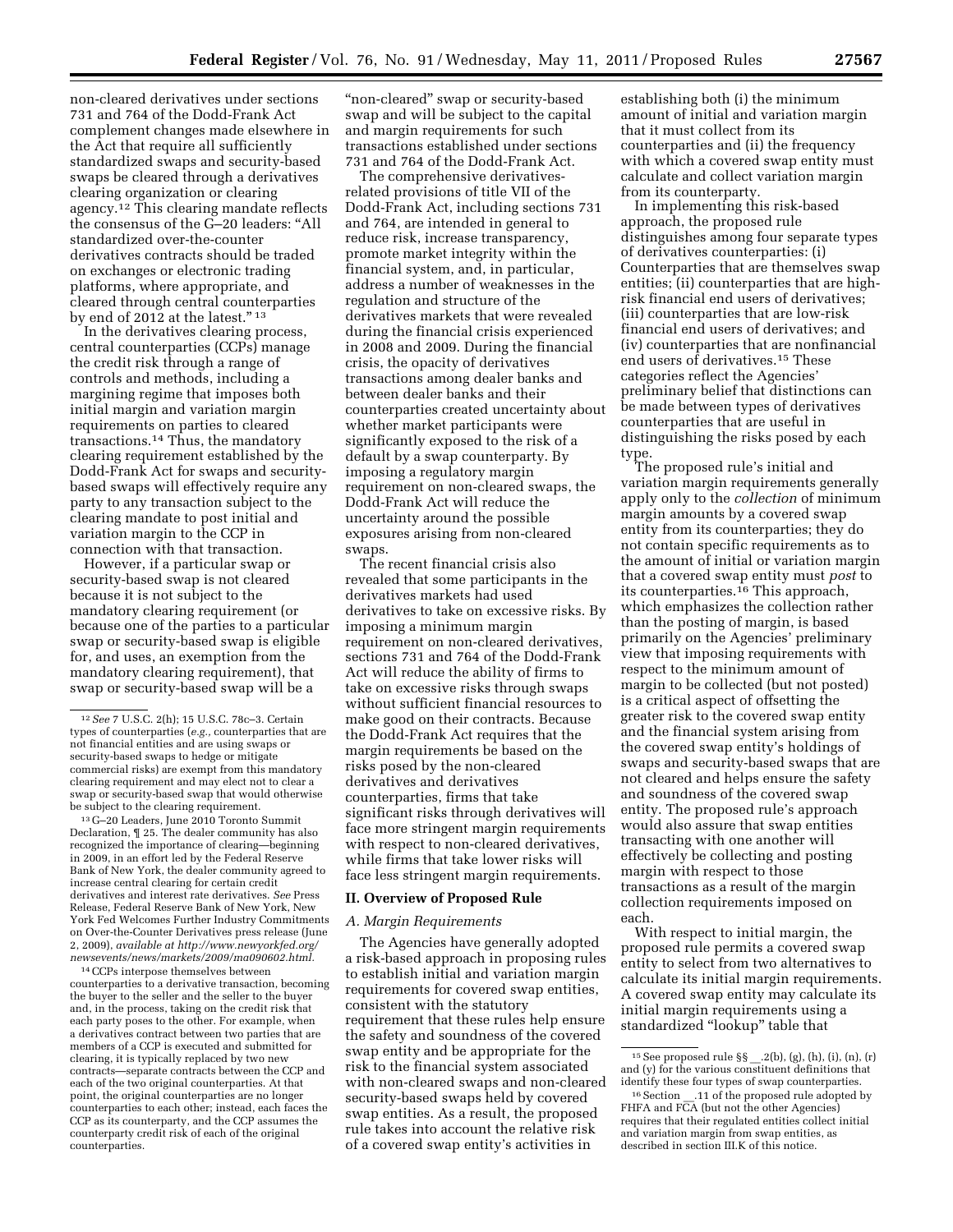specifies the minimum initial margin that must be collected, expressed as a percentage of the notional amount of the swap or security-based swap. These percentages depend on the broad asset class of the swap or security-based swap.17 Alternatively, a covered swap entity may calculate its minimum initial margin requirements using an internal margin model that meets certain criteria and that has been approved by the relevant prudential regulator.18

A covered swap entity adopting the first alternative generally must collect at least the amount of initial margin required under the standardized look-up table, regardless of the relative risk of its counterparty. A covered swap entity adopting the second alternative generally must collect at least the amount of initial margin required under its initial margin model. Both alternatives permit a covered swap entity to adopt a threshold amount below which it need not collect initial margin from certain types of counterparties.19 Under the proposed rule, the maximum threshold amount permitted varies based on the relative risk posed by the counterparty, as determined by counterparty type.

With respect to variation margin, the proposed rule generally requires a covered swap entity to collect variation margin periodically in an amount that is at least equal to the increase in the value of the swap to the covered swap entity.20 As with initial margin, a covered swap entity may adopt a threshold amount below which it need not collect variation margin from certain types of lower-risk counterparties.21 Consistent with the approach taken to initial margin, the maximum threshold amount permitted for variation margin varies based on the relative risk of the counterparty, as determined by counterparty type. In addition, the frequency with which a covered swap entity must periodically recalculate and collect variation margin under the proposed rule also varies based on the relative risk of the counterparty, as determined by counterparty type, and generally decreases as the relative risk of the counterparty type decreases.<sup>22</sup>

The proposed rule's margin provisions establish only *minimum*  requirements with respect to initial margin and variation that must be collected. Nothing in the proposed rule is intended to prevent or discourage a

19*See* proposed rule §§ \_\_.2(m), \_\_.3(a)(2).

22*See* proposed rule § \_\_.4(b).

covered swap entity from collecting margin in amounts greater than is required under the proposed rule.

The proposed rule also specifies the types of collateral that are eligible to be collected to satisfy both the initial and variation margin requirements. Eligible collateral is generally limited to (i) immediately available cash funds and (ii) certain high-quality, highly-liquid U.S. government and agency obligations and, in the case of initial margin only, certain government-sponsored enterprise obligations, subject to specified minimum "haircuts" for purposes of determining their value for margin purposes.23

Separate from the proposed rule's requirements with respect to the collection of initial and variation margin, the proposed rule also requires a covered swap entity to ensure that its counterparty segregates the initial margin that the covered swap entity *posts* when engaging in swap or security-based swap transactions with another swap entity.24 The Agencies have proposed a requirement that segregation of initial margin be mandatory, not optional, for swap transactions by a covered swap entity with another swap entity in order to (i) offset the greater risk to the covered swap entity and the financial system arising from the use of swaps and security-based swaps that are not cleared and (ii) protect the safety and soundness of the covered swap entity.

#### *B. Capital Requirements*

Sections 731 and 764 of the Dodd-Frank Act also require the Agencies to issue, in addition to margin rules, joint rules on capital for covered swap entities for which they are the prudential regulator.<sup>25</sup> The Board, FDIC, and OCC (collectively, the banking agencies) have had risk-based capital rules in place for banks to address overthe-counter derivatives since 1989 when the banking agencies implemented their risk-based capital adequacy standards (general banking risk-based capital rules) 26 based on the first Basel Accord.27 The general banking risk-

26*See* 54 FR 4186 (January 27, 1989). The general banking risk-based capital rules are codified at 12 CFR part 3, Appendix A (OCC); 12 CFR parts 208 and 225, Appendix A (Board); and 12 CFR part 325, Appendix A (FDIC).

The Basel Committee on Banking Supervision (BCBS) developed the first international banking

based capital rules have been amended and supplemented over time to take into account developments in the derivatives market. These supplements include the addition of the market risk amendment to the first Basel Accord which requires banks and bank holding companies meeting certain thresholds to calculate their capital requirements for trading positions through models approved by their primary Federal supervisor.28 In addition, certain large, complex banks and bank holding companies are subject to the banking agencies' advanced riskbased capital standards (advanced approaches rules), based on the advanced approaches of the Basel II Accord.29

FHFA's predecessor agencies used a similar methodology to frame the riskbased capital rules applicable to those entities now regulated by FHFA. The FCA's risk-based capital regulations for Farm Credit System institutions, except for the Federal Agricultural Mortgage Corporation (Farmer Mac), have been in place since 1988 and were updated in 2005.30 The FCA's risk-based capital regulations for Farmer Mac have been in place since 2001 and were updated in 2006.31

The Basel Committee on Banking Supervision has recently revised and enhanced its capital framework for internationally active banks,<sup>32</sup> and the banking agencies expect to propose these changes in the United States in the near future through a separate notice of proposed rulemaking.

As described in section III.J below, the proposed rule requires a covered swap entity to comply with regulatory capital

28 61 FR 47358 (September 6, 1996). The banking agencies' market risk capital rules are at 12 CFR part 3, Appendix B (OCC); 12 CFR part 208, Appendix E and 12 CFR part 225, Appendix E (Board); and 12 CFR part 325, Appendix C (FDIC). The rules apply to banks and bank holding companies with trading activity (on a worldwide consolidated basis) that equals 10 percent or more of the institution's total assets, or \$1 billion or more.

29*See* BCBS, *International Convergence of Capital Measurement and Capital Standards: A Revised Framework* (2006). The banking agencies implemented the advanced approaches of the Basel II Accord in 2007. *See* 72 FR 69288 (December 7, 2010). The advanced approaches rules are codified at 12 CFR part 3, Appendix C (OCC); 12 CFR part 208, Appendix F and 12 CFR part 225, Appendix G (Board); and 12 CFR part 325, Appendix D (FDIC).

30*See* 53 FR 40.033 (Oct. 13, 1988); 70 FR 35.336 (June 17, 2005); 12 CFR part 615 subpart H. 31*See* 66 FR 19,048 (April 12, 2001); 71 FR 77,247

(Dec. 26, 2006); 12 CFR part 652. 32*See* BCBS, *Basel III: A Global Regulatory* 

*Framework for More Resilient Banks and Banking Systems* (2010), *available at [http://www.bis.org/](http://www.bis.org/publ.bcbs189.htm) [publ.bcbs189.htm.](http://www.bis.org/publ.bcbs189.htm)* 

<sup>17</sup>*See* proposed rule, Appendix A.

<sup>18</sup>*See* proposed rule §§ \_\_.2(*l*), \_\_.3(a), \_\_.8.

<sup>20</sup>*See* proposed rule §§ \_\_.2(z), \_\_.4(a).

<sup>21</sup>*See* proposed rule §§ \_\_.2(bb), \_\_.4(a)(2).

 $\overline{a}$ <sup>23</sup> See proposed rule § \_.6.

<sup>24</sup>*See* proposed rule § \_\_.7. The Agencies note that sections 724 and 763 of Dodd-Frank Act require a swap entity to offer its swap and securitybased swap counterparties the option of requiring segregation of initial margin they post to the swap entity.

<sup>25</sup> 7 U.S.C. 6s(e)(2); 15 U.S.C. 78*o*–8(e)(2).

capital framework in 1988, entitled *International Convergence of Capital Measurement and Capital Standards.*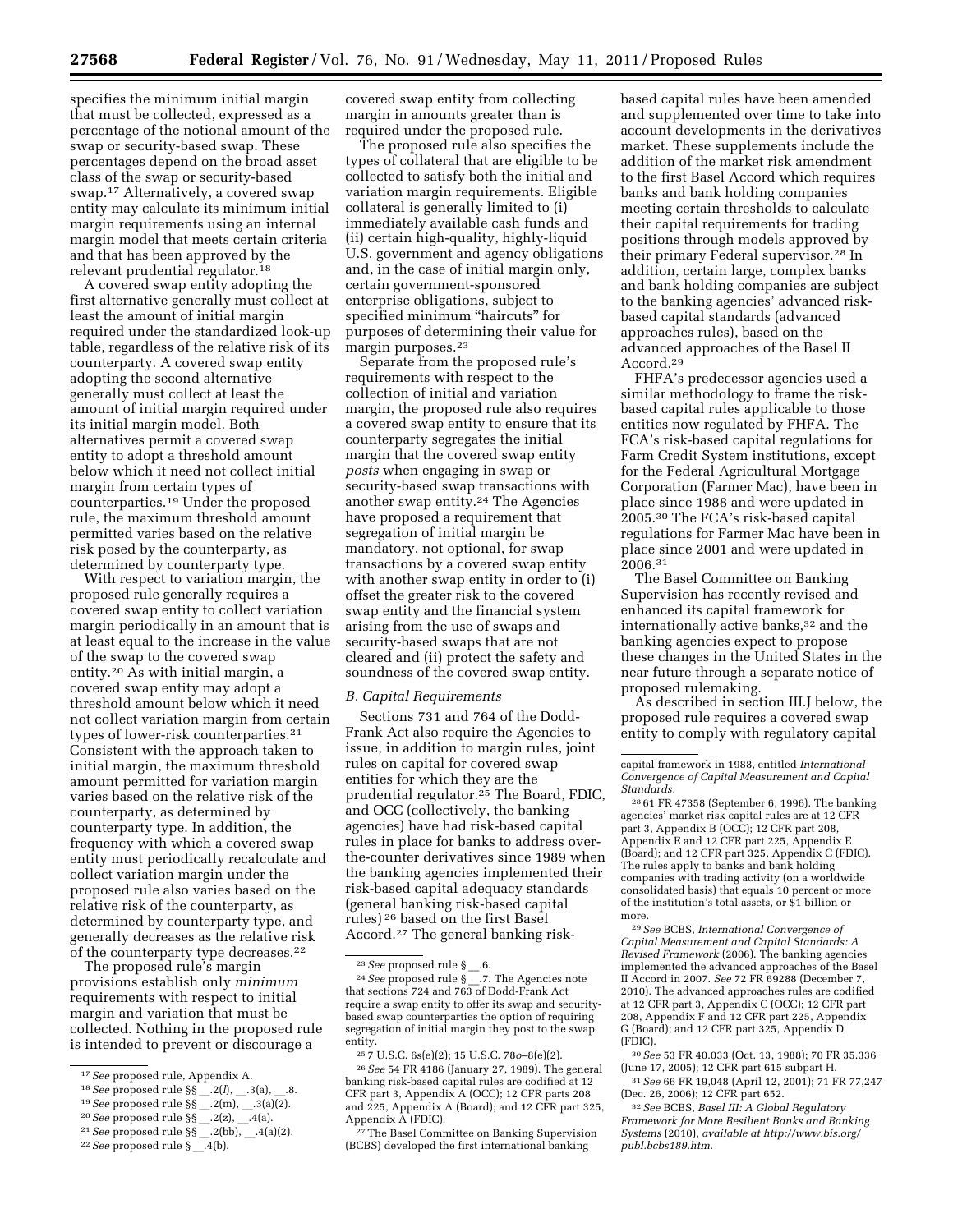rules already made applicable to that covered swap entity as part of its prudential regulatory regime. As discussed further below, given that these existing regulatory capital rules already specifically take into account and address the unique risks arising from derivatives transactions and activities, the Agencies are proposing to rely on these existing rules, subject to the future notice of proposed rulemaking described above, as appropriate and sufficient to offset the greater risk to the covered swap entity and the financial system arising from the use of swaps and security-based swaps that are not cleared and to protect the safety and soundness of the covered swap entity.33

# **III. Section-by-Section Summary of Proposed Rule**

# *A. Section* \_\_*.1: Authority, Purpose and Scope*

Section .1 of the proposed rule specifies the scope of swap and security-based swap transactions to which the margin requirements apply. It provides that the margin requirements apply to all non-cleared swaps and security-based swaps into which a covered swap entity enters, regardless of the type of transaction or the nature of the counterparty. It also provides that the margin requirements apply only to swap and security-based swap transactions that are entered into on or after the date on which the proposed rule becomes effective.

# 1. Treatment of Pre-Effective Date Derivatives

The Agencies note that it is possible that a covered swap entity may enter into swap or security-based swap transactions on or after the proposed rule's effective date pursuant to the same master netting agreement with a counterparty that governs existing swaps or security-based swaps entered into prior to the effective date. As discussed below, the proposed rules permit a covered swap entity to (i) calculate initial margin requirements for

swaps and security-based swaps under a qualifying master netting agreement with the counterparty on a portfolio basis in certain circumstances, if it is using an initial margin model to do so, and (ii) calculate variation margin requirements under the proposed rule on an aggregate, net basis under a qualifying master netting agreement with the counterparty. Applying the new margin rules in such a way would, in some cases, have the effect of applying the margin rules retroactively to pre-effective-date swaps under the master agreement. Accordingly, in the case of initial margin, a covered swap entity using an initial margin model would be permitted, at its option, to calculate the initial margin requirements on a portfolio basis but include only post-effective-date derivatives in the relevant portfolio.<sup>34</sup> With respect to variation margin, the Agencies expect that the covered swap entity will comply with the margin requirements with respect to all swaps and security-based swaps governed by a master agreement, regardless of the date on which they were entered into, consistent with current industry practice. The Agencies request comment on (i) what, if any, practical difficulties might be raised by the proposed approach to application of the margin requirements under master agreements governing both pre- and post-effectivedate swaps and security-based swaps and (ii) whether there are alternative approaches that might better address the issues raised by such master agreements.

2. Treatment of Derivatives With Commercial End User Counterparties

Following passage of the Dodd-Frank Act, various observers expressed concerns regarding whether sections 731 and 764 of the Dodd-Frank Act authorize or require the CFTC, SEC, and Agencies to establish margin requirements with respect to transactions between a covered swap entity and a ''commercial end user'' (*i.e.,*  a nonfinancial counterparty that engages in derivatives activities to hedge commercial risk),35 and have argued

that swaps and security-based swap transactions with these types of counterparties should be excluded from the scope of margin requirements imposed under sections 731 and 764 because commercial firms engaged in hedging activities pose a reduced risk to their counterparties and the stability of the U.S. financial system. In addition, statements in the legislative history of sections 731 and 764 suggest that Congress did not intend, in enacting these sections, to impose margin requirements on nonfinancial end users engaged in hedging activities, even in cases where they entered into swaps or security-based swaps with swap entities.36

In formulating the proposed rule, the Agencies have carefully considered these concerns and statements. The plain language of sections 731 and 764 provides that the Agencies adopt rules for covered swap entities imposing margin requirements on *all non-cleared swaps.* Those sections do not, by their terms, exclude a swap with a counterparty that is a commercial end user.

Importantly, those sections also provide that the Agencies adopt margin requirements that (i) help ensure the safety and soundness of the covered swap entity and (ii) are appropriate for the risk associated with the non-cleared swaps and non-cleared security-based swaps it holds as a swap entity. Thus, the statute requires the Agencies to take a risk-based approach to establishing margin requirements.

The proposed rule follows this statutory framework and proposes a risk-based approach to imposing margin requirements in which nonfinancial end users are categorized as lower-risk counterparties than financial end users. In particular, the proposed rule permits covered swap entities to adopt, where appropriate, initial and variation margin thresholds below which a covered swap entity is not required to collect initial and/or variation margin from counterparties that are end users because of the lesser risk posed by these types of counterparties to covered swap entities and financial stability with respect to exposures below these thresholds. The Agencies note that this threshold-based approach is consistent with current market practices with respect to nonfinancial end users, in which derivatives dealers view the

<sup>33</sup>For the duration of the conservatorships of Fannie Mae and Freddie Mac (together, the Enterprises), FHFA has directed that their existing regulatory capital requirements would not be binding. However, FHFA continues to closely monitor the Enterprises' activities. Such monitoring, coupled with the unique financial support available to the Enterprises from the United States Treasury and the likelihood that FHFA will promulgate new risk-based capital rules in due course to apply to the Enterprises (or their successors) once the conservatorships have ended, lead to FHFA's preliminary view that the reference to existing capital rules is sufficient to address the risks discussed in the text above as to the Enterprises.

<sup>&</sup>lt;sup>34</sup> See proposed rule § .8(b). The covered swap entity would *not* be permitted to selectively incorporate only certain pre-effective-date derivatives.

<sup>&</sup>lt;sup>35</sup> Although the term "commercial end user" is not defined in the Dodd-Frank Act, it is generally understood to mean a company that is eligible for the exception to the mandatory clearing requirement for swaps and security-based swaps under section 2(h)(7) of the Commodity Exchange Act and section 3C(g) of the Securities Exchange Act, respectively. This exception is generally available to a person that (i) is not a financial entity, (ii) is using the swap to hedge or mitigate

commercial risk, and (iii) has notified the CFTC or SEC how it generally meets its financial obligations with respect to non-cleared swaps or security-based swaps, respectively. *See* 7 U.S.C. 2(h)(7) and 15 U.S.C. 78c–3(g).

<sup>36</sup>*See, e.g.,* 156 Cong. Rec. S5904 (daily ed. July 15, 2010) (statement of Sen. Lincoln).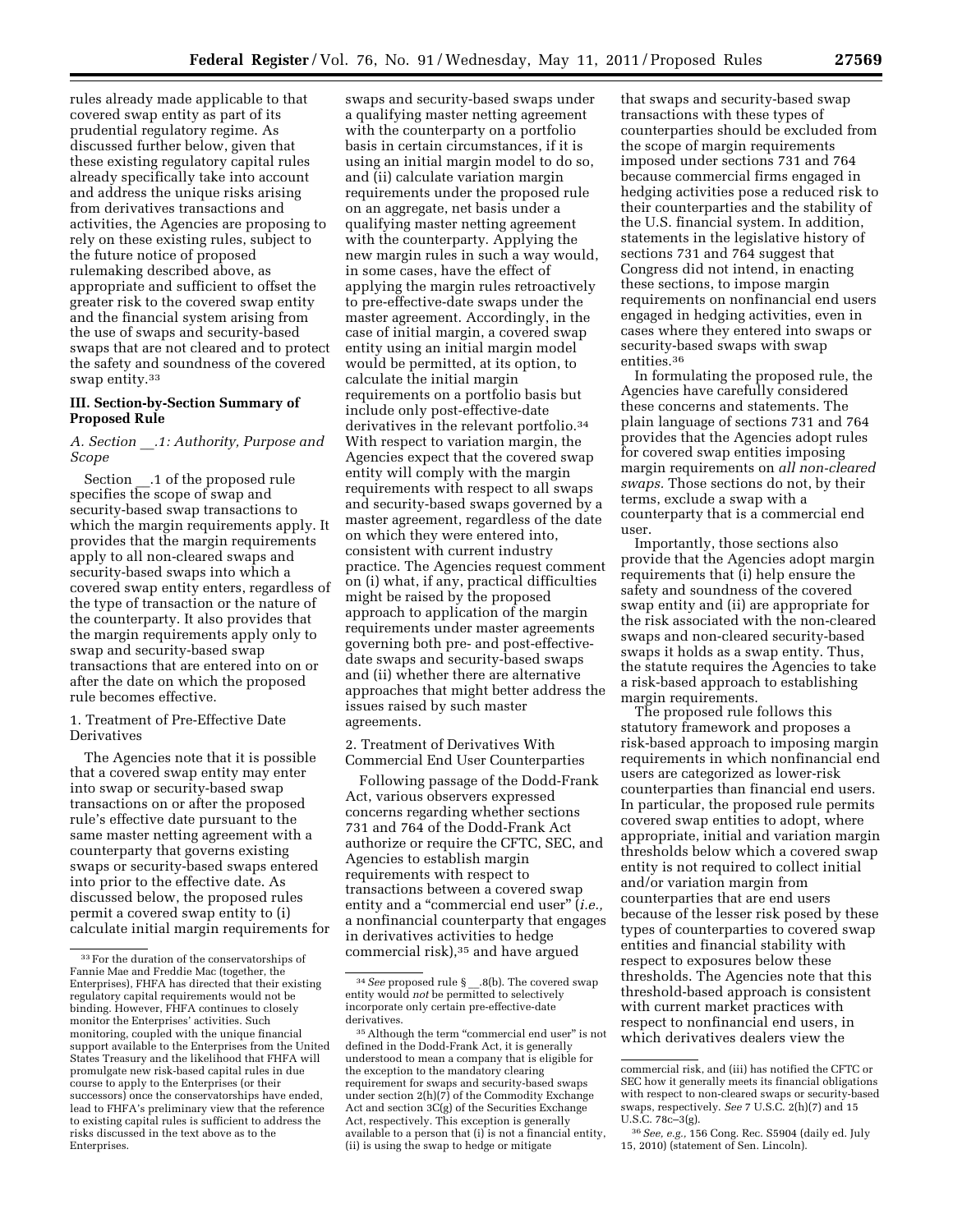question of whether and to what extent to require margin from their counterparties as a credit decision.37

Under the proposed rule, a covered swap entity would not be required to collect initial or variation margin from a nonfinancial end user counterparty as long as the covered swap entity's exposures to the nonfinancial end user were below the credit exposure limits that the covered swap entity has established under appropriate credit processes and standards. The Agencies preliminarily believe that this approach is consistent with the statutory requirement that the margin requirements be risk-based, and is appropriate in light of the minimal risks that nonfinancial end users pose to the safety and soundness of covered swap entities and U.S. financial stability, particularly in cases of relatively small margin exposures.

To the extent that a covered swap entity has adopted an initial margin threshold amount or a variation margin threshold amount for a nonfinancial end user counterparty but the cumulative required initial margin or variation margin, respectively, for transactions with that end user exceeds the initial margin threshold amount or variation margin threshold amount, respectively, the covered swap entity would be required to collect the excess amount. The Agencies preliminarily believe that this approach is appropriate for the greater risk posed by such counterparties where margin exposures are relatively large.

The Agencies request comment on the appropriateness of the proposed rule's approach to a covered swap entity's transactions with nonfinancial end users and whether there are alternative approaches that would better achieve the objective of sections 731 and 764 of the Dodd-Frank Act. In particular, the Agencies note that under other provisions of the Dodd-Frank Act, nonfinancial end users that engage in derivatives to hedge their commercial risks are exempt from the requirement that all designated swaps and securitybased swaps be cleared by a derivatives clearing organization or clearing agency, respectively. A major consequence of clearing a swap or security-based swap is a requirement that each party to the transaction post initial margin and

variation margin to the derivatives clearing organization or clearing agency, and the exemption from the clearing requirement permits a nonfinancial end user taking advantage of the exemption to avoid posting margin to such central CCPs. Although the Dodd-Frank Act does not contain an express exemption from the margin requirement of sections 731 and 764 of the Dodd-Frank Act that is similar to the exemption for commercial end users from the mandatory clearing requirements of sections 723 and 763 of the Dodd-Frank Act, the Agencies note that the proposed rule's approach to margin requirements for derivatives with nonfinancial end users could be viewed as lessening the effectiveness of the clearing requirement exemption for these nonfinancial end users as concerns margin.

In particular, the Agencies request comment on the following questions:

*Question 1(a).* Does the nonfinancial end user exemption from the mandatory clearing requirement suggest or require that swaps and security-based swaps involving a nonfinancial end user should or must be exempt from initial margin and variation margin requirements for non-cleared swaps and security-based swaps? 1(b) If so, upon what statutory basis would such an exemption rely? 1(c) Should that determination vary based on whether a particular non-cleared swap or noncleared security-based swap is subject to the mandatory clearing regime or not (*i.e.,* whether the nonfinancial end user is actually using the clearing exemption)?

*Question 2.* Should counterparties that are small financial institutions using derivatives to hedge their risks be treated in the same manner as nonfinancial end users for purposes of the margin requirements?

#### 3. Effective Date

Section .1 of the proposed rule provides that the proposed rule shall be effective with respect to any swap or security-based swap to which a covered swap entity becomes a party on or after the date that is 180 days following publication of the final rule in the **Federal Register**. The Agencies request comment regarding the appropriateness of this 180-day period.

margin. **1988 1988 1989 1989 1989 1989 1989 1989 1989 1989 1989 1989 1989 1989 1999 1999 1999 1999 1999 1999 1999 1999 1999 1999 1999 1999 1999 1999 1999 1999 199** The Agencies expect that covered swap entities are likely to need to make a number of changes to their current derivatives business operations in order to achieve compliance with the proposed rules, including potential changes to internal risk management and other systems, trading documentation, collateral arrangements,

infrastructure. In addition, the Agencies expect that covered swap entities that wish to calculate initial margin using an initial margin model will need sufficient time to develop such models and obtain regulatory approval for their use. The Agencies request comment on the following implementation questions:

*Question 3(a).* What changes to internal risk management and other systems, trading documentation, collateral arrangements, operational technology and infrastructure or other aspects of a covered swap entity's derivatives operations will likely need to be made as part of the implementation of the proposed rule, and how much time will likely be required to make such changes? 3(b) Is the proposed rule's 180-day period sufficient?

*Question 4(a).* How much time will covered swap entities that wish to calculate initial margin using an initial margin model need to develop such models? 4(b) Is the proposed rule's 180 day period sufficient?

#### *B. Section* \_\_*.2: Definitions*

Section .2 of the proposed rule provides definitions of the key terms used in the proposed rule. In particular, § .2 (i) defines the four types of swap and security-based swap counterparties that form the basis of the proposed rule's risk-based approach to margin requirements and (ii) provides other key operative terms that are needed to calculate the amount of initial and variation margin required under other sections of the proposed rule.

#### 1. Counterparty Definitions

The four types of counterparties defined in the proposed rule are (in order of highest to lowest risk): (i) Swap entities; (ii) high-risk financial end users; (iii) low-risk financial end users; and (iv) nonfinancial end users.

#### a. ''Swap entities''

The proposed rule defines "swap entity'' as any entity that is required to register as a swap dealer, major swap participant, security-based swap dealer or major security-based swap participant.38 Non-cleared swaps transactions with counterparties that are themselves swap entities pose risk to the financial system because swap entities are large players in swap and security-based swap markets and therefore have the potential to generate systemic risk through their swap activities. Because of their interconnectedness and large presence in the market, the failure of a single

<sup>37</sup> In the case of a nonfinancial end user with a strong credit profile, under current market practices a derivatives dealer would not require margin—in essence, it would extend unsecured credit to the end user with respect to the underlying exposure. For counterparties with a weak credit profile, a derivatives dealer would likely make a different credit decision and require the counterparty to post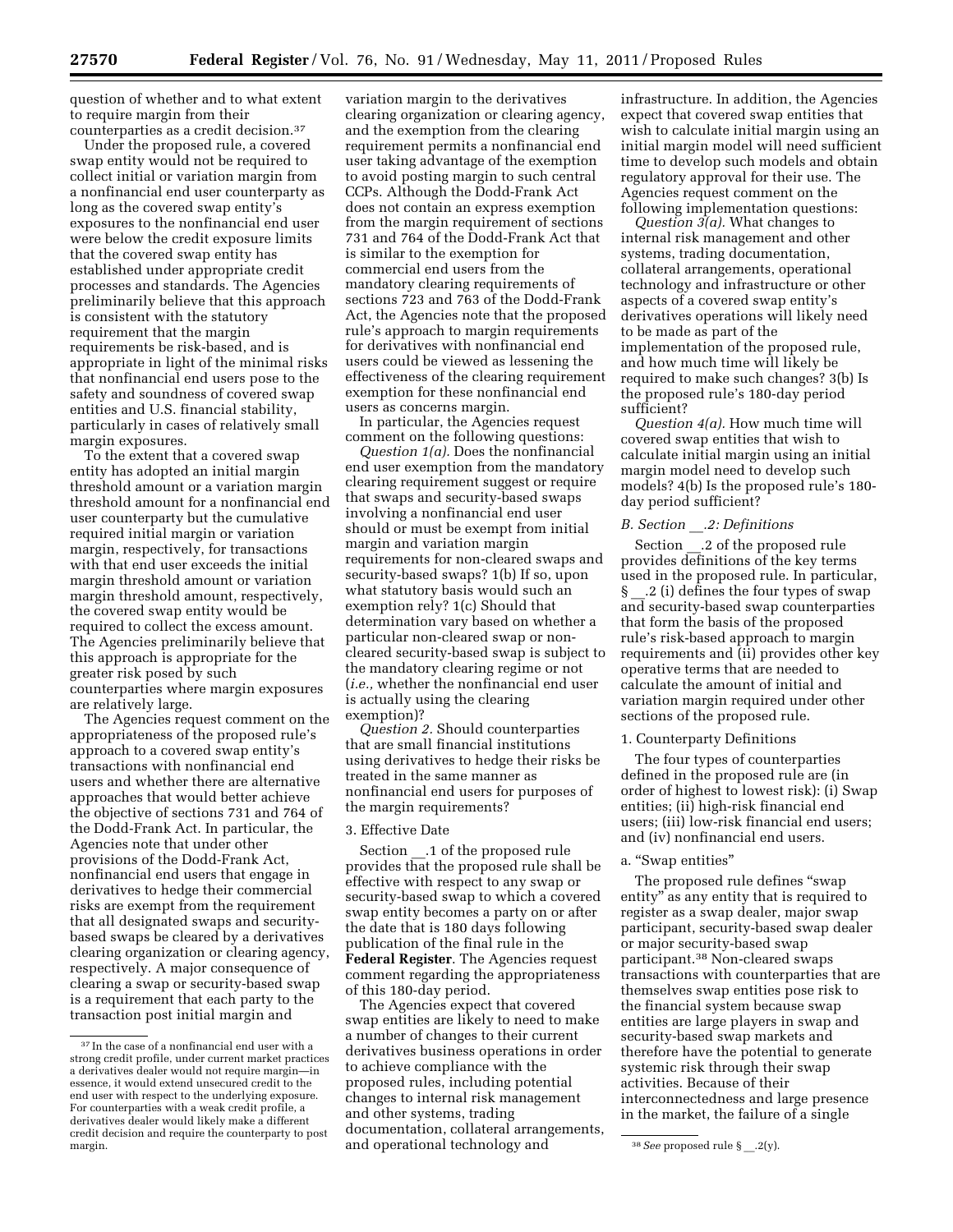swap entity could cause severe stress throughout the financial system.39 Accordingly, it is the preliminary view of the Agencies that all non-cleared swap transactions with swap entities should require margin.

# b. "Financial end users" and ''nonfinancial end users''

Non-cleared swap transactions with end users (*i.e.,* those counterparties that are not themselves swap entities) can also pose risks to covered swap entities. Among end users, financial end users are considered more risky than nonfinancial end users because the profitability and viability of financial end users is more tightly linked to the health of the financial system than nonfinancial end users. Because financial counterparties are more likely to default during a period of financial stress, they pose greater systemic risk and risk to the safety and soundness of the covered swap entity. Section .2 of the proposed rule defines a financial end user as any counterparty, other than a swap entity, that is: (i) A commodity pool (as defined in section 1a(5) of the Commodity Exchange Act (7 U.S.C. 1a(5))); (ii) a private fund (as defined in section 202(a) of the Investment Advisors Act of 1940 (15 U.S.C. 80–b– 2(a))); (iii) an employee benefit plan (as defined in paragraphs (3) and (32) of section 3 of the Employee Retirement Income and Security Act of 1974 (29 U.S.C. 1002)); (iv) a person predominantly engaged in activities that are in the business of banking, or in activities that are financial in nature, as defined in section 4(k) of the Bank Holding Company of 1956 (12 U.S.C. 1843(k));  $40 \frac{\nu}{\nu}$  a person that would be a commodity pool or private fund if it were organized under the laws of the United States or any State thereof; and (vi) any other person that one of the Agencies may designate with respect to

40Although the proposed rule does not define a person predominantly engaged in activities that are in the business of banking, or in activities that are financial in nature, as defined in section 4(k) of the Bank Holding Company of 1956 (12 U.S.C. 1843(k)), the Agencies note that the Board has recently issued a proposed rule for comment defining a similar term for purposes of Title I of the Dodd-Frank Act. See 76 FR 7,731 (Feb. 11, 2011) (proposed rule). The Agencies request comment on whether they should apply the same methodology as is adopted for purposes of Title I of the Dodd-Frank Act for purposes of this clause of the proposed rule's definition of a financial end user, or whether an alternative methodology is appropriate.

covered swap entities for which it is the prudential regulator.41

The proposed definition of a counterparty that is a financial end user also includes any government of any foreign country or any political subdivision, agency, or instrumentality thereof.42 The Agencies note that these types of sovereign counterparties do not fit easily into the proposed rule's categories of financial and nonfinancial end users. In comparing the characteristics of sovereign counterparties with those of financial and nonfinancial end users, the Agencies preliminarily believe that the financial condition of a sovereign will tend to be closely linked with the financial condition of its domestic banking system, through common effects of the business cycle on both government finances and bank losses, as well as through the safety net that many sovereigns provide to banks. Such a tight link with the health of its domestic banking system, and by extension with the broader global financial system, makes a sovereign counterparty similar to a financial end user both in the nature of the systemic risk and the risk to the safety and soundness of the covered swap entity. As a result, the Agencies propose to treat sovereign counterparties as financial end users for purposes of the proposed rule's margin requirements.

The proposed rule defines a nonfinancial end user as any counterparty that is an end user but is not a financial end user.

c. ''High-risk financial end user'' and ''low-risk financial end user''

A financial end user counterparty whose derivatives activities are relatively limited and pose little or no risk is classified as a low-risk financial end user; other end user counterparties are classified as high-risk financial end users. The likelihood of a financial end user counterparty's failure with respect to a covered swap entity during stressed market conditions increases with, among other things, the size and riskiness of its derivatives activity, and the potential impact to the covered swap entity's safety and soundness increases with the size of its non-cleared swaps exposure to the end user counterparty. Accordingly, the proposed rule is structured so that a covered swap

entity would generally be required to reduce its counterparty exposure through more stringent margin collection requirements with respect to non-cleared derivatives with financial end user counterparties having greater and riskier derivatives activities.

Section .2 of the proposed rule deems a financial end user counterparty to be a low-risk financial end user only if it meets *all* of the following three criteria:

• Its swaps or security-based swaps fall below a specified "significant swaps exposure'' threshold;

• It predominantly uses swaps to hedge or mitigate the risks of its business activities, including balance sheet, interest rate, or other risk arising from the business of the counterparty; and

• It is subject to capital requirements established by a prudential regulator or state insurance regulator.43

With respect to the first criterion, the definition of "significant swaps exposure'' under the proposed rule is very similar to the definition of ''substantial counterparty exposure'' proposed by the CFTC and SEC for purposes of establishing what level of swap and security-based swap counterparty exposure would require a person to register as a major swap participant or major security-based swap participant under the Commodity Exchange Act or the Securities Exchange Act, respectively, except that the threshold amounts are established at half the level that would require registration as a major swap participant or major security-based swap participant.44 The proposed rule's definition is thus intended to capture persons that, while not having derivatives positions rising to the level requiring margin requirements and comprehensive regulation as a major swap participant, nonetheless have substantial activity in the market and are more likely to pose greater risk to covered swap entities with which they transact than persons with only minor activity in the market. The Agencies request comment on whether this definition of significant swaps exposure is appropriate, or whether an alternative threshold amount or definition would be more consistent with the purposes of sections 731 and 764 of the Dodd-Frank Act.

The second criterion of the proposed definition of a low-risk financial end user references the purpose for which the financial end user enters into swaps or security-based swaps. This criterion

<sup>39</sup>This is consistent with the Dodd-Frank Act's requirement that the Agencies set margin and capital requirements appropriate for the risk to the financial system associated with non-cleared swaps held as a swap dealer or major swap participant. 7 U.S.C. 6(e)(3)(A); 15 U.S.C. 78*o*–8(e)(3)(A).

<sup>41</sup>*See* proposed rule § \_\_.2(h). This definition of "financial end user" is based upon, and substantially similar to, the definition of a "financial entity" that is ineligible to use the end user exemption from the mandatory clearing requirements of sections 723 and 763 of the Dodd-Frank Act. *See* 7 U.S.C. 2(h)(7); 15 U.S.C. 78c–3(g). 42*See* proposed rule § \_\_.2(h)(6).

<sup>43</sup>*See* proposed rule § \_\_.2(n).

<sup>44</sup>*See* 75 FR 80,174 (Dec. 10, 2010).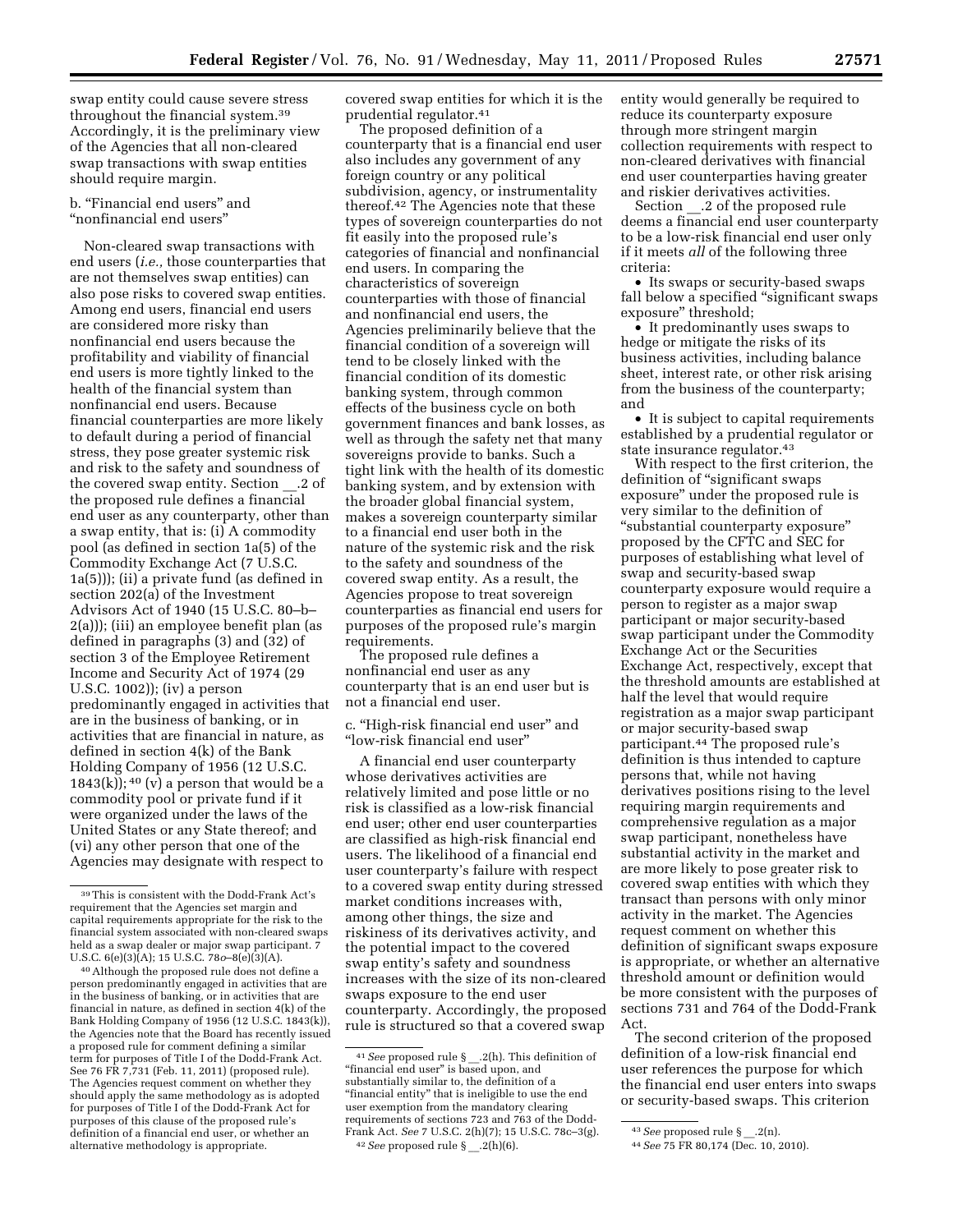generally mirrors the description of hedging-related swaps and securitybased swaps that are excluded for purposes of determining whether a person maintains a substantial position in swaps or security-based swaps and therefore meets the definition of a major swap participant or major securitybased swap participant under the Commodity Exchange Act and Securities Exchange Act, respectively.45 This distinction reflects the fact that persons using derivatives predominantly to hedge or mitigate risks arising from their business, rather than to speculate for profit, are likely to pose less risk to the covered swap entity (*e.g.,*  because losses on a hedging-related swap will usually be accompanied by offsetting gains on the related position that it hedges).

The third criterion of the proposed definition of low-risk financial end user references whether the financial end user is subject to regulatory capital requirements. This criterion also generally mirrors the description of certain financial companies that are excluded from one prong of the definition of a major swap participant or major security-based swap participant under the Commodity Exchange Act and the Securities Exchange Act, respectively.46 This distinction reflects the fact that financial end users that are subject to regulatory capital requirements are likely to pose less risk as counterparties (*e.g.,* because the requirements ensure that minimum amounts of capital will be available to absorb any losses on their derivatives transactions).

The Agencies request comment on whether the proposed rule's categorization of various types of counterparties by risk, and the key definitions used to implement this riskbased approach, are appropriate, or whether alternative approaches or definitions would better reflect the purposes of sections 731 and 764 of the Dodd-Frank Act.

*Question 5.* Do the definitions adequately identify financial end user counterparties that are high-risk and low-risk?

*Question 6(a).* Should nonfinancial end users also be separated into highrisk and low-risk categories for purposes of the margin requirements? 6(b) If so, on what basis (*e.g.,* in a manner similar to the classification of high-risk and low-risk financial end users)? 6(c) If so, how should the margin requirement

apply differently to such high-risk and low-risk nonfinancial end users?

*Question 7(a).* Is the classification of sovereign counterparties as financial end users appropriate in light of the risks posed by these counterparties? 7(b) If not, what other classification would be appropriate, and why?

*Question 8(a).* Should sovereign counterparties receive their own distinct counterparty classification that is different from those classifications in the proposed rule? 8(b) If so, why? 8(c) How should the permitted uncollateralized exposures to a sovereign counterparty differ from those that are allowed for financial or nonfinancial end users?

*Question 9.* Is it appropriate to distinguish between financial and nonfinancial counterparties for the purpose of this risk-based approach?

*Question 10.* What other factors or tests should be used to determine the relative risk of an end user counterparty?

*Question 11(a).* Does the proposed rule require greater clarity with respect to the treatment of U.S. Federal, state, or municipal government counterparties? 11(b) If so, how should such counterparties be treated?

*Question 12.* Should a counterparty that is a bank holding company or nonbank financial firm subject to enhanced prudential standards under Section 165 of the Dodd-Frank Act be treated similarly to swap entity counterparties?

The Agencies also request comment on the other definitions included in the proposed rule, including those discussed in further detail below.

#### *C. Section* \_\_*.3: Initial Margin*

Section .3 of the proposed rules specifies the manner in which a covered swap entity must calculate the initial margin requirement applicable to its swaps and security-based swaps. These initial margin requirements apply only to the amount of initial margin that a covered swap entity is required to collect from its counterparties; they do not address whether, or in what amounts, a covered swap entity must *post* initial margin to a derivatives counterparty. Except as described below in the summary of § \_\_.6 of the proposed rule, the posting of initial margin by a covered swap entity to a counterparty is generally left to the mutual agreement of the covered swap entity and its counterparty. In the case where a covered swap entity enters into a swap with a counterparty that itself is a swap entity, its counterparty is likely to be subject to a regulatory margin requirement under section 731 or

section 764 requiring it to collect margin from its counterparties. Thus, both parties to a non-cleared swap between two swap entities will have to collect and post margin as required by the SEC, CFTC or their prudential regulator, as applicable.47

#### 1. Calculation Alternatives

The proposed rule permits a covered swap entity to select from two alternatives for calculating its initial margin requirements. In all cases, the initial margin amount required under the proposed rule is a *minimum*  requirement; covered swap entities are not precluded from collecting additional initial margin (whether by contract or subsequent agreement with the counterparty) when they believe it is appropriate or preferable to do so.

Under the first alternative, a covered swap entity may calculate its initial margin requirements using a standardized ''lookup'' table that specifies the minimum initial margin that must be collected as a percentage of the swap or security-based swap notional amount, which percentage varies depending on the broad asset class of the swap or security-based swap.48 If the covered swap entity has entered into more than one swap or security-based swap with a counterparty (*i.e.,* a portfolio of swaps), the aggregate minimum initial margin required on those swaps and security-based swaps would be determined by summing the minimum initial margin requirement for each individual swap.

In many cases, however, the use of a standardized table may not accurately reflect the risk of a portfolio of swaps or security-based swaps, because the swaps or security-based swaps themselves vary in ways not reflected by the standardized table or because no reduction in required initial margin to reflect offsetting exposures, diversification, and other hedging benefits is permitted, as discussed below. For this reason, the proposed rule includes a second alternative.

Under the second alternative, a covered swap entity may calculate its minimum initial margin requirements

48*See* proposed rule §§ \_\_.2(k)(1), \_\_.3(a). Although the Agencies intend to specify a particular percentage in the final rule, the proposed rule provides a potential range of percentages for comment.

<sup>45</sup>*See* 7 U.S.C. 1a(33)(A)(i)(I); 15 U.S.C. 78c(a)(67)(a)(ii)(I).

<sup>46</sup>*See* 7 U.S.C. 1a(33)(A)(iii)(I); 15 U.S.C. 78c(a)(67)(a)(ii)(III)(aa).

<sup>47</sup>Separately, in the case of institutions regulated by FHFA and FCA, the effect of § \_\_.11 of the proposed rule, when combined with the margin requirements contained in other parts of the proposed rule, would also be to effectively require both parties to a non-cleared swap or non-cleared security-based swap between a swap entity and an institution regulated by FHFA or FCA to both collect and post initial margin.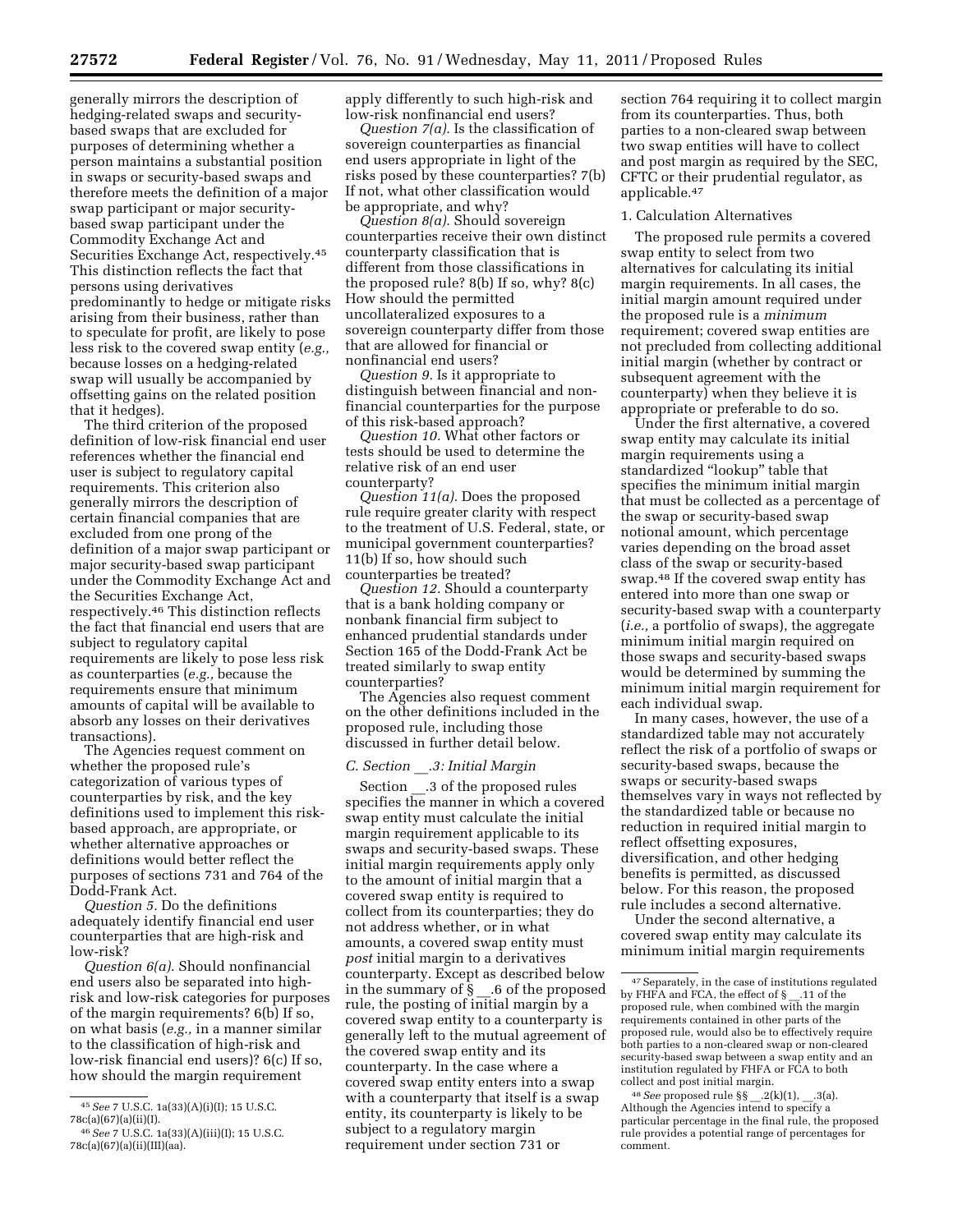using an internal margin model that meets certain criteria and has been approved by the relevant prudential regulator.49 Specifically, the covered swap entity must collect at least the amount of initial margin that is required under its internal model calculations (subject to any applicable initial margin threshold amount, as described below).

The Agencies request comment on whether the use of internal models or Appendix A is appropriate for the calculation of initial margin requirements. In particular, the Agencies request comment on the following questions:

*Question 13.* As an alternative to Appendix A, should the rule allow an alternative calculation method that would link the margin on a non-cleared swap or non-cleared security-based swap to the margin required by a derivatives clearing organization for a cleared swap or cleared security-based swap whose terms and conditions closely resemble the terms and conditions of the non-cleared swap or non-cleared security-based swap?

*Question 14.* Would there be enough similarity between cleared and noncleared swaps or security-based swaps to make this approach workable?

*Question 15.* With respect to either alternative for calculating initial margin requirements, should swap or securitybased swap positions that pose no counterparty risk to the covered swap entity, such as a sold call option with the full premium paid at inception of the trade, be excluded from the initial margin calculation?

The Agencies also request comment on whether offsetting exposures, diversification, and other hedging benefits of multiple derivatives transactions can or should be more accurately represented in Appendix A's standardized table. The Agencies note that although the use of an initial margin model will allow for significant recognition of offsetting exposures, diversification, and other hedging benefits of swap and security-based swap positions that are conducted under a qualifying master netting agreement, Appendix A's standardized table is based upon gross notional amounts and recognizes no offsetting exposures, diversification, or other hedging benefits. In particular, the gross notional amount may not accurately reflect the size or riskiness of the actual position in many circumstances. For example, with respect to a swap

portfolio containing (i) a one year pay fixed and receive floating interest rate swap with a notional value of \$10 million and (ii) a two year pay floating and receive fixed interest rate swap with a notional value of \$10 million, an initial margin model would recognize that much of the risk of the one year swap is offset by the risk of the two year swap—changes in the level of interest rates that increase the value of the one year swap will simultaneously decrease the value of the two year swap. Under Appendix A, however, the gross notional interest rate swap position would be \$20 million and the initial margin on the portfolio would be twice the initial margin of either \$10 million swap even though the trades are, in fact, risk reducing.

The Agencies are concerned that the use of gross notional amounts alone in determining initial margin may not adequately recognize offsetting exposures, diversification, and other hedging benefits that are well understood as in the above example. This lack of recognition might lead to large disparities between a firm that uses a model to set initial margin and a firm that uses the standardized initial margin requirements. These disparities may give rise to significant competitive inequities between firms that do and do not adopt an approved initial margin model.

The Agencies request comment on possible changes to the standardized method of calculating initial margin requirements to better reflect the effect of offsets and hedging when swaps and security-based swaps are conducted under a qualifying master netting agreement. In particular, the Agencies seek comment on the following questions:

*Question 16.* Would calculating the standardized initial margin for a particular risk category by separately calculating the initial margin required on the long positions and short positions and then using only the higher of these two amounts adequately account for offsetting exposures, diversification, and other hedging benefits within a standardized initial margin framework?

*Question 17.* Would the method described above systematically overestimate or underestimate offsetting exposures, diversification, and other hedging benefits? Is this method prone to manipulation or other gaming concerns?

*Question 18.* Should the Agencies consider some degree of offset across risk categories? If so how should these offsets be determined?

*Question 19.* Would adjusting the gross notional amount of swap positions in a particular risk category (*e.g.,*  commodity, credit, equity, or foreign exchange/interest rate) by a net-to-gross ratio or a netting factor in a manner that is similar to the method used for adjusting potential future exposure calculations for purposes of the Federal banking agencies' risk-based capital rules adequately capture offsetting exposures, diversification, and other hedging benefits?

*Question 20.* Would adjustment of gross notional amounts with a net-togross ratio or a netting factor systematically overestimate or underestimate offsetting exposures, diversification, and other hedging benefits?

*Question 21.* Are there additional methods that could be used in conjunction with a standardized lookup initial margin table that adequately recognize offsetting exposures, diversification, and other hedging benefits?

*Question 22(a).* Are such methods transparent and implementable? 22(b) Can they be generalized across multiple risk categories and swap types?

As an alternative, the Agencies request comment on whether Appendix A should be revised to adopt a method that more fully reflects the offsetting of positions at default. For example, such a method might rely on a calculation of an adjusted gross notional amount that would reduce the amount of initial margin required when a counterparty has many offsetting trades under a qualifying master netting agreement. To calculate the adjusted gross notional amount for an asset class, one would first calculate the net notional to gross notional ratio. This netting factor would be the absolute value of the difference between the long notional contracts and the short notional contracts divided by the total gross notional amount of the contracts. This value would then be used as a type of correlation factor among the contracts. The adjusted gross notional amount would then be calculated as follows, where *n* is the gross notional value of trades in an asset class and ''*NF*'' is the netting factor:

<sup>49</sup> See proposed rule §§ .2(k)(2), .3(a).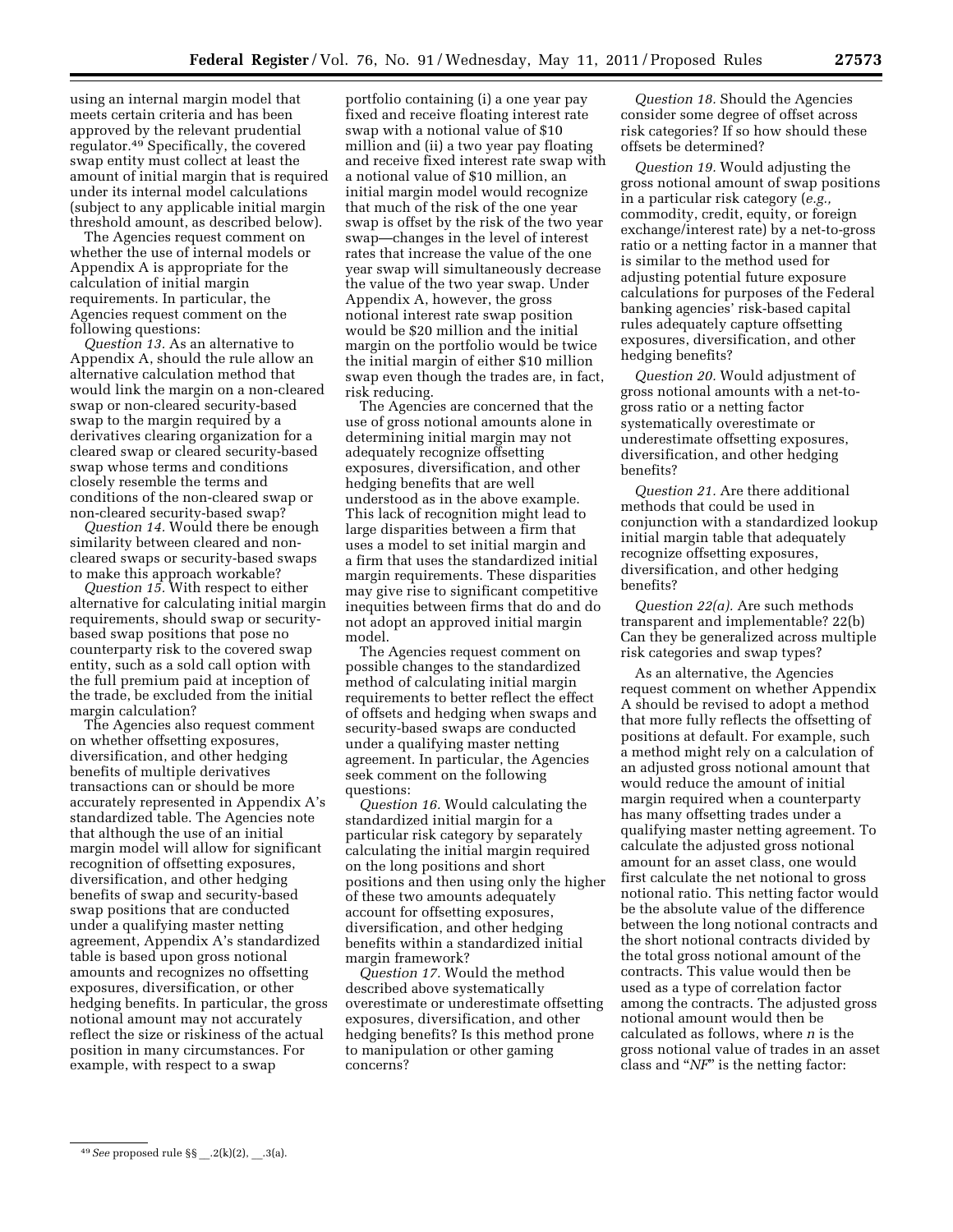adjusted gross notional = 
$$
n \times \frac{\sqrt{n+n(n-1)NF}}{n}
$$

The adjusted gross notional amount, rather than the gross notional amount, would then be used to calculate initial margin using Appendix A.

When the netting factor is zero, initial margin would still be required to be collected, and when the net to gross ratio is one (all positions are one way) the netting factor is also one so that the adjusted gross notional is equal to the gross notional. This method would allow offsetting transactions that reduce risk to reduce initial margin, but would not allow the offset to ever be perfect, so that initial margin would always be required to be collected. The adjusted gross notional method would be applied to the initial margin calculation by using gross notional amounts within an asset class. The Agencies seek comment on these methods, as well as alternative methods for calculating initial margin requirements under Appendix A and potential ways in which Appendix A might better capture the offsetting exposures, diversification, and other hedging benefits.

#### 2. Initial Margin Thresholds

As part of the proposed rule's initial margin requirements, a covered swap entity using either alternative is also permitted to establish, for counterparties that are low-risk financial end users or nonfinancial end users, a credit exposure limit below which it need not collect initial margin.50 A covered swap entity is not permitted to establish an initial margin threshold amount for a counterparty that is either (i) a covered swap entity itself or (ii) a high-risk financial end user.51

This credit exposure limit is defined in the proposed rule as the initial margin threshold amount.52 The maximum initial margin threshold amount that a covered swap entity may establish varies based on the relative risk of the counterparty, as determined by counterparty type (*e.g.,* financial versus nonfinancial end user). With respect to a counterparty that is a lowrisk financial end user, the proposed rule limits the maximum initial margin

51*See* proposed rule § \_\_.2(m)(1).

threshold amount that a covered swap entity may establish for a particular counterparty to the lower of (i) a range of \$15 to \$45 million or (ii) a range of 0.1 to 0.3 percent of the covered swap entity's tier 1 capital.53 Although the Agencies have proposed a range of specific maximum initial margin threshold amounts for a counterparty that is a low-risk financial end user, the Agencies' preliminary view is that the midpoint of each range would in each case be an appropriate amount. With respect to counterparties that are nonfinancial end users, the proposed rule does not place a specific limit on the maximum initial margin threshold amount that a covered swap entity may establish.

The proposed rule allows uncollateralized exposures below the initial margin threshold amount for certain counterparties because taking uncollateralized credit exposure to counterparties is a long established business practice at the firms regulated by the Agencies. When well managed, taking on credit exposure does not automatically lead to unacceptable levels of systemic risk. Credit exposure can arise from a number of activities that regulated firms are permitted to engage in with a counterparty—making a loan, opening a committed line of credit, providing payments processing or transaction services, or engaging in swaps transactions. Although the proposal permits such credit exposure in certain circumstances, the proposed rule seeks to ensure that initial margin is collected in amounts that are appropriate to the risks posed by counterparties that are low-risk financial end users or nonfinancial end users.

The proposed rule requires that any credit exposure limit that a covered swap entity establishes as an initial threshold amount for a counterparty (i)

appropriately take into account and address the credit risk posed by the counterparty and the risks of such swaps and security-based swaps and (ii) be reviewed, monitored, and approved in accordance with the swap entity's credit processes. Threshold amounts that are established in accordance with these standards are unlikely to generate meaningful risk to the safety and soundness of the covered swap entity and do not pose systemic risk.54 In addition, in the case of counterparties that are low-risk financial end users, which the Agencies preliminarily believe pose greater risk than nonfinancial end users, the proposed rule imposes additional restrictions by limiting the maximum initial margin threshold amount that a covered swap entity may establish.

The Agencies expect that covered swap entities will establish initial margin threshold amounts only when they have meaningfully evaluated the creditworthiness of the counterparty and have made a credit and risk management decision to expose themselves to the unsecured credit of the counterparty pursuant to their generally applicable credit approval processes. The Agencies also expect that covered swap entities will monitor initial margin threshold amounts and adjust them downward to reflect any deterioration in the credit quality of the counterparty or other increase in the risks the counterparties' swaps and security-based swaps pose. Under the proposed rule, even where an initial margin threshold amount is established, the covered swap entity must still calculate the initial margin amount for the counterparty pursuant to  $\S$  .3 of the proposed rule and, to the extent that the initial margin amount exceeds the initial margin threshold amount that has been established, collect initial margin equal to the excess amount.

For those counterparties that pose the greatest threat to systemic stability by virtue of their interconnectedness and the size of their uncollateralized and potential outward exposures—namely, other swap entities and high-risk financial end users—the proposed rule

<sup>50</sup>*See* proposed rule §§ \_\_.2(m), \_\_.3(a). A covered swap entity that has established an initial margin threshold amount for a counterparty need only collect initial margin if the required amount exceeds the initial margin threshold amount, and in such cases is only required to collect the excess amount.

<sup>52</sup>*See* proposed rule § \_\_.2(m).

<sup>53</sup>Although the Agencies intend to specify particular amounts in the final rule, the proposed rule provides a potential range of numbers for comment. Since tier 1 capital is not a concept that is applicable to covered swap entities for which FHFA or the FCA is the prudential regulator, the thresholds as applied to such entities instead reference (i) in the case of covered swap entities for which FHFA is the prudential regulator, the term "total capital," as separately defined within the proposed regulatory text of FHFA's proposed rule, and (ii) in the case of covered swap entities for which the FCA is the prudential regulator, the term ''applicable core surplus or core capital (or successor high quality capital requirement)," as separately defined within the proposed regulatory text of the FCA's proposed rule.

<sup>54</sup>The Agencies also note that the categories of counterparties for which the proposed rule permits a covered swap entity to establish an initial margin threshold amount are roughly aligned with the Dodd-Frank Act exemption of non-financial end users from the Dodd-Frank Act mandatory clearing requirement. *See* 7 U.S.C. 2(h)(7); 15 U.S.C. 78c– 3(g).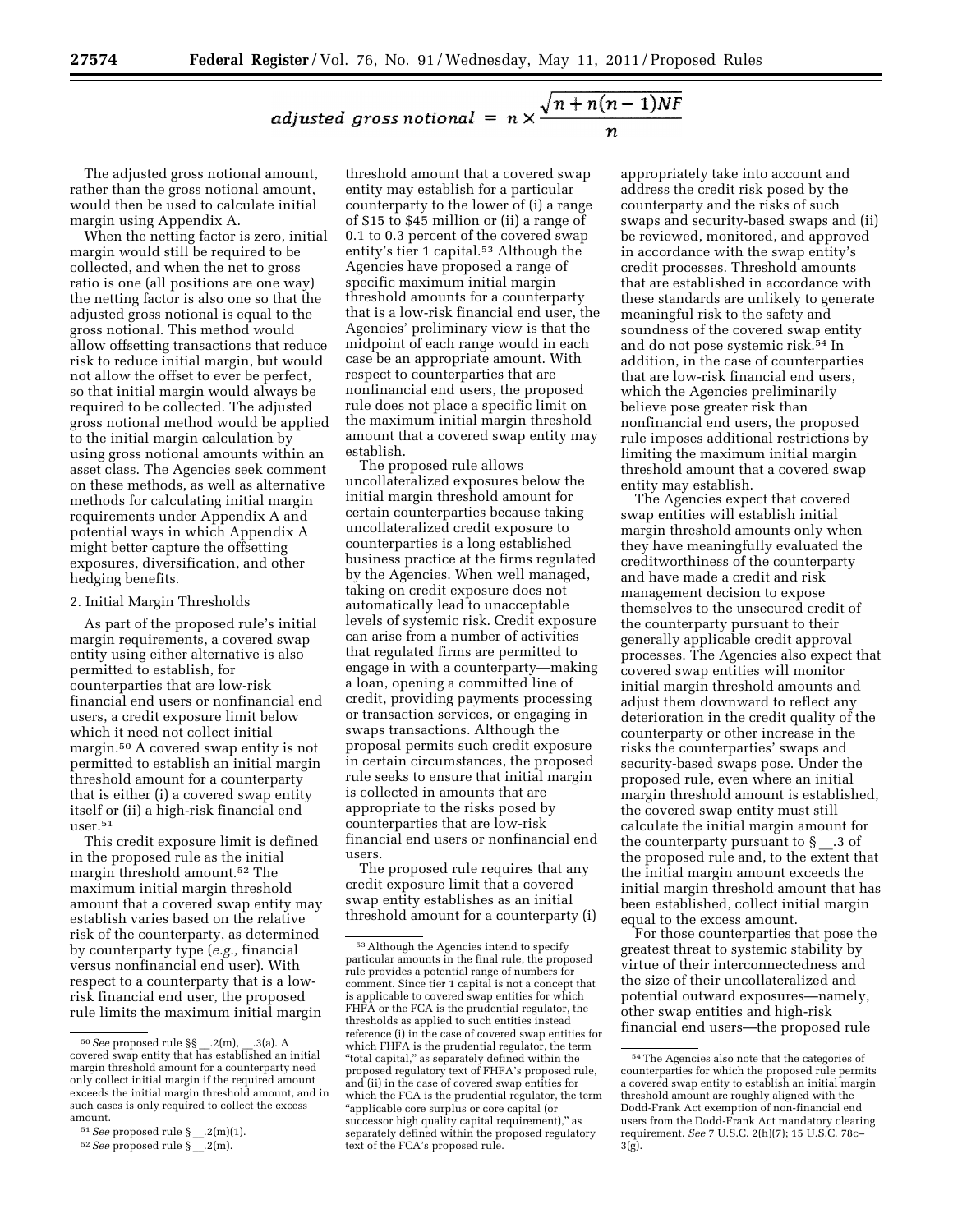does not permit any exposure to remain uncollateralized; the threshold amount is effectively zero. It is the preliminary view of the Agencies that the potential systemic risk from other swap entities should lead to an amount of initial margin being actually collected. Margin should also be collected for all noncleared swaps and non-cleared securitybased swaps with high-risk financial end users because, as previously discussed, they are more likely to default during periods of financial stress and thus pose greater systemic risk and risk to the safety and soundness of the covered swap entity.

The Agencies request comment regarding whether it is appropriate to permit covered swap entities to establish initial margin threshold amounts for certain counterparties in the manner proposed. In particular, the Agencies request comment on the following questions:

*Question 23(a).* Does the maximum initial margin threshold amount proposed for counterparties that are low-risk financial end users strike an appropriate balance between traditional credit extension practices and the potential for systemic risk or risk to the safety and soundness of a covered swap entity? 23(b) Should threshold amounts for nonfinancial end users be subject to a similar limit? 23(c) If so, at what maximum amount or amounts? 23(d) Do the derivatives activities and exposures of nonfinancial end users have the potential to create systemic risk, either individually or in aggregate?

*Question 24.* Is it appropriate for the threshold amounts to be capped at a fixed dollar amount?

*Question 25.* Should the rule also place a limit on the threshold amounts that a covered swap entity establishes for all counterparties in the aggregate?

*Question 26(a).* Is it appropriate for the threshold amounts to be determined by reference to the tier 1 or other measure of capital of a covered swap entity? 26(b) What other measures might be used to determine appropriate threshold amounts?

*Question 27(a).* Should the various threshold amounts be subject to an automatic adjustment for inflation on a periodic basis? 27(b) If so, what type of adjustment would be appropriate?

#### 3. Minimum Transfer Amount

In addition, the proposed rule provides for a minimum transfer amount for the collection of margin by covered swap entities, under which a covered swap entity need not collect initial margin from any individual counterparty otherwise required under the proposed rule until the required

cumulative amount is \$100,000 or more.<sup>55</sup>

4. Alternative Approach to Initial Margin Requirements

The Agencies also request comment on several alternative approaches to implementation of the initial margin requirements.

First, the Agencies request comment on whether the proposed rule should be augmented by (i) imposing a separate, additional requirement that a covered swap entity *post* initial margin to any counterparty that is an end user, including both financial and nonfinancial end users and (ii) requiring the covered swap entity to ensure that any such initial margin posted is segregated at a third-party custodian. In particular, the Agencies request comment on the following questions:

*Question 28.* Would requiring a covered swap entity to post initial margin to end user counterparties reduce systemic risk (*e.g.,* by reducing leverage in the financial system or reducing systemic vulnerability to the failure of a covered swap entity)?

*Question 29.* Are there alternatives that address those risks more efficiently or with greater transparency?

*Question 30.* Would requiring a covered swap entity to post initial margin to end user counterparties raise any concerns with respect to the safety and soundness of the covered swap entity, taking into consideration the requirement that initial margin be segregated and held with a third party custodian?

*Question 31.* Would requiring a covered swap entity to post initial margin to end user counterparties remove one or more incentives for that covered swap entity to choose, where possible, to structure a transaction so that it need not be cleared through a CCP in order to avoid pledging initial margin?

*Question 32.* Would this approach be consistent with the statutory factors the Agencies are directed to take into account under sections 731 and 764 of the Dodd-Frank Act?

Second, the Agencies request comment on whether the proposed rule should be augmented by (i) imposing a separate, additional requirement that a covered swap entity *post* initial margin

to any end user counterparty that is a systemically significant financial institution under Title I of Dodd-Frank Act, and (ii) requiring the covered swap entity to ensure that any such initial margin posted is segregated at a thirdparty custodian. In particular, the Agencies request comment on the following questions:

*Question 33.* Would requiring a covered swap entity to post initial margin to systemically-significant end user counterparties reduce systemic risk (*e.g.,* by reducing leverage in the financial system or reducing systemic vulnerability to the failure of a covered swap entity)?

*Question 34.* Are there alternatives that address those risks more efficiently or with greater transparency?

*Question 35.* Would requiring a covered swap entity to post initial margin to systemically-significant end user counterparties raise any concerns with respect to the safety and soundness of the covered swap entity, taking into consideration the requirement that initial margin be segregated and held with a third party custodian?

*Question 36.* Would requiring a covered swap entity to post initial margin to systemically-significant end user counterparties remove one or more incentives for that covered swap entity to choose, where possible, to structure a transaction so that it need not be cleared through a CCP in order to avoid pledging initial margin?

*Question 37.* Would this approach be consistent with the statutory factors the Agencies are directed to take into account under sections 731 and 764 of the Dodd-Frank Act?

Third, the Agencies request comment on whether the proposed rule should establish a distinct category of covered swap entities that, because of the relatively small size of the derivatives activities and the lesser risk they pose to U.S. financial stability, would be subject to less stringent initial margin requirement. In particular, such an approach would (i) permit such ''lowrisk'' covered swap entities to establish larger initial or additional margin threshold amounts (*e.g.,* for counterparties that are swap entities) and (ii) not require such ''low-risk'' covered swap entities to comply with the segregation requirements of  $\S$ . 7 of the proposed rule. Such low-risk covered swap entities could be defined by identifying a particular threshold amount of derivatives activities below which one would be considered a lowrisk covered swap entity. For example, under this approach, a low-risk covered swap entity might be defined as a covered swap entity whose total

<sup>55</sup>*See* proposed rule § \_\_.3(c). The minimum transfer amount only affects the timing of margin collection; it does not change the amount of margin that must be collected once the \$100,000 threshold is crossed. For example, if the initial margin requirement were to increase from \$50,000 to \$110,000, the covered swap entity would be required to collect the entire \$110,000 (subject to application of any applicable initial margin threshold amount).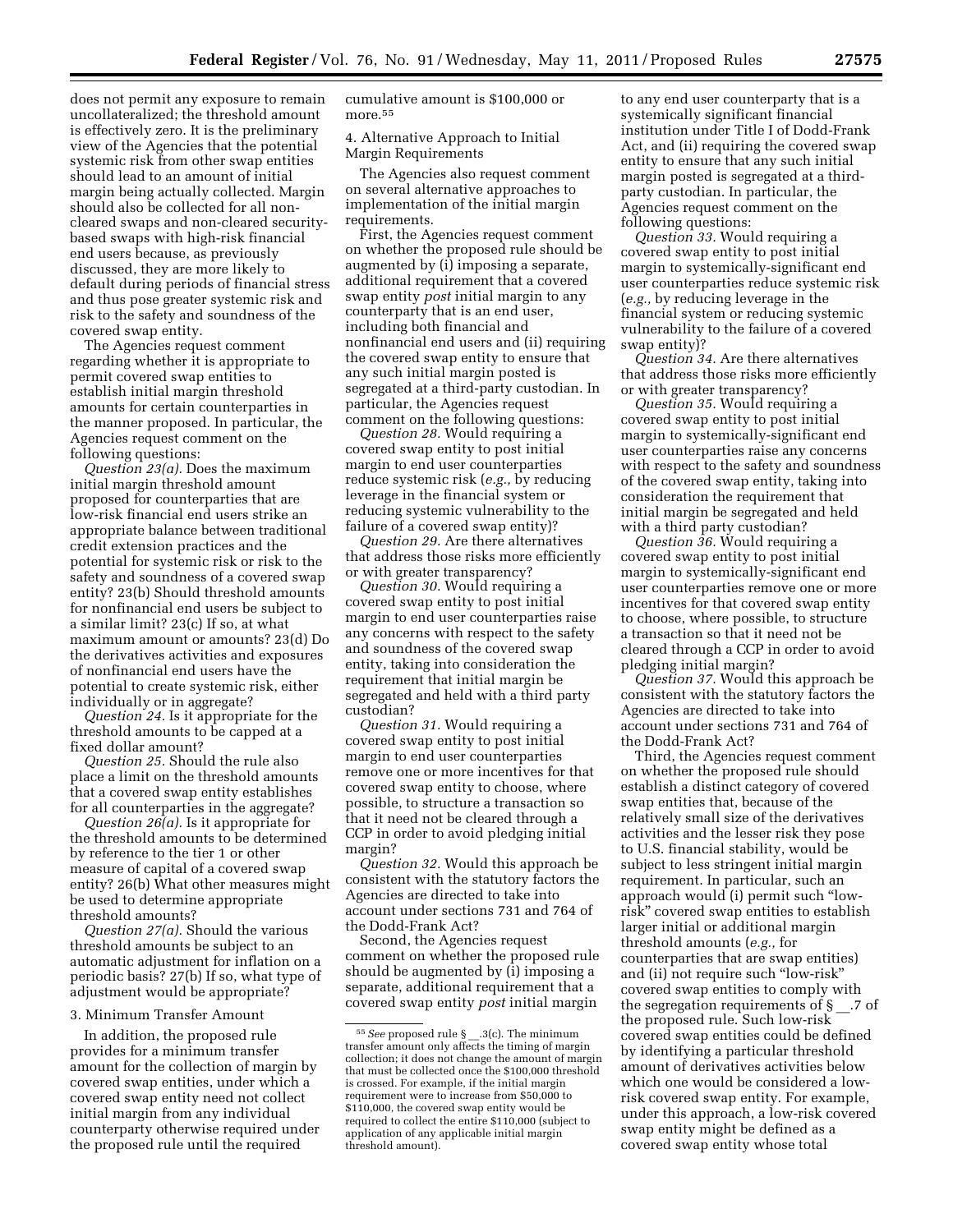positions in swaps and security-based swaps are below the applicable thresholds established by the SEC and CFTC for determining whether a firm is a major swap participant or major security-based swap participant, respectively. In particular, the Agencies request comment on the following questions:

*Question 38.* Would establishing a category of low-risk covered swap entity and subjecting that category to less stringent initial margin requirements enhance or reduce systemic risk?

*Question 39.* Would establishing a category of low-risk covered swap entity and subjecting that category to less stringent initial margin requirements raise any concerns with respect to the safety and soundness of such an entity?

*Question 40.* If the Agencies adopted such an approach, how should a lowrisk covered swap entity be defined? Should the definition reference the thresholds established by the SEC and CFTC for determining whether a firm is a major swap participant or major security-based swap participant, or some variant of those thresholds?

*Question 41.* What less stringent initial margin requirements should apply to such low-risk covered swap entities? What, if any, segregation requirement should apply to such lowrisk covered swap entities?

*Question 42.* Would such an approach encourage covered swap entities to separate their derivatives activities into multiple entities so as to avail themselves of the exemption?

*Question 43.* Would this approach be consistent with the statutory factors the Agencies are directed to take into account under sections 731 and 764 of the Dodd-Frank Act?

# *D. Section* \_\_*.4: Variation Margin*

Section \_ .4 of the proposed rules specifies the manner in which a covered swap entity must calculate the variation margin requirement applicable to swaps and security-based swaps it enters into. As with initial margin requirements, (i) these variation margin requirements apply only to *collection* of variation margin by covered swap entities from their counterparties, and not to the *posting* of variation margin to their counterparties,56 and (ii) establish only a *minimum* amount of variation margin that must be collected, leaving covered swap entities free to collect larger amounts if they so choose. Consistent with current practice, covered swap

entities and their counterparties would remain free to negotiate the extent to which a covered swap entity may be required to post variation margin to a counterparty (other than a swap entity that is itself subject to margin requirements).

The proposed rule generally requires a covered swap entity to collect variation margin from its counterparties on a periodic basis.57 The amount of variation margin that is required to be periodically collected must be equal to or greater than (i) the cumulative markto-market change in value to the covered swap entity of a swap or security-based swap, as measured from the date it is entered into, *less* (ii) the value of all variation margin previously collected but not returned by the covered swap entity with respect to such swap or security-based swap.<sup>58</sup>

# 1. Variation Margin Thresholds and Minimum Transfer Amounts

Similar to the initial margin requirement under § \_\_.3 of the proposed rule, § \_\_.4 permits a covered swap entity to establish, for certain counterparties that are end users, a credit exposure limit that acts as a variation margin threshold below which it need not collect variation margin.59 Although the variation margin threshold is separate from, and may be applied independently from, the initial margin threshold with respect to qualifying counterparties, the variation margin threshold amount that a covered swap entity may establish for counterparties that are low-risk financial end users is subject to the same specified maximum amount that governs initial margin threshold amounts for such counterparties. As with initial margin threshold amounts, a covered swap entity may not establish a variation margin threshold amount for counterparties that are swap entities or high-risk financial end users.

In addition, the proposed rule's variation margin requirements contain provisions similar to those governing initial margin with respect to minimum transfer amounts.

2. Aggregate Calculation of Variation Margin Requirements Under a Qualifying Master Netting Agreement

The proposed rule permits a covered swap entity to calculate variation margin requirements on an aggregate basis across all swap or security-based swap transactions with a counterparty that are executed under the same qualifying master netting agreement.<sup>60</sup> The proposed rule defines a qualifying master netting agreement as a legally enforceable agreement to offset positive and negative mark-to-market values of one or more swaps or security-based swaps that meet a number of specific criteria designed to ensure that these offset rights are fully enforceable, documented and monitored by the covered swap entity.61 The Agencies request comment regarding whether permitting the aggregate calculation of variation margin requirements is appropriate and, if so, whether the proposed rule's definition of qualifying master netting agreement raises practical or implementation difficulties or is inconsistent with current market practices.

3. Frequency of Variation Margin Calculation and Collection

The proposed rule also specifies the minimum frequency with which a covered swap entity must calculate and collect initial margin. Consistent with the approach of the proposed rule generally, the minimum frequency varies based on the systemic and safety and soundness risk of the counterparty type. Covered swap entities must calculate and collect variation margin from counterparties that are themselves swap entities or financial end users at least once per business day, and from counterparties that are nonfinancial end users at least once per week. The Agencies request comment on whether the proposed rule's approach to the frequency with which the variation margin requirements must be met is consistent with current market practices, and whether alternative approaches to imposing variation margin requirements would better reflect the purposes of section 731 and 764 of the Dodd-Frank Act.

 $^{56}\mathrm{As}$  described in section III.K of this notice, FHFA's and the FCA's proposed rules contain an additional provision that will have a different effect with respect to entities regulated by FHFA and the FCA.

<sup>57</sup>*See* proposed rule § \_\_.4(a).

<sup>58</sup>The proposed rule defines this required amount as the ''variation margin amount.'' *See*  proposed rule § \_\_.2(bb). In the case of swap or security-based swap that is out-of-the-money or inthe-money to a covered swap entity at the time it enters into the transaction, that amount is also included within the definition of variation margin amount and subject to the variation margin requirements.

<sup>59</sup>*See* proposed rule §§ \_\_.2(bb), \_\_.4(a).

<sup>60</sup>*See* proposed rule § \_\_.4(d).

<sup>61</sup>*See* proposed rule § \_\_.2(t). The proposed rule's definition of qualifying master netting agreement generally mirrors the definition given to that term in the Federal banking agencies' risk-based capital rules applicable to derivatives positions held by insured depository institutions and bank holding companies. *See, e.g.,* 12 CFR part 225, App. G.I.2.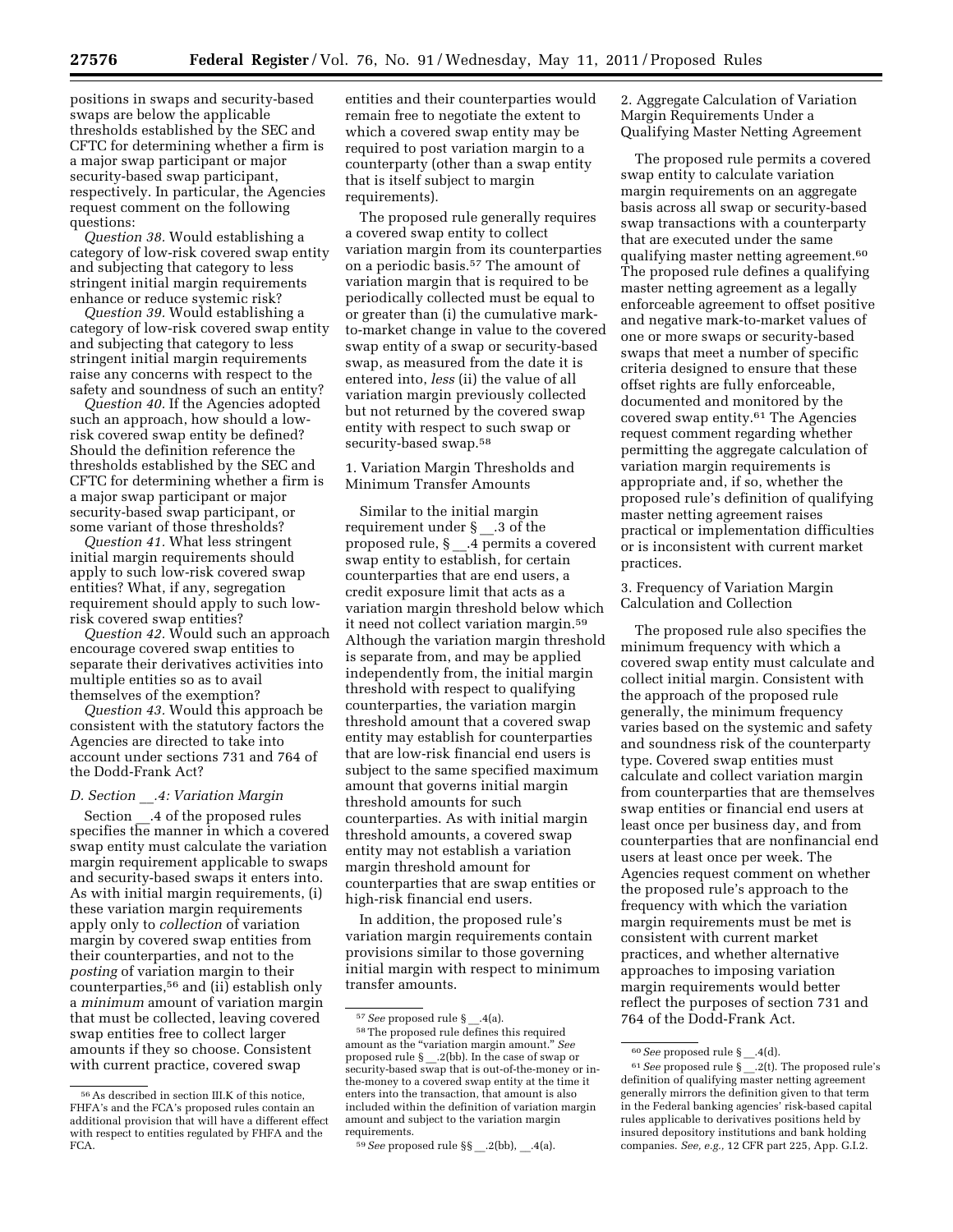# 4. Counterparty Refusal to Provide Required Variation Margin

Section .4(e) of the proposed rule addresses potential circumstances in which a counterparty may refuse to provide required variation margin to a covered swap entity. Specifically, it provides that a covered swap entity shall not be deemed to have violated its regulatory obligation to collect required variation margin from a counterparty if the counterparty has refused or otherwise failed to provide the required variation margin to the covered swap entity and the covered swap entity has either (i) made the necessary efforts to attempt to collect the required variation margin, including the timely initiation and continued pursuit of formal dispute resolution mechanisms, or has otherwise demonstrated upon request to the satisfaction of the relevant Agency that it has made appropriate efforts to collect the required variation margin, or (ii) commenced termination of the swap or security-based based swap with the counterparty.62 The Agencies note that, in each such case, the covered swap entity will have been required, under § .5 of the proposed rule, to obtain the contractual right to collect such variation margin as is necessary to permit it to comply with the requirements of § \_\_.4 of the proposed rule and set out valuation dispute resolution procedures.

5. Alternative Approach to Variation Margin Requirements

The Agencies also request comment on several alternative approaches to implementation of the variation margin requirements.

First, the Agencies request comment on whether the proposed rule should be augmented by imposing a separate, additional requirement that a covered swap entity *post* variation margin to any counterparty that is an end user, including both financial and nonfinancial end users. In particular, the Agencies request comment on the following questions:

*Question 44.* Would requiring a covered swap entity to post variation margin to end user counterparties reduce systemic risk (*e.g.,* by reducing leverage in the financial system or reducing systemic vulnerability to the failure of a covered swap entity)?

*Question 45.* Are there alternatives that address those risks more efficiently or with greater regulatory transparency?

*Question 46.* Would requiring a covered swap entity to post variation margin to end user counterparties raise any concerns with respect to the safety and soundness of the covered swap entity?

*Question 47.* Would requiring a covered swap entity to post variation margin to end user counterparties remove one or more incentives for that covered swap entity to choose, where possible, to structure a transaction so that it need not be cleared through a CCP in order to avoid pledging variation margin?

*Question 48.* Would this approach be consistent with the statutory factors the Agencies are directed to take into account under sections 731 and 764 of the Dodd-Frank Act?

Second, the Agencies request comment on whether the proposed rule should be augmented by imposing a separate, additional requirement that a covered swap entity *post* variation margin to any end user counterparty that is a systemically significant financial institution under Title I of Dodd-Frank Act. In particular, the Agencies request comment on the following questions:

*Question 49.* Would requiring a covered swap entity to post variation margin to systemically-significant end user counterparties reduce systemic risk (*e.g.,* by reducing leverage in the financial system or reducing systemic vulnerability to the failure of a covered swap entity)?

*Question 50.* Are there alternatives that address those risks more efficiently or with greater regulatory transparency?

*Question 51.* Would requiring a covered swap entity to post variation margin to systemically-significant end user counterparties raise any concerns with respect to the safety and soundness of the covered swap entity?

*Question 52.* Would requiring a covered swap entity to post variation margin to systemically-significant end user counterparties remove one or more incentives for that covered swap entity to choose, where possible, to structure a transaction so that it need not be cleared through a CCP in order to avoid pledging variation margin?

*Question 53.* Would this approach be consistent with the statutory factors the Agencies are directed to take into account under sections 731 and 764 of the Dodd-Frank Act?

the transaction. **Example 2** on the transaction. The transaction is seen proposed rule § \_\_5. Third, the Agencies request comment on whether the proposed rule should establish a distinct category of swap

small size of the derivatives activities and the lesser risk they pose to U.S. financial stability, would be subject to less stringent variation margin requirement. In particular, such an approach would permit such ''low- risk'' covered swap entities to establish larger variation margin threshold amounts. Such low-risk covered swap entities could be defined as described in section III.C.4 of this notice. In particular, the Agencies request comment on the following questions:

*Question 54.* Would establishing a category of low-risk covered swap entity and subjecting such an entity to less stringent variation margin requirements enhance or reduce systemic risk?

*Question 55.* Would establishing a category of low-risk covered swap entity and subjecting such an entity to less stringent variation margin requirements raise any concerns with respect to the safety and soundness of such an entity?

*Question 56.* If the Agencies adopted such an approach, how should a lowrisk covered swap entity be defined? What less stringent variation margin requirements should apply to such low risk covered swap entities?

*Question 57.* Would such an approach encourage covered swap entities to separate their derivatives activities into multiple entities so as to avail themselves of the exemption?

*Question 58.* Would this approach be consistent with the statutory factors the Agencies are directed to take into account under sections 731 and 764 of the Dodd-Frank Act?

# *E. Section* \_\_*.5: Documentation of Margin Matters*

The proposed rule requires a covered swap entity to execute trading documentation with each counterparty that includes credit support arrangements that grant the covered swap entity the contractual right to collect initial margin and variation margin in such amounts, in such form, and such circumstances as are required by the initial margin and variation margin requirements set forth in the proposed rule.63 The trading documentation must also specify (i) the methods, procedures, rules, and inputs for determining the value of each swap or security-based swap for purposes of calculating variation margin requirements and (ii) the procedures by which any disputes concerning the valuation of swaps or security-based swaps, or the valuation of assets

<sup>62</sup>*See* proposed rule § \_\_.4(e). The Agencies note that there is no similar reference to appropriate efforts in the proposed rule initial margin requirements; since initial margin is collected at the time a swap or security-based swap is entered into, a covered swap entity can and must collect any required initial margin as prerequisite to executing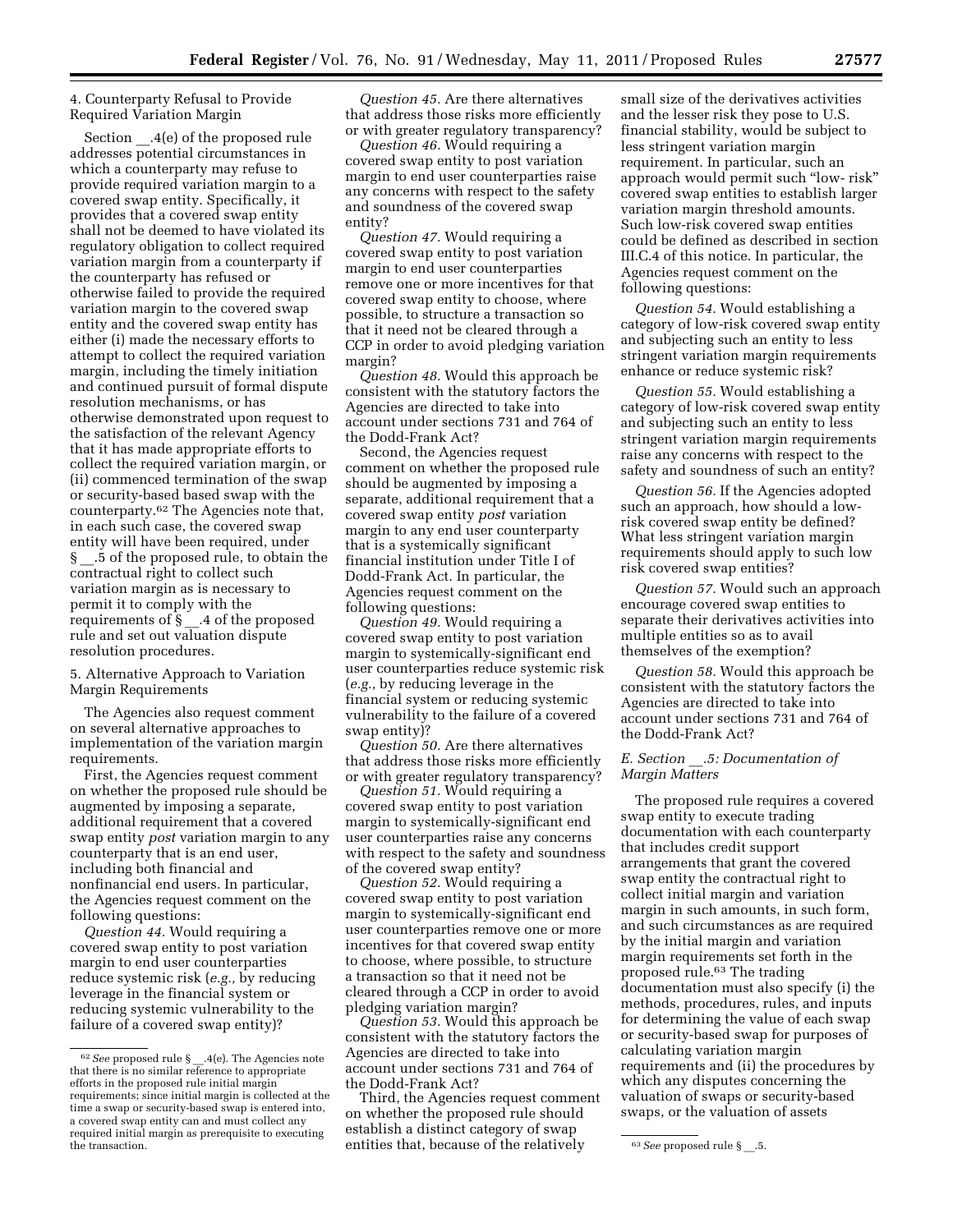collected or posted as initial margin or variation margin, may be resolved.64

#### *F. Section* \_\_*.6: Eligible Collateral*

The proposed rule specifies the types of collateral that are eligible to be collected to satisfy either the initial margin or variation margin requirements. Under the proposed rule, eligible collateral is limited to: (i) Immediately available cash funds (denominated in either U.S. dollars or in the currency in which payment obligations under the swap are required to be settled); (ii) any obligation which is a direct obligation of, or fully guaranteed as to principal and interest by, the United States; (iii) with respect to initial margin only, any senior debt obligations of the Federal National Mortgage Association, the Federal Home Loan Mortgage Corporation, the Federal Home Loan Banks and Farmer Mac; and (iv) with respect to initial margin only, any obligation that is an ''insured obligation,'' as that term is defined in 12 U.S.C. 2277a(3), of the Farm Credit System banks.65 Other than immediately-available cash funds, all types of eligible collateral are subject to discounts or minimum ''haircuts'' for purposes of determining their value for margin purposes, which haircuts are identified in Appendix B of the proposed rule.66 Because the value of noncash collateral may vary, the proposed rule requires covered swap entities to monitor the value of noncash collateral previously collected to satisfy initial or variation margin requirements and, to the extent the value of such noncash collateral has decreased, to collect additional collateral with a sufficient value to ensure that all applicable initial and variation margin requirements remain satisfied.67 The proposed rule also prohibits a covered swap entity from collecting, as required initial margin or variation margin,

66*See* proposed rule § \_6(b). With respect to these haircuts, although the Agencies intend to specify particular haircut amounts in the final rule, the proposed rule provides a potential range of haircuts for comment.<br><sup>67</sup> See proposed rule § \_6(d).

collateral that is an obligation of the counterparty pledging such collateral.68

The proposed rule does *not* allow for the use of non-cash collateral, other than the limited types of highly-liquid, high-quality debt securities described above, to satisfy the margin requirements. The appropriateness of using non-cash collateral to fulfill margin requirements is complicated by procyclical considerations. During a period of financial stress, the value of non-cash collateral pledged as margin may also come under stress just as counterparties default and the non-cash collateral is required to offset the cost of replacing defaulted swap positions. In addition, given the infinite variety of potential types of noncash collateral, it is extremely difficult to establish accurate haircuts by regulation. Also, for nonfinancial end users, who are the most likely type of counterparty to wish to post noncash collateral, the proposed rules provide credit exposure thresholds, under which a covered swap entity may determine the extent to which available noncash collateral appropriately reduces the covered swap entity's credit risk, consistent with its credit underwriting expertise. Similarly, counterparties that wish to rely on other non-cash assets to meet margin requirements could pledge those assets with a bank or group of banks in a separate arrangement, such as a secured financing facility, and could draw cash from that arrangement to meet margin requirements.

The Agencies request comment on whether the proposed rule's list of eligible noncash collateral for initial margin and variation margin is appropriate in scope. In particular, the Agencies request comment on the following questions:

*Question 59(a).* Should the types of eligible collateral listed be broadened to include other types of assets (*e.g.*  securities backed by high-quality mortgages or issued with a third-party guarantee)? 59(b) If so, how might the systemic risk issue described above be effectively mitigated?

*Question 60(a).* Should the types of eligible collateral listed be broadened to include immediately-available cash funds denominated in foreign currency, even where such currency is not the currency in which payment obligations under the swap are required to be settled? 60(b) If so, which currencies (*e.g.,* those accepted by a derivatives clearing organization as initial margin for a cleared swap)? 60(c) If so, what haircut, if any, should apply to such foreign currency?

*Question 61.* What criteria and factors could be used to determine the set of acceptable non-cash collateral?

*Question 62.* How could appropriate haircuts be determined for valuing these assets for margin purposes?

*Question 63(a).* Should the types of eligible collateral listed be broadened to include foreign sovereign debt securities? 63(b) If so, which foreign sovereign debt securities (*e.g.,* those accepted by a derivatives clearing organization as initial margin for a cleared swap)? 63(c) If so, what haircut, if any, should apply?

*Question 64(a).* Should fixed income securities issued by a well-known seasoned issuer that has a high credit standing, are unsubordinated, historically display low volatility, are traded in highly liquid markets, and have valuations that are readily calculated be added to the list of eligible collateral for initial margin? 64(b) If so, how should the concept of a "high credit" standing'' be defined in a way that does not reference credit ratings?

#### *G. Section* \_\_*.7: Segregation of Collateral*

The proposed rule provides that each covered swap entity must require each derivative's counterparty that it faces that is a swap entity to segregate any funds or collateral that the covered swap entity has posted as initial margin for a non-cleared swap or non-cleared security-based swap transaction at an independent, third-party custodian.69 This independent, third-party custodian must be prohibited by contract from (i) rehypothecating or otherwise transferring any initial margin it holds for the covered swap entity and (ii) reinvesting any initial margin held by the custodian in any asset that would not qualify as eligible collateral for initial margin under the proposed rule.70 The custodian must also be located in a jurisdiction that applies the same insolvency regime to the custodian as would apply to the covered swap entity.71 This segregation requirement applies only to initial margin, not variation margin, and does not apply to transactions with a counterparty that is an end user of any type.72

<sup>69</sup> See proposed rule § \_7(a).<br><sup>70</sup> See proposed rule §§ \_7(b), (c).<br><sup>71</sup> See proposed rule § \_7(d).<br><sup>72</sup>The proposed rule does not apply the segregation requirement to variation margin because variation margin is generally used to offset the current exposure arising from *actual* changes in the market value of the derivative position, rather than to secure potential exposure arising from *future*  changes in the market value of the derivative position. Under section .11 of FHFA's and the FCA's proposed rules, entities regulated by FHFA and the FCA that are end users would have to require that any initial margin and variation margin they post to swap entities be segregated.

<sup>64</sup>*See id.* 

<sup>65</sup>*See* proposed rule § \_6(a). An obligation will be considered to be fully guaranteed as to principal and interest by the United States if the guarantee commits the full faith and credit of the United States for the repayment of principal and interest on the obligation. ''Insured obligations'' of Farm Credit System banks are consolidated and Systemwide obligations issued by Farm Credit System banks. These obligations are insured by the Farm Credit System Insurance Corporation out of funds in the Farm Credit Insurance Fund. Should the Farm Credit Insurance Fund ever be exhausted, Farm Credit System banks are jointly and severally liable for payment on insured obligations.

<sup>67</sup>*See* proposed rule § \_6(d). 68*See* proposed rule § \_6(c).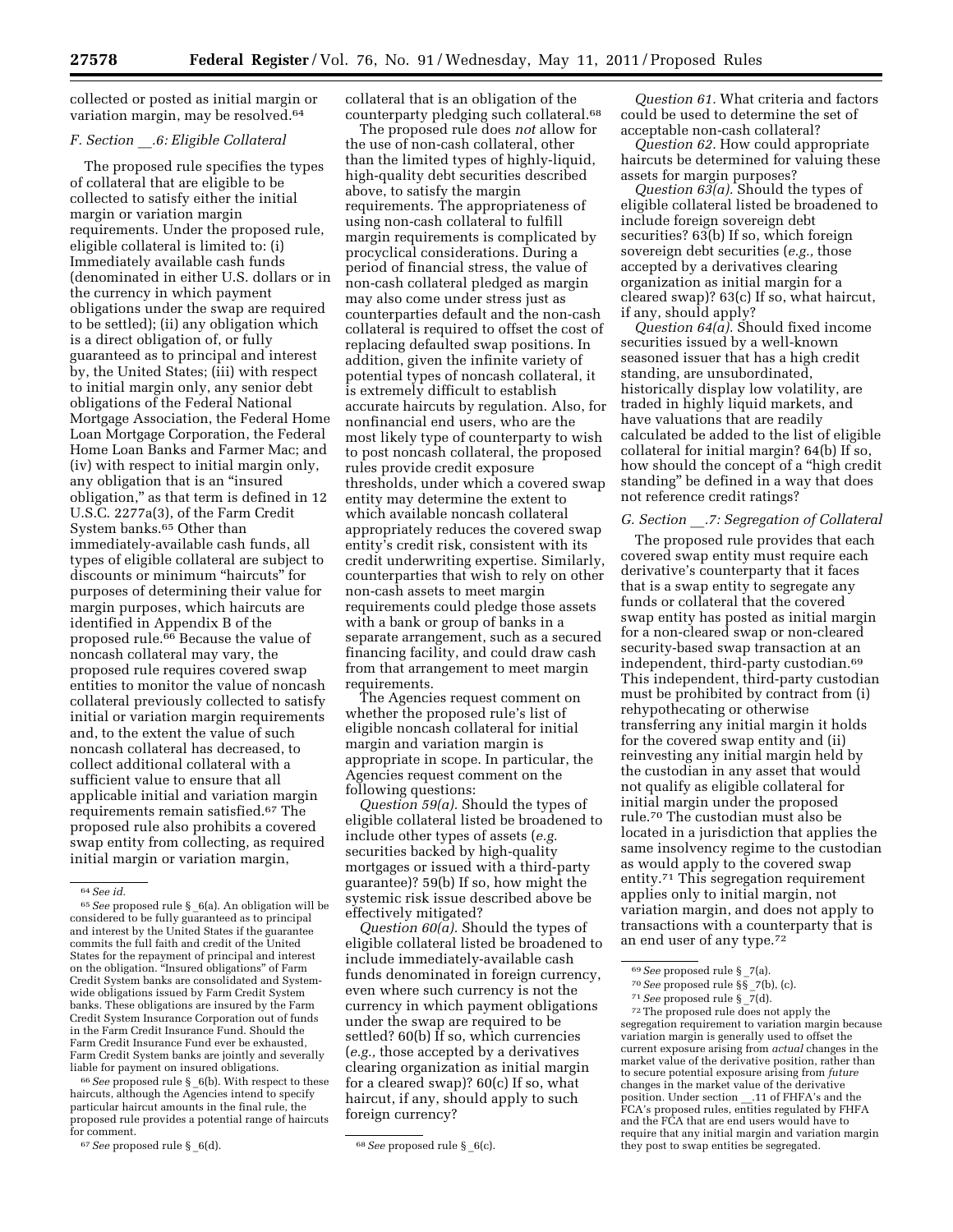The Agencies' preliminary view is that requiring covered swap entities to ensure segregation of initial margin is necessary to (i) offset the greater risk to the covered swap entity and the financial system arising from the use of swaps and security-based swaps that are not cleared and (ii) protect the safety and soundness of the covered swap entity. In developing this proposal, the Agencies have taken into account the fact that the failure of a covered swap entity could pose significant systemic risks to the financial system and losses borne by the financial system in such a failure could have significant consequences. The consequences could be magnified if the initial margin posted to the failing swap entity cannot be quickly recovered by the nondefaulting party during a period of financial stress when the liquidity value of the funds is high. Moreover, swap entities typically have roughly offsetting exposures with one another. As a result, it is to be expected that the amount of initial margin required to be posted by two swap entities will be similar. If swap entities exchange similar amounts of initial margin and these funds are available for general use and rehypothecation by the swap entities, then the net effect is as if little initial margin was exchanged. To the extent that initial margin requirements are intended to constrain risk-taking, a lack of segregation will weaken their effect.73

Swap entities that engage in cleared swap transactions will be required to post initial margin to the CCP. Consequently, the initial margin that is posted on cleared transactions will not be available for rehypothecation by swap entities. Allowing for rehypothecation of initial margin by swap entities would create an incentive for swap entities to engage in noncleared transactions even though other provisions of Dodd-Frank Act are intended to promote central clearing of

swaps. However, the segregation of initial margin is likely to significantly reduce the availability of liquid assets to covered swap entities to meet payment obligations, as liquid assets held or pledged as the initial margin would be unavailable to the swap entity for other purposes. The requirement to segregate initial margin could result in covered swap entities having to seek alternative methods of funding. The loss in liquidity could be severe, and could require covered swap entities to raise liquidity through other sources.

The Agencies are concerned that not requiring segregation at the outset may cause covered swap entities that incur a severe loss due to credit or market events to face liquidity challenges because their counterparties may require segregation immediately after the loss, depleting the covered swap entity's liquid assets before it can raise additional funds through other means.74 Requiring swap entities to segregate at the outset addresses this concern at the time a swap entity suffers a loss, but depletes the liquid assets at the inception of the swap transaction—a time when the swap entity is more likely to be able to raise additional liquid funds. The Agencies request comment on whether the proposed segregation requirement is appropriate, or whether an alternative approach would better reflect the purposes of sections 731 and 764 of the Dodd-Frank Act. In particular, the Agencies request comment on the following questions:

*Question 65(a).* Is it necessary to require segregation of initial margin in order to address the systemic risk issues discussed above? 65(b) What alternatives to segregation would effectively address these systemic risk issues? 65(c) As an alternative to requiring segregation at the outset, should the Agencies impose rules that provide additional time for a swap dealer to raise funds without requiring segregation?

*Question 66(a).* What are the potential operational, liquidity and credit costs of requiring segregation of initial margin by swap entities? 66(b) What would be the expected liquidity impact and cost of the proposed segregation requirement on market participants? How can the impact of the proposed rule on the

liquidity and costs of swaps market participants be mitigated?

*Question 67.* Is segregation of initial margin and not variation margin sufficient to achieve the purposes of sections 731 and 764 of the Dodd-Frank Act? If not, how might such purposes be achieved?

*Question 68(a).* Are the limitations placed on rehypothecation and reinvestment under the proposed rule appropriate or necessary? 68(b) What additional or alternative limitations may be appropriate? 68(c) Should certain forms of rehypothecation (*e.g.,* the lending of securities pledged as collateral) or additional types of reinvestment be permitted?

*Question 69(a).* Is the proposed rule's requirement that the custodian must be located in a jurisdiction that applies the same insolvency regime to the custodian as would apply to the covered swap entity necessary or appropriate? 69(b) What additional or alternative requirements regarding the location of the custodian may be appropriate?

# *H. Section* \_\_*.8: Approved Initial Margin Models*

Section .8 of the proposed rule contains modeling standards that an initial margin model must meet in order for a covered swap entity to calculate initial margin under such a model. Generally, the modeling standards are consistent with current regulatory rules and best practices for such models in the context of risk-based capital rules applicable to insured depository institutions and bank holding companies, and are no less conservative than those generally used by derivatives clearing organizations and clearing agencies.75 As a result, the Agencies preliminarily believe that these modeling standards should ensure that a non-cleared swap does not pose a greater systemic risk than a cleared swap. In particular, because non-cleared swaps are expected to be less liquid than cleared swaps, the proposed rule specifies a minimum time horizon for the initial margin model of 10 business days, compared with a typical requirement of 3 to 5 business days used by derivatives CCPs.76

The proposed rule permits a covered swap entity to use an internal initial margin model that reflects offsetting exposures, diversification, and other hedging benefits within four broad risk categories (commodity, credit, equity,

<sup>73</sup>For example, if dealer A and dealer B entered into a swap with each other under which each was required to collect \$100 from the other in initial margin without segregation, each would collect \$100 in initial margin from the other and no net initial margin would be exchanged. In the case of a bankruptcy of dealer B, dealer A would be permitted to set off the \$100 loss that may be incurred in replacing the swap against the \$100 in initial margin it "collected" from dealer B, but then would face the potential loss of the \$100 in initial margin it provided to dealer B, for which it would only have a claim in bankruptcy. If instead the initial margin for such a swap had been segregated, dealer A would be permitted to set off the \$100 loss that may be incurred in replacing the swap against the \$100 in initial margin that dealer B pledged to dealer A at a third-party custodian, and dealer A could also recover the \$100 in initial margin that it pledged to dealer B at a third-party custodian, with the result that dealer A would incur no loss upon dealer B's bankruptcy.

<sup>74</sup>Although the agreements between the counterparties might not allow for requests for segregation after a swap transaction has been confirmed, as a practical matter counterparties might refuse to enter into any additional transactions with a financially-stressed swaps entity absent an accommodation to segregate some amount of initial margin for the existing portfolio of swaps between the two parties.

<sup>75</sup>This conservative approach also incorporates the practices associated with model validation, independent review and other qualitative requirements associated with the use of internal models for regulatory capital purposes. 76*See* proposed rule § \_\_.8(d)(1).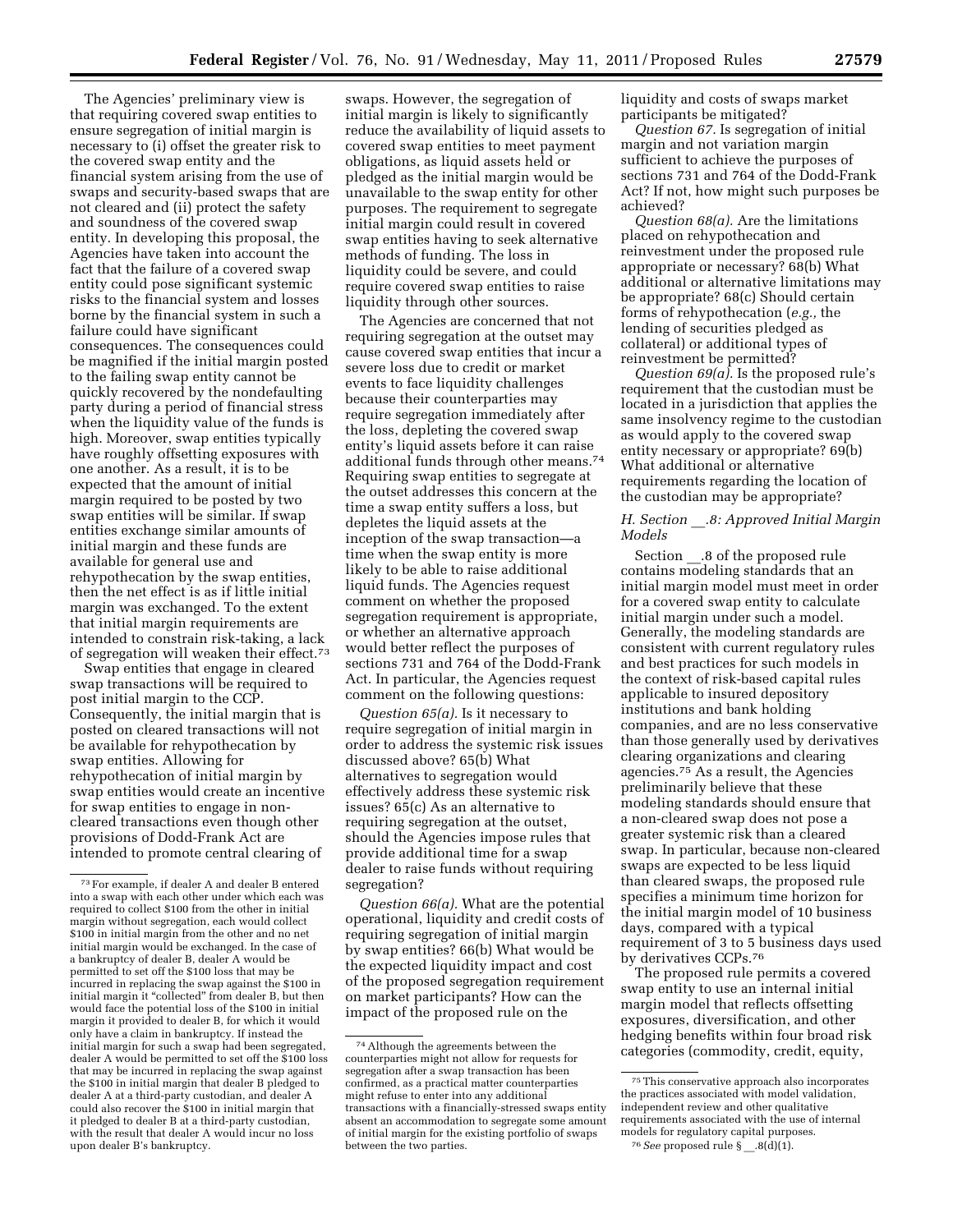foreign exchange/interest rates) when calculating initial margin for a particular counterparty if the relevant swaps or security-based swaps are executed under the same qualifying master netting agreement. $\bar{7}$ <sup>7</sup> The proposed rule does *not* permit an initial margin model to reflect offsetting exposures, diversification, or other hedging benefits *across* broad risk categories.78 It is the preliminary view of the Agencies that the correlations of exposures across broad risk categories are not stable enough to be incorporated into a regulatory margin requirement.

The Agencies request comment on whether the standards for initial margin models specified in the proposed rule are sufficient to ensure the integrity of initial margin calculations using such a model. In particular, the Agencies request comment on the following questions:

*Question 70(a).* Should such models be limited to models based on value-atrisk concepts, or are other models appropriate to measure initial margin? 70(b) If so, how should those models apply and be incorporated into the various aspects of the proposed rule?

*Question 71(a).* Should offsetting exposures, diversification, and other hedging benefits be recognized more broadly across substantially dissimilar asset classes? 71(b) If so, what limits, if any, would be placed on the recognition of offsetting exposures, diversification, and other hedging benefits, and how could these be measured, monitored and validated on an ongoing and consistent basis across substantially dissimilar asset classes?

*Question 72(a).* Should the minimum time horizon vary across swaps? 72(b) For example, should it vary based on the broad asset classes: commodity, credit, equity, and foreign exchange/ interest rate? 72(c) If so, how should the horizons differ and what would be the basis for the different horizons?

# 1. Stress Calibration

In addition to a time horizon of 10 trading days, the proposed rule requires the initial margin model to be calibrated to a period of financial stress.79 Calibration to a stress period ensures that the resulting initial margin requirement is robust to a period of financial stress during which swap entities and financial counterparties are more likely to default. Such calibration also reduces the systemic risk associated with any increase in margin requirements that might occur in

response to a large increase in volatility during a period of financial stress.

The Agencies request comment on whether the proposed requirement that an initial margin model take into account financial stress is appropriate given the purpose the initial margin model is intended to serve. In particular, the Agencies request comment on the following questions:

*Question 73.* Can initial margin models be robustly calibrated to a stress period in a transparent and consistent manner?

*Question 74.* Are there any other systemic risk implications of requiring that initial margin be calibrated to a period of financial stress rather than to a recent or normal historical period?

*Question 75.* Is the proposed prudential standard for initial margin of a 99th percentile price move over a 10 day horizon, calibrated using historical data incorporating a period of significant financial stress, appropriate?

*Question 76.* Is a 10-day horizon sufficient to cover the likely liquidation period on non-cleared swaps?

*Question 76.* Will the requirement to calibrate to a period of significant financial stress reduce the potential procyclicality of the margin requirement sufficiently? For example, would a minimum margin requirement as a backstop to the modeled initial margin amounts be a prudent approach to addressing procyclicality concerns?

*Question 77.* Is ''period of significant financial stress'' a well-understood concept? How might it be clarified?

*Question 78.* What would be the benefits and costs of replacing the requirement to calibrate the initial margin model using a period of significant financial stress with a requirement to calibrate the initial margin model using a longer historical data sample (such as 10 years), as an alternative way to reduce the potential procyclicality of the margin requirement?

*Question 79.* Should market participants be able to comply with the requirement to calibrate the initial margin requirement to a historical period of significant financial stress for newer products with little, if any, market history? If so, how?

#### 2. Benchmarking

The proposed rule requires that an initial margin model used for calculating initial margin requirements be benchmarked periodically against observable margin standards to ensure that the initial margin required is not less than what a derivatives clearing organization or a clearing agency would

require for similar transactions.80 This benchmarking requirement is intended to insure that any initial margin amount produced by an initial margin model is subject to a readily observable minimum. It will also have the effect of limiting the extent to which the use of initial margin models might disadvantage the movement of certain types of derivatives to CCPs by setting lower initial margin amounts for noncleared transactions than for similar cleared transactions.

The Agencies request comment on the proposed requirement for covered swap entities to benchmark any initial margin model to a model used by a derivatives clearing organization or clearing agency model for calculating initial margin, as well as the following questions:

*Question 80.* What are the operational costs associated with the benchmarking exercise?

*Question 81.* Can portfolio effects be captured during the benchmarking exercise?

*Question 82.* How would a banking organization fulfill the requirement in the event that a derivatives clearing organization or clearing agency does not clear a similar derivative transaction?

## *I. Section* \_\_*.9: Application of Margin Requirements to Certain Foreign Covered Swap Entities*

Section .9 of the proposed rule addresses the manner in which the proposed rule's margin requirements apply to certain foreign covered swap entities. In the absence of  $\S$  .9, the proposed rule's margin requirements would apply to all of a covered swap entity's non-cleared swap and noncleared security-based swap transactions, without regard to whether (i) the covered swap entity is organized under U.S. or foreign law or (ii) the covered swap entity's counterparty is located inside or outside of the United States. However, the potential application of the margin rules to foreign covered swap entities, or to transactions by U.S. covered swap entities with foreign counterparties, raises several important questions. First, the potential application of the proposed rule to activities conducted by a foreign covered swap entity wholly outside of the United States raises questions regarding the permissible territorial scope of the proposed rule.<sup>81</sup>

<sup>77</sup>*See* proposed rule § \_\_.8(b).

<sup>78</sup> *Id.* 

<sup>79</sup>*See* proposed rule § \_\_.8(d)(11).

<sup>&</sup>lt;sup>80</sup> See proposed rule § \_.8(d)(14).<br><sup>81</sup> Section 2(i) of the Commodity Exchange Act, as amended by section 722 of the Dodd-Frank Act, provides that the provisions of the Commodity Exchange Act relating to swaps ''shall not apply to activities outside of the United States unless those activities \* \* \* have a direct and significant connection with activities in, or effect on, commerce of the United States.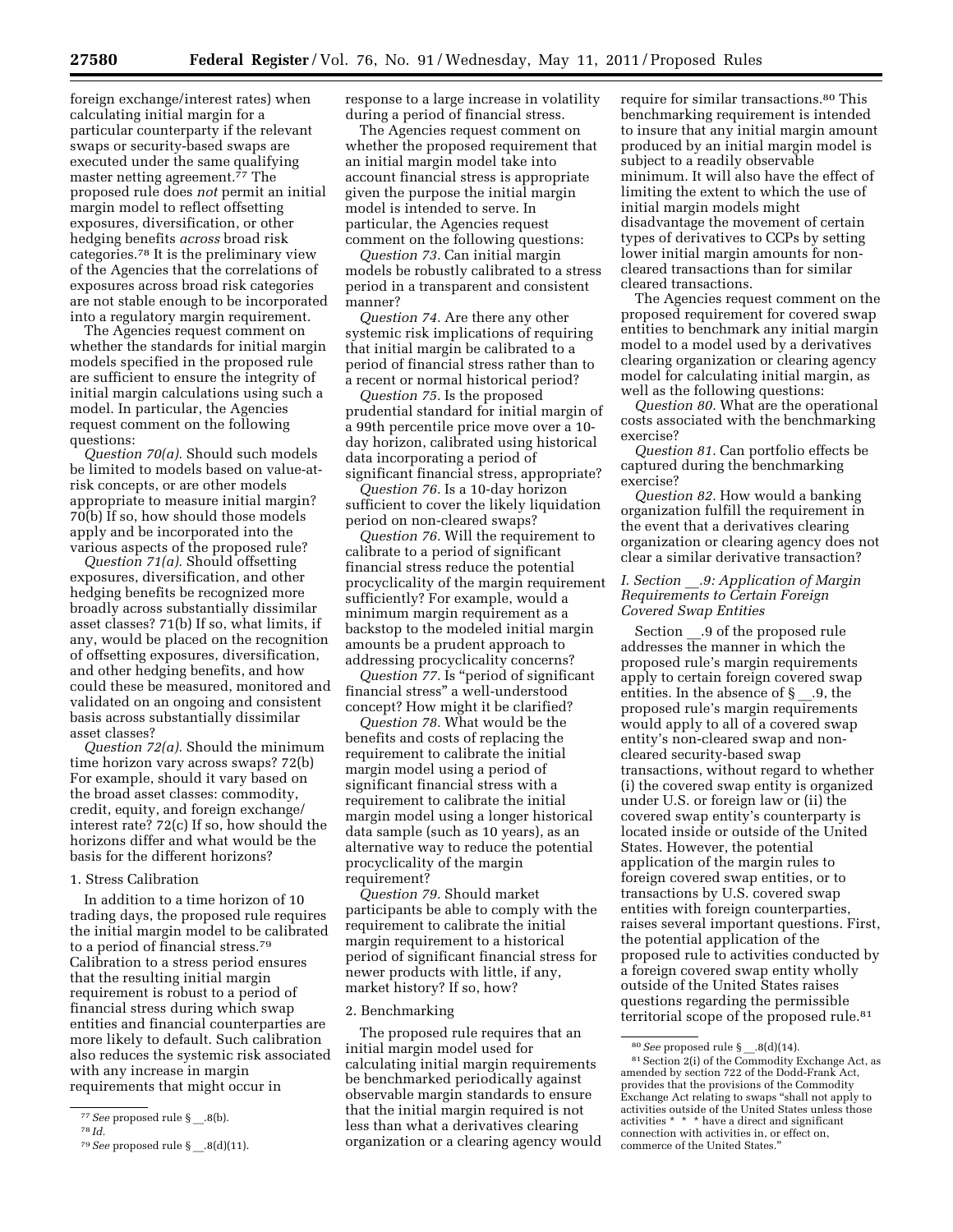Second, to the extent that the proposed margin requirements apply to transactions involving foreign covered swap entities or foreign counterparties, such application could subject these transactions to multiple, and potentially conflicting, margin requirements established by U.S. and foreign regulators. Third, the potentially different treatment of U.S. covered swap entities and foreign covered swap entities raises questions of competitive equality among the two types of firms.

With respect to U.S. covered swap entities, the Agencies propose to apply the margin requirements to U.S. covered swap entities' swap and security-based swap transactions without regard to whether the counterparty is located inside or outside the United States. This approach acknowledges that the foreign swap and security-based swap transactions of a U.S. covered swap entity pose no lesser risk to the covered swap entity's safety and soundness and to financial stability based on the location of the counterparty. The proposed rule applies that same approach to covered swap entities that are foreign subsidiaries and offices of U.S. firms.

With respect to foreign covered swap entities, the Agencies propose to exclude certain qualifying foreign derivative transactions of such entities from application of the proposed rule's margin requirements. Specifically, § .9 of the proposed rule provides that the proposed rule's margin requirements would not apply to any "foreign noncleared swap or foreign non-cleared security-based swap" of a "foreign covered swap entity,'' as those terms are defined in § \_.9 of the proposed rule.<sup>82</sup> This proposed approach limits the extra-territorial application of the margin requirements while preserving, to the extent possible, competitive equality among U.S. and foreign firms in the United States.

For these purposes, the proposed rule defines a ''foreign non-cleared swap or foreign non-cleared security-based swap'' as a non-cleared swap or noncleared security-based swap with respect to which: (i) The counterparty to the foreign covered swap entity is not a company organized under the laws of the United States or any State, not a branch or office of a company organized under the laws of the United States or any State, and not a person resident in the United States; and (ii) performance of the counterparty's obligations to the foreign covered swap entity under the swap or security-based swap has not been guaranteed by an affiliate of the

counterparty that is a company organized under the laws of the United States or any State, a branch of a company organized under the laws of the United States or any State, or a person resident in the United States.<sup>83</sup> As a result, foreign swaps and securitybased swaps would generally only include transactions where the counterparty is not organized under U.S. law or otherwise located in the United States, and no U.S. affiliate of the counterparty has guaranteed the counterparty's obligations under the transaction.84

The additional requirement that no U.S. affiliate guarantee the counterparty's obligation is intended to exclude instances where such an affiliate has, through a guarantee, effectively assumed ultimate responsibility for the performance of the counterparty's obligations under the transaction. In particular, the Agencies are concerned that without such a requirement, swaps and security-based swaps with a U.S. counterparty could be structured, through the use of an overseas affiliate, in a manner that would evade application of the proposed margin requirements to U.S. transactions. Transactions guaranteed by a U.S. affiliate would also have direct and significant connection with activities in, and effect on, commerce of the United States.

The proposed rule defines a ''foreign covered swap entity'' as a covered swap entity that: (i) Is not a company organized under the laws of the United States or any State; (ii) is not a branch or office of a company organized under the laws of the United States or any State; (iii) is not a U.S. branch, agency or subsidiary of a foreign bank; and (iv) is not controlled, directly or indirectly, by a company that is organized under the laws of the United States or any State.85 Accordingly, only a covered swap entity that is organized under foreign law and not controlled, directly or indirectly, by a U.S. company would be eligible for treatment as a foreign covered swap entity for these purposes; neither a foreign branch of a U.S. insured depository institution nor a foreign subsidiary of a U.S. company would be considered a foreign covered swap entity under the proposed rule. In cases where a U.S. company has a foreign subsidiary that is a covered swap entity, the proposed rule would

treat that foreign subsidiary in the same manner as a U.S. covered swap entity for purposes of the margin requirements because the U.S. parent company's ownership of the subsidiary is likely to expose the U.S parent company, as a result of legal, contractual or reputational factors, to the risks of the foreign subsidiary's derivatives activities. Transactions of a foreign subsidiary of a U.S. company would also have direct and significant connection with activities in, and effect on, commerce of the United States. Similarly, neither a U.S. branch of a foreign bank nor a U.S. subsidiary of a foreign company would be a foreign covered swap entity under the proposed rule.

The Agencies request comment on the proposed rule's application to the U.S. and foreign swap and security-based swap activities of U.S. covered swap entities and foreign swap entities, respectively. In particular, the Agencies request comment on the following questions:

*Question 83.* Does the proposed rule's treatment of the swap and securitybased swap transactions of foreign covered swap entities appropriately limit application of the margin requirements in a manner consistent with the territorial scope of sections 731 and 764 of the Dodd-Frank Act?

*Question 84(a).* Is the proposed rule's treatment of the foreign swap and security-based swap transactions of U.S. covered swap entities appropriate? 84(b) Should such transactions be subject to the same exclusion that has been proposed for the foreign swap and security-based swap transactions of foreign covered swap entities? 84(c) If so, why?

*Question 85(a).* Should the proposed rule expand the definition of foreign covered swap entity to include (i) the foreign subsidiaries of U.S. companies or (ii) the foreign branches of U.S. insured depository institutions? 85(b) If so, why? 85(c) How could the potential risks to the U.S. parent company or insured depository institution related to its subsidiary or branch's activity be limited or eliminated? 85(d) Is this operationally feasible?

*Question 86.* What impact is the proposed rule's treatment of the foreign swap and security-based swap transactions of U.S. covered swap entities likely to have on the structure, management, and/or competitiveness of U.S. covered swap entities?

*Question 87(a).* Is the proposed rule's definition of a foreign swap or securitybased swap transaction appropriate? 87(b) In particular, is the requirement that no U.S. affiliate guarantee the

<sup>82</sup>*See* proposed rule § \_\_.9(a).

<sup>&</sup>lt;sup>83</sup> See proposed rule §\_.9(b).

<sup>84</sup>Under the proposed rule, swap and securitybased swaps with *U.S. counterparties* are subject to the proposed rule's margin requirements regardless of whether the covered swap entity is U.S. or foreign.

<sup>85</sup>*See* proposed rule § \_\_.9(c).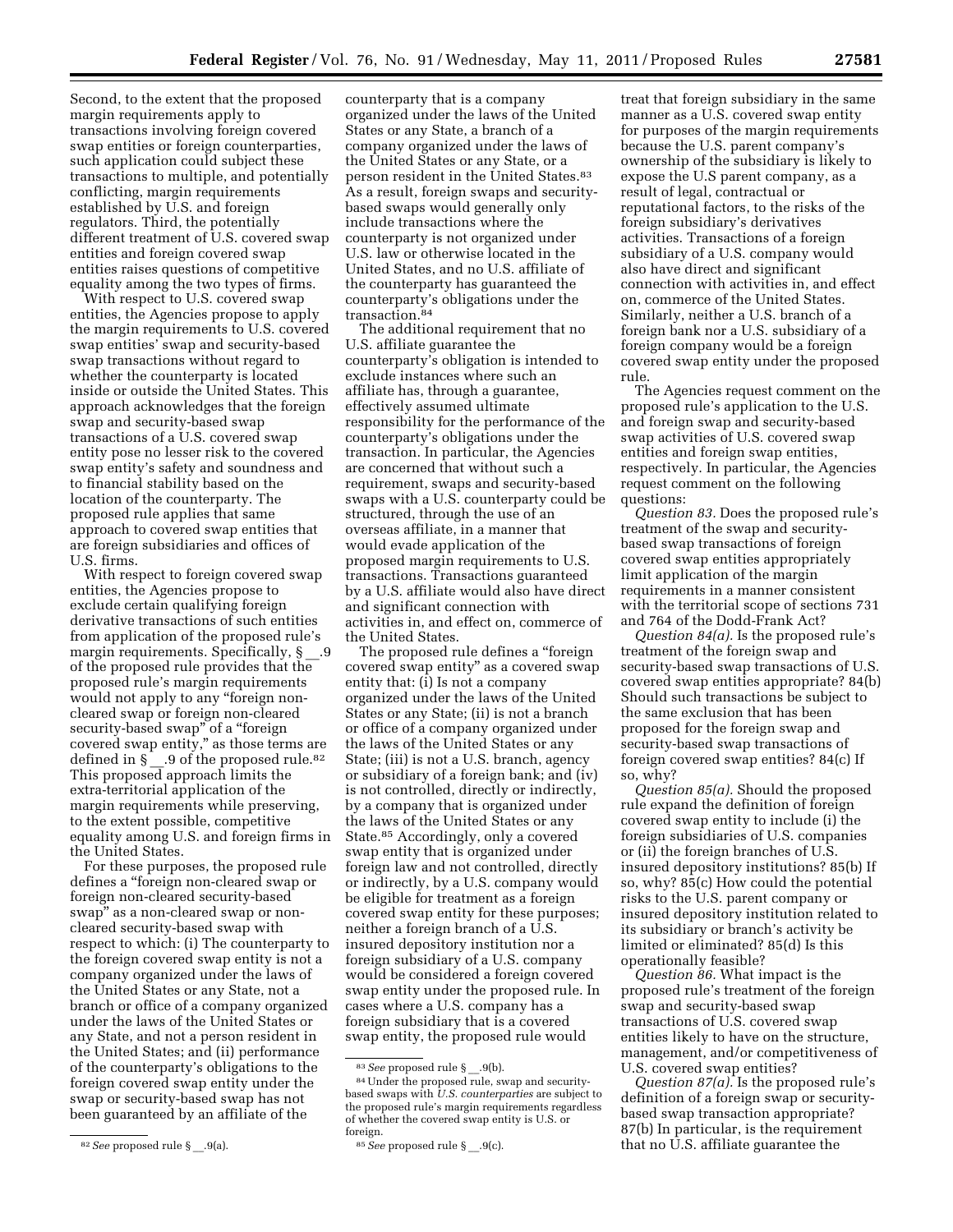foreign counterparty's obligations under the swap or security-based swap transaction appropriate? 87(c) Would an alternative definition more appropriately differentiate between U.S. and foreign counterparties for these purposes? 87(d) If so, what should that definition be?

*Question 88(a).* Is the proposed rule's definition of a foreign covered swap entity appropriate? 88(b) Would an alternative definition more appropriately differentiate between U.S. and foreign counterparties for these purposes? 88(c) If so, what should that definition be?

*Question 89(a).* Is the proposed rule's application of the margin requirements to all U.S. swaps and security-based swaps of a covered swap entity, regardless of whether that covered swap entity is U.S. or foreign, appropriate? 89(b) Should the proposed rule treat such transactions differently? 89(c) If so, how?

*Question 90.* What impact is the proposed rule's treatment of the swap and security-based swap transactions of foreign covered swap entities likely to have on the structure, management, and/or competitiveness of foreign covered swap entities?

#### *J. Section* \_\_*.10: Capital*

The proposed rule generally requires a covered swap entity to comply with regulatory capital rules already made applicable to that covered swap entity as part of its prudential regulatory regime, as follows:

• In the case of insured depository institutions, the capital adequacy guidelines that are applicable to the covered entity and have been adopted by the appropriate Federal banking agency under section 38 of the Federal Deposit Insurance Act (12 U.S.C. 1831o);

• In the case of a bank holding company or savings and loan holding company (on or after the transfer established under Section 311 of the Dodd-Frank Act), the capital adequacy guidelines applicable to bank holding companies under the Board's Regulation Y (12 CFR part 225);

• In the case of a foreign bank or the U.S. branch or agency of a foreign bank, the capital rules that are made applicable to such covered entity pursuant to § 225.2(r)(3) of the Board's Regulation Y (12 CFR 225.2(r)(3);

• In the case of an Edge corporation or an Agreement corporation, the capital adequacy guidelines that are made applicable to an Edge corporation engaged in banking pursuant to § 211.12(c)(2) of the Board's Regulation K (12 CFR 211.12(c)(2);

• In the case of any "regulated entity" under the Federal Housing Enterprises Financial Safety and Soundness Act of 1992 (*i.e.,* Fannie Mae and its affiliates, Freddie Mac and its affiliates, and the Federal Home Loan Banks), the riskbased capital level or such other amount applicable to the covered swap entity as required by the Director of FHFA pursuant to 12 U.S.C. 4611;

• In the case of Farmer Mac, the capital adequacy regulations set forth in 12 CFR part 652; and

• In the case of any Farm Credit System institution (other than Farmer Mac), the capital regulations set forth in 12 CFR part 615.86

The Agencies have preliminarily determined that compliance with these regulatory capital requirements is sufficient to offset the greater risk to the swap entity and the financial system arising from the use of non-cleared swaps, helps ensure the safety and soundness of the covered swap entity, and is appropriate for the greater risk associated with the non-cleared swaps and non-cleared security-based swaps held as a covered swap entity. In particular, the Agencies note that the capital rules incorporated by reference into the proposed rule already address, in a risk-sensitive and comprehensive manner, the safety and soundness risks posed by a covered swap entity's derivatives positions.<sup>87</sup> In addition, the

87For example, under the banking agencies' capital adequacy standards for banks and bank holding companies based on the first Basel Accord, interest-rate, exchange-rate, commodity, and equitylinked derivative contracts that are not traded on an exchange are subject to a capital charge based on type of contract, remaining maturity, and the risk category of the counterparty to the contract. *See* 12 CFR part 3, Appendix  $\hat{A}$  § 3(b)(7) (OCC); 12 CFR parts 208 and 225, Appendix A § III.E (Board); 12 CFR part 325, Appendix A § II.E (FDIC). As another example, under the bank agencies' advanced riskbased capital adequacy standards based on the advanced approaches of the Basel II Accord (''advanced approaches''), banks and bank holding companies that use the advanced approaches determine capital requirements for over-the-counter derivatives based on a formula that takes into account collateral in mitigating counterparty credit risk. *See* 12 CFR part 3, Appendix C, part IV (OCC); 12 CFR part 208, Appendix F, part IV and 12 CFR part 225, Appendix G, part IV (Board); and 12 CFR part 325, Appendix D, part IV (FDIC). The FCA's capital requirements for FCS institutions other than Farmer Mac expressly address derivatives transactions. *See* 12 CFR 615.5201 and 615.5212. The FCA's capital requirements for Farmer Mac indirectly address derivatives transactions in the operational risk component of the statutorily mandated risk-based capital stress test model. *See*  12 CFR part 652 Subpart B Appendix A. The FCA, through the Office of Secondary Market Oversight, closely monitors and supervises all aspects of Farmer Mac's derivatives activities, and the FCA believes existing requirements and supervision are sufficient to ensure safe and sound operations in this area. However, the FCA is considering enhancements to the model and in the future may

Agencies preliminarily believe that these capital rules sufficiently take into account and address the risks associated with the derivatives positions that a covered swap entity holds and the other activities conducted by a covered swap entity.88

The Agencies request comment regarding whether application of these capital regimes is appropriate.

*Question 91.* Is an alternative or additional capital requirement appropriate for some or all of the covered swap entities subject to the proposed rule?

*Question 92.* Are there particular issues or concerns raised in the context of foreign banks or their U.S. branches and agencies that would be better addressed through a different approach to the capital requirement for such entities?

# *K. Section* \_\_*.11: Special Requirements for Transactions Between Swap Entities and Regulated Entities*

FHFA and FCA (but not the other Agencies) are proposing an additional provision, § \_\_.11 of FHFA's and FCA's proposed rules. Proposed § \_\_.11 would require that any entity that is regulated by FHFA or FCA, but is not itself a covered swap entity, collect initial margin and variation margin from its counterparty when entering into a noncleared swap or non-cleared securitybased swap with a swap entity.89 Regulated entities subject to this provision include the Federal Home Loan Banks, Fannie Mae and its affiliates, Freddie Mac and its affiliates, and all Farm Credit System institutions including Farmer Mac (collectively, regulated entities, and each a regulated entity). Regulated entities that are swap entities would be subject to §§ 1 through 9 of the proposed rule by virtue of being covered swap entities. This section also does not apply to swaps entered into between regulated entities and end users.

Proposed § \_\_.11 is consistent with the risk-based approach to margin

<sup>88</sup> See footnote 33, *supra*, for a discussion of the basis for FHFA's preliminary view that the reference to existing statutory authority is sufficient to address the risks discussed in the text above as to the Enterprises notwithstanding their current conservatorship status.

89*See* FCA and FHFA proposed rule § \_\_.11. FCA and FHFA note that in sections III.C and  $\overline{\text{III}}$ .D of this notice of proposed rulemaking, the Agencies have requested comment on alternative approaches to margin requirements, including whether covered swap entities should be required to post margin to end users. In the event such an alternative approach is adopted as part of a final rule, as to both initial and variation margin requirements, FCA and FHFA note that this proposed § \_\_.11 may not need to be adopted as part of that final rule.

<sup>86</sup>*See* proposed rule § \_\_.10.

revise the model to more specifically address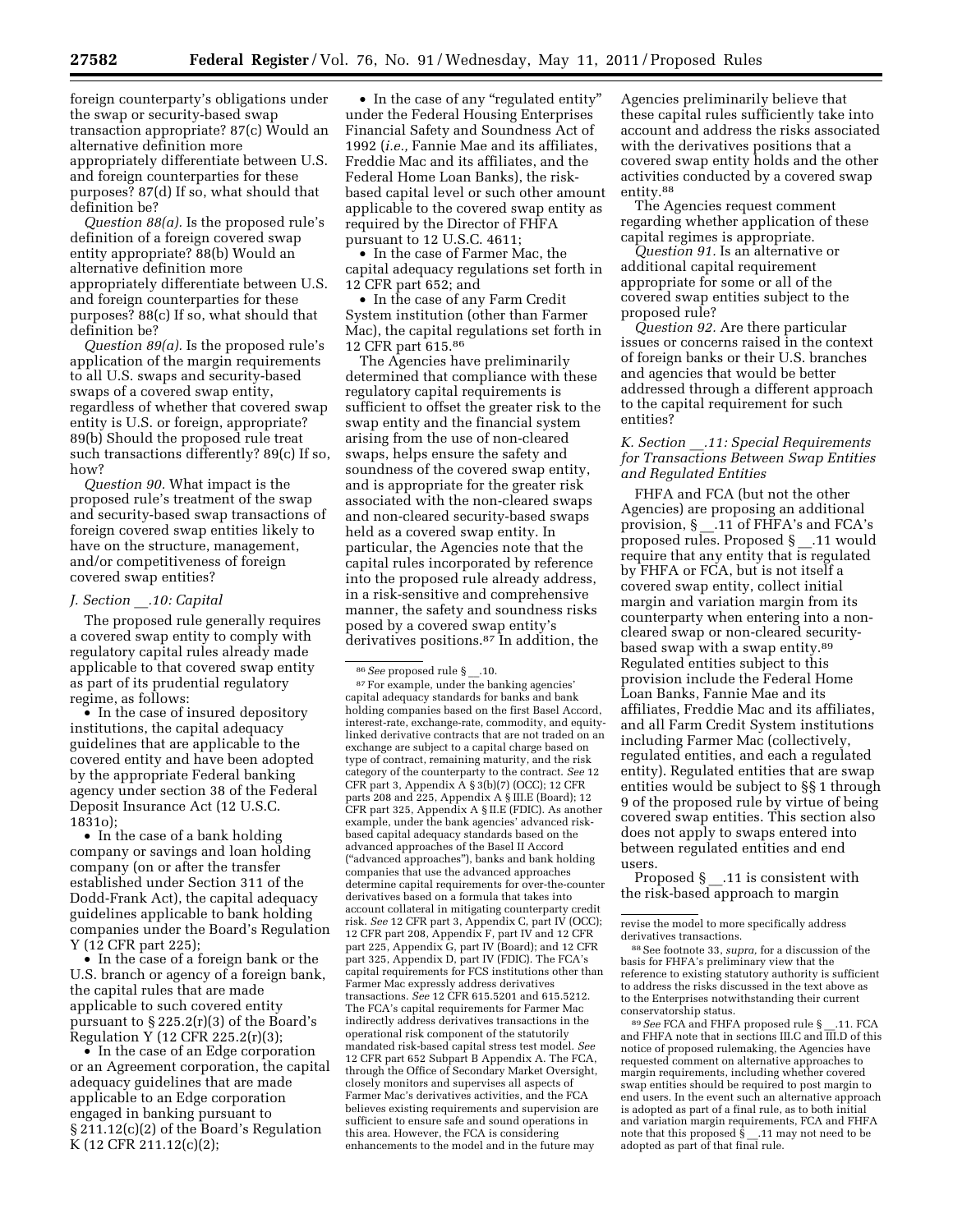proposed by the Agencies and parallels the requirements that swap entities collect initial and variation margin from their counterparties. Moreover, this approach recognizes that a default by a swap counterparty to a regulated entity could adversely affect the safe and sound operations of the regulated entity. The requirement reflects current practice in that the regulated entities generally obtain collateral to secure their swaps exposure to swap dealer counterparties, although current practice generally does not include posting of initial margin by or to any counterparty.

FHFA and FCA are proposing these provisions pursuant to each agency's role as safety and soundness regulator for its respective regulated entities, and each agency's authority to ensure that the regulated entities operate in a safe and sound manner, including that they maintain adequate capital and internal controls, that their activities foster liquid, efficient, competitive and resilient national finance markets for housing, agriculture, and rural markets, and that they carry out their public policy missions through authorized activities.90

Section \_\_.11(a)(1) of the proposed rule requires a regulated entity to collect initial margin when it enters into a swap transaction with a swap entity. The proposal provides that the amount of initial margin the regulated entity must collect shall be in accordance with § \_\_.3 of the proposed rule, which permits the use of either an initial margin model or the use of a standardized ''look up'' table specifying the minimum initial margin that must be collected as a percentage of the notional amount of the transaction. The minimum initial margin levels set out in Appendix A apply only in the absence of an initial margin model. FHFA and FCA, however, seek comment on whether a minimum initial margin requirement should apply as a backstop even to modeled initial margin amounts, as a prudent approach to address concerns about procyclicality and competitive pressures to reduce margin requirements. If not, how should such concerns be addressed?

Section .11(a)(1) of the proposed rule permits a regulated entity to use its initial margin model to determine initial margin and provides that if the regulated entity does not have an initial margin model, it may engage a third party to calculate initial margin on its behalf, provided that the third party is itself independent of the swap entity that is the counterparty to the

transaction. Any initial margin model used to determine margin posted to a regulated entity must meet all of the requirements of § \_\_.8 of the proposed rule. FHFA and FCA preliminarily believe that permitting a swap entity to use its own model to calculate the amount of initial margin it would be required to post to a regulated entity may introduce a conflict of interest to the transaction. That concern could be addressed by establishing a process through which the regulated entity could verify the reasonableness of the counterparty's model calculation. FHFA and FCA each seeks comment on whether it should allow its regulated entities to use the counterparty's model to calculate initial margin, and if so, what provisions should be included to mitigate conflicts of interest.

Section  $.11(a)(2)$  of the proposed rule requires that a regulated entity collect variation margin daily from the swap entity in accordance with the requirements of  $\S$  .4 of the proposed rule, which permits the amounts of variation margin posted to be adjusted to account for qualifying master netting agreements and applies a minimum transfer amount of \$100,000.

Section \_\_\_.11(b) of the proposed rule requires that any regulated entity entering into a non-cleared swap or a non-cleared security-based swap with a swap entity must execute trading documentation with such counterparty in accordance with § \_\_.5 of the proposed rule. Section \_\_.11(c) of the proposed rule provides that any collateral that a regulated entity is required to collect as initial or variation margin must meet the eligible collateral requirements of  $\S$  .6 of the proposed rule. That section applies the same eligibility requirements to the regulated entities that are required of the swap entities.

Section .11(d) of the proposed rule provides that a regulated entity must require that any initial margin it posts to a counterparty be held by an independent custodian. That provision is consistent with the requirement in § .7 of the proposed rule that a covered swap entity require segregation with an independent custodian of any initial margin that it posts to another swap entity. Section .11(d) of the proposed rule applies this segregation requirement to variation margin as well as initial margin and thereby reflects current practice of at least some of the regulated entities. FHFA and FCA seek comments on whether such a requirement should be applied to variation margin and if it is not applied, how the regulated entities would be protected in the event variation margin

is posted to a swap entity that subsequently fails.

#### **IV. Quantitative Impact of Margin Requirements**

The proposed rule would apply the initial margin and variation margin requirements to non-cleared swaps and security-based swaps that are entered into by a covered swap entity after the effective date, which is proposed to be 180 days after publication of a final rule in the **Federal Register**. The proposed rule would not require an immediate or retroactive application of initial margin or variation margin for any derivative transaction entered into prior to the effective date of the final rule.

Because the requirements would not be applied retroactively, no new initial margin or variation margin requirements would be imposed on derivatives transactions entered into prior to the effective date until such time as those transactions are rolled-over or renewed. The only requirements that would apply to a pre-effective date covered derivative would be the initial margin and variation margin requirements to which the parties to the transaction had previously agreed to by contract.

The new requirements will have an impact on the costs of engaging in new swap transactions. In particular, the proposed rule sets out requirements for initial and variation margin that represent a significant change from current industry practice in many circumstances. Assessing the quantitative impact of the proposed requirements is particularly difficult in light of the wide ranging and as yet undetermined changes that are occurring to the derivatives market as a result of regulatory reform. Specifically there is significant uncertainty with respect to (i) which entities would be classified as swap entities; (ii) the extent to which existing derivatives would be rolled-over or renewed; and (iii) the extent to which derivatives currently traded on an over-the-counter basis will move to central clearing by a CCP. In addition, there are a number of specific and technical aspects of the proposed rule, such as number and composition of counterparties that would be classified as high-risk financial end users, low-risk financial end users, and nonfinancial end users, respectively, that are difficult to assess without a large amount of highly detailed data on the size of derivative positions as well as the underlying rationale for maintaining those positions. These and other complicating factors make it difficult to make precise statements about the quantitative impact of the

<sup>90</sup>*See* 12 U.S.C. 2154, 2248, 2252, 4513, 4526.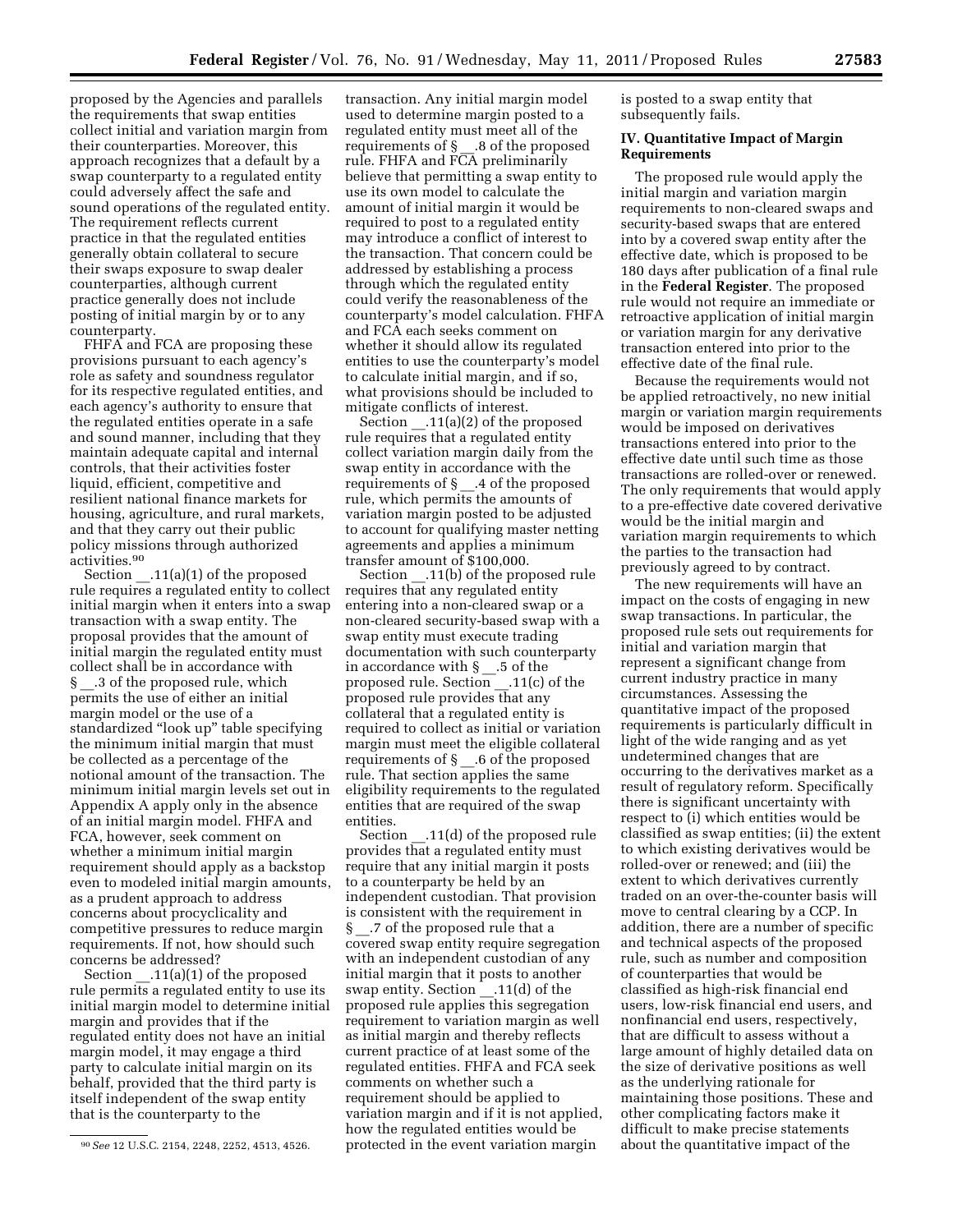margin rule specified under the proposed rule.

Accordingly, the Agencies request commenters to provide their own detailed quantitative impact analyses. The Agencies encourage commenters to include the following elements in their analyses categorized between swaps entities, high-risk financial end users, low-risk financial end users, and nonfinancial end users: (i) Required initial margin if internal models were applied; (ii) required initial margin if the standardized chart in Appendix A were applied; (iii) required variation margin; (iv) the expected costs of, or additional liquidity required by, the initial margin and variation margin requirements; and (v) the potential benefits of the initial margin and variation margin requirements to covered swap entities, their counterparties, and financial stability. The analyses should also (i) address operational and other business related costs associated with implementing the proposed rule and (ii) take into consideration and disclose the expected effect of the likely clearing of certain derivative transactions through CCPs in the future.

In order to better understand the effect that broader clearing requirements will have on the impact of the proposed rules, the Agencies also request comment on the levels of covered derivatives, including the roll-over or renewal of prior derivatives that would become covered under the proposed rule, that can be expected over the following time horizons after the effective date: (i) 1 year, (ii) 3 years, and (iii) 5 years. To maximize the usefulness of such comments, the Agencies request that commenters break down such projections by covered derivatives that are likely to be cleared and uncleared, as well as by product class.

#### **V. Request for Comments**

The Agencies are interested in receiving comments on all aspects of the proposed rule.

# **VI. Solicitation of Comments on Use of Plain Language**

Section 722 of the Gramm-Leach-Bliley Act, Public Law 106–102, section 722, 113 Stat. 1338, 1471 (Nov. 12, 1999), requires the OCC, Board and FDIC to use plain language in all proposed and final rules published after January 1, 2000. The OCC, Board and FDIC invite your comments on how to make this proposal easier to understand. For example:

• Have we organized the material to suit your needs? If not, how could this material be better organized?

• Are the requirements in the proposed regulation clearly stated? If not, how could the regulation be more clearly stated?

• Does the proposed regulation contain language or jargon that is not clear? If so, which language requires clarification?

• Would a different format (grouping and order of sections, use of headings, paragraphing) make the regulation easier to understand? If so, what changes to the format would make the regulation easier to understand?

• What else could we do to make the regulation easier to understand?

#### **VII. Administrative Law Matters**

#### *A. Paperwork Reduction Act Analysis*

# Request for Comment on Proposed Information Collection

Certain provisions of the proposed rule contain ''collection of information'' requirements within the meaning of the Paperwork Reduction Act of 1995 (''PRA''), 44 U.S.C. 3501–3521. In accordance with the requirements of the PRA, the Agencies may not conduct or sponsor, and the respondent is not required to respond to, an information collection unless it displays a currently valid Office of Management and Budget (OMB) control number. The information collection requirements contained in this joint notice of proposed rulemaking have been submitted by the FDIC, OCC, and FHFA to OMB for approval under section 3506 of the PRA and § 1320.11 of OMB's implementing regulations (5 CFR part 1320). The Board reviewed the proposed rule under the authority delegated to the Board by OMB.

Comments are invited on: (a) Whether the collections of

information are necessary for the proper performance of the agencies' functions, including whether the information has practical utility;

(b) The accuracy of the estimates of the burden of the information collections, including the validity of the methodology and assumptions used;

(c) Ways to enhance the quality, utility, and clarity of the information to be collected;

(d) Ways to minimize the burden of the information collections on respondents, including through the use of automated collection techniques or other forms of information technology; and

(e) Estimates of capital or start up costs and costs of operation, maintenance, and purchase of services to provide information.

All comments will become a matter of public record. Commenters may submit comments on aspects of this notice that

may affect disclosure requirements and burden estimates at the addresses listed in the **ADDRESSES** section of this Supplementary Information. A copy of the comments may also be submitted to the OMB desk officer for the agencies: By mail to U.S. Office of Management and Budget, 725 17th Street, NW., #10235, Washington, DC 20503 or by facsimile (202–395–5806).

*Title of Information Collection:*  Margin and Capital Requirements for Certain Swap Entities.

*Frequency of Response:* Eventgenerated and annual.

*Affected Public:* The affected public of the FDIC, OCC, and Board is assigned generally in accordance with the entities covered by the scope and authority section of their respective proposed rule. The affected public of FHFA generally would be those third parties not regulated by a prudential regulator that request prior written approval of an initial margin model for use by a regulated entity.

*FDIC:* Any FDIC-insured statechartered bank that is not a member of the Federal Reserve System or FDICinsured state-chartered savings association that is registered as a swap dealer, major swap participant, securitybased swap dealer, or major securitybased swap participant.

*OCC:* Any national bank, Federal savings association, or Federal branch or agency of a foreign bank that is registered as a swap dealer, major swap participant, security-based swap dealer, or major security-based swap participant.

*Board:* Any state member bank (as defined in 12 CFR 208.2(g)), bank holding company (as defined in 12 U.S.C. 1842), savings and loan holding company (as defined in 12 U.S.C. 1467a, (on or after the transfer established under Section 311 of the Dodd-Frank Act)12 U.S.C. 5411), foreign banking organization (as defined in 12 CFR 211.21(o)), state branch or state agency of a foreign bank (as defined in 12 U.S.C. 3101(b)(11) and (12)), or Edge or agreement corporation (as defined in 12 CFR 211.1(c)(2) and (3)) that is registered as a swap dealer, major swap participant, security-based swap dealer, or major security-based swap participant.

*FHFA:* With respect to any regulated entity as defined in section 1303(20) of the Federal Housing Enterprises Financial Safety and Soundness Act of 1992 (12 U.S.C. 4502(20)), the proposed rule would not contain any collection of information pursuant to the PRA. However, the provisions in proposed § .11(e) allowing a third party that is not subject to regulation by a prudential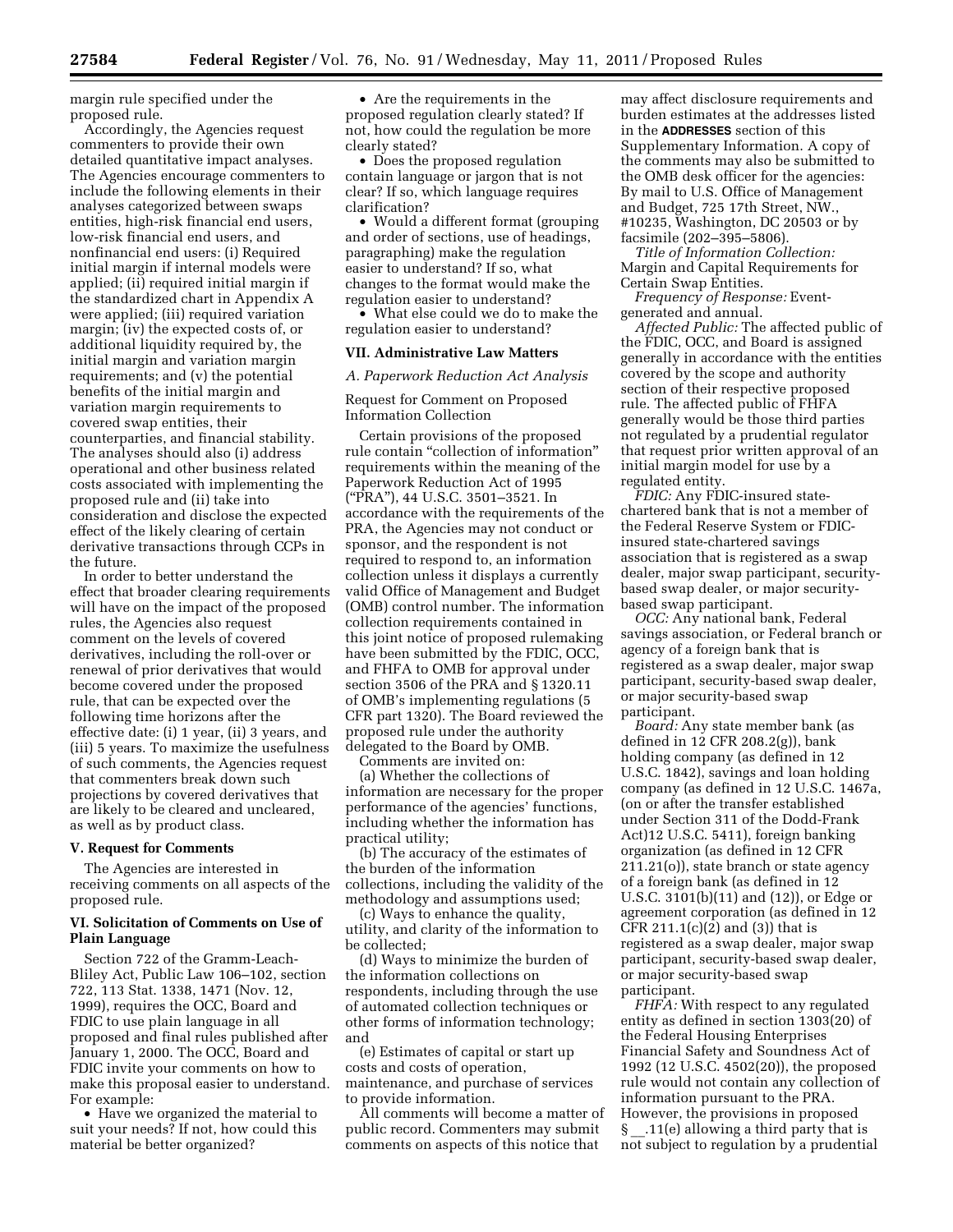regulator to request prior written approval of an initial margin model for use by a regulated entity, would be a collection of information under the PRA.

*Abstract:* The notice sets forth proposed margin and capital requirements with respect to noncleared swaps and non-cleared securitybased swaps for covered swap entities. The information requirements in joint regulations proposed by the Agencies are found in §§ \_\_.2(t)(3), \_.2(t)(4),  $.4(e)(2)(i), -5, -.6(d)(2)(i), -.8(c)(1),$  $.8(c)(2), 8(c)(3), 8(d)(3), 8(d)(8),$  $-.8(d)(9), -.8(d)(10), -.8(d)(12),$  $3(e)(1), 8(f)(2), 8(f)(3), 8(f)(4),$ and  $.8(g)$ . Compliance with the information collections found in sections  $.2(t)(3)$  and  $.2(t)(4)$  would be mandatory for any covered swap entity wishing to take a qualifying master netting agreement into account for purposes of calculating initial margin or variation margin. Compliance with the information collections found in  $\S$ § .4(e)(2)(i), .5, and .6(d)(2)(i) would be mandatory for all covered swap entities. Compliance with the information collections found in  $\S\$  \_\_.8(c)(1), \_\_.8(c)(2), \_\_.8(c)(3),  $.8(d)(3),$   $.8(d)(8),$   $.8(d)(9),$ 

 $.8(d)(10),$   $.8(d)(12),$   $.8(e)(1),$  $[0.8(f)(2), \underline{\hspace{1cm}}.8(f)(3), \underline{\hspace{1cm}}.8(f)(4), \text{and}$ \_\_.8(g) would be mandatory for all covered swap entities wishing to use an initial margin model to calculate initial margin requirements.

In addition,  $\S$  .11(e) of FHFA's proposed rule contains an information collection that would be for all third parties that are not subject to regulation by a prudential regulator and that request prior written approval of an initial margin model for use by an FHFA-regulated entity.

# Section-by-Section Analysis

Section \_.2 defines terms used in the proposed rule, including the definition of ''qualifying master netting agreement'' contained in  $\S_2(t)$ . Sections  $\_2(t)(3)$ and  $.2(t)(4)$  provide that, with respect to a qualifying master netting agreement, a covered swap entity must (i) conduct sufficient legal review of the agreement to conclude with a wellfounded basis that the agreement meets specified criteria and (ii) establish and maintain procedures for monitoring relevant changes in law. The term ''qualifying master netting agreement'' is used elsewhere in the proposed rule to specify instances in which a covered swap entity may (i) calculate variation margin on an aggregate basis across multiple swaps and security-based swaps and (ii) calculate initial margin

requirements under an initial margin model on a portfolio basis.

Section .4 requires that on and after the date on which a covered swap entity enters into a non-cleared swap or noncleared security-based swap, the covered swap entity shall collect variation margin from the counterparty to such swap or security-based swap in specified amounts. Section  $.4(e)(2)(i)$ requires that, in cases where a counterparty refuses to provide required variation margin, a covered swap entity demonstrated upon request to the satisfaction of the relevant Agency that it has made appropriate efforts to collect the required variation margin unless it has otherwise made the necessary efforts to attempt to collect the required variation margin, including the timely initiation and continued pursuit of formal dispute resolution mechanisms.

Section \_\_.5 requires a covered swap entity to execute trading documentation with each counterparty that (i) includes credit support arrangements that grant the covered swap entity the contractual right to collect initial margin and variation margin in such amounts, in such form, and such circumstances as are required by the initial margin and variation margin requirements set forth in the proposed rule and (ii) meets other specified criteria.

Section .6 establishes certain forms of eligible collateral that a covered swap entity shall collect for initial margin and variation margin required pursuant to this part and requires a covered swap entity to monitor the market value of any eligible collateral it has collected to satisfy initial margin or variation margin required by this part and, to the extent that the market value of such collateral has declined, collect such additional eligible collateral as is necessary to bring itself into compliance with the margin requirements of this part. Section  $.6(d)(2)(i)$  requires that, in cases where a counterparty refuses to provide required additional margin, a covered swap entity demonstrated upon request to the satisfaction of the relevant Agency that it has made appropriate efforts to collect the required additional margin unless it has otherwise made the necessary efforts to attempt to collect the required additional margin, including the timely initiation and continued pursuit of formal dispute resolution mechanisms.

Section .8 establishes standards for initial margin models. These standards include:

• A requirement that the covered swap entity receive prior approval from the relevant Agency based on demonstration that the initial margin

model meets specific requirements  $(S\ S - .8(c)(1) \text{ and } .8(c)(2));$ 

• A requirement that a covered swap entity notify the relevant Agency in writing before extending use of the model to additional product types, making certain changes to the initial margin model, or making material changes to modeling assumptions  $(S_8 = .8(c)(3));$ 

• A variety of quantitative requirements, including requirements that the covered swap entity validate and demonstrate the reasonableness of its process for modeling and measuring hedging benefits, demonstrate to the satisfaction of the relevant Agency that the omission of any risk factor from the calculation of its initial margin is appropriate, demonstrate to the satisfaction of the relevant Agency that any conversion of initial margin calculated using a different holding period is appropriate, periodically review and, as necessary, revise the data used to calibrate the initial margin model to ensure that the data incorporate an appropriate period of significant financial stress (§§ \_\_.8(d)(3),  $-.8(d)(8), -.8(d)(9), -.8(d)10,$  $-8(d)(12)$ ;

• A requirement that a covered swap entity review its initial margin model annually  $(S \t .8(e))$ ;

• A requirement that the covered swap entity validate its initial margin model initially and on an ongoing basis, describe to the relevant Agency any remedial actions being taken, and report internal audit findings regarding the effectiveness of the initial margin model to the covered swap entity's board of directors or a committee thereof  $(S\S - .8(f)(2), \quad .8(f)(3), \text{ and } \quad .8(f)(4));$ and

• A requirement that the covered swap entity adequately document all material aspects of its initial margin model  $(\S_8, 8(g))$ .

Section .11(e) of FHFA's proposed rule applies  $\S$  \_.8 of the proposed rule, the information collection of which is described above, to any third party that is not subject to regulation by a prudential regulator and requests prior written approval of an initial margin model for use by an FHFA-regulated entity.

#### Estimated Paperwork Burden

*Estimated Burden Per Response:* 

§ \_\_.2—Definitions, § \_\_.5— Documentation of margin matters, and § .8(g)—Documentation: recordkeeping—5 hours.

§  $.4(e)(2)(i)$ —Variation margin and  $\overline{\mathcal{E}}$  .6(d)(2)(i)—Eligible collateral: recordkeeping—4 hours.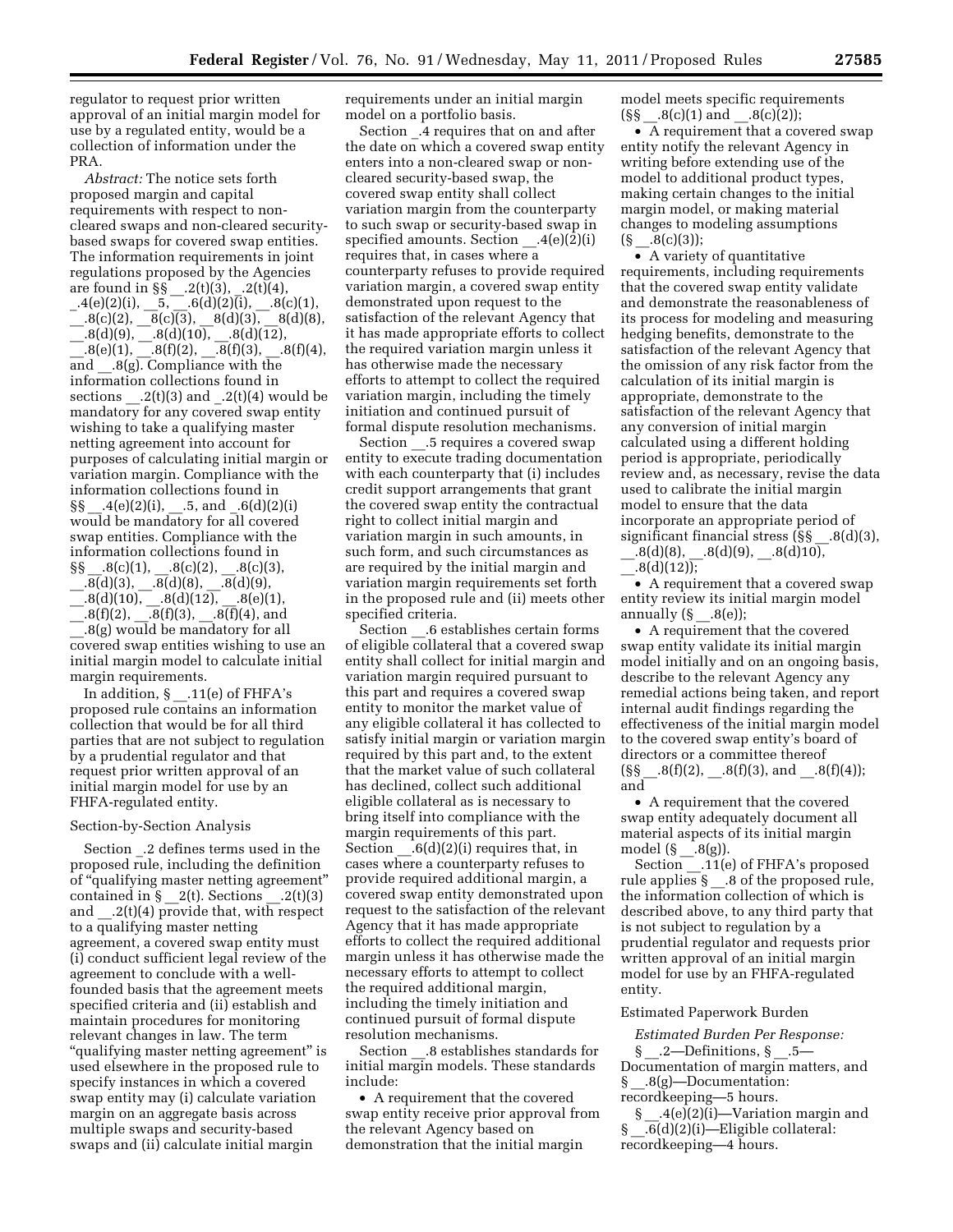§ .8(c) and (d)—Initial margin model: reporting—240 hours. § \_\_.8(e)—Periodic review and § \_\_.8

(f)—Control, oversight and validation mechanisms: recordkeeping—40 hours. § \_\_.11(e)—Special requirements for

transactions between swap entities and regulated entities: Initial margin models: recordkeeping—220 hours.

# **FDIC**

*Number of Respondents:* 3. *Total Estimated Annual Burden:* 867 hours.

# **OCC**

*Number of Respondents:* 20. *Total Estimated Annual Burden:*  5,780 hours.

#### **Board**

*Number of Respondents:* 30. *Total Estimated Annual Burden:*  8,670 hours.

#### **FHFA**

*Number of Respondents:* 2. *Total Estimated Annual Burden:* 440 hours.

*FCA:* The FCA collects information from Farm Credit System institutions, which are Federal instrumentalities, in the FCA's capacity as their safety and soundness regulator, and, therefore, OMB approval is not required for this collection.

# *B. Initial Regulatory Flexibility Act Analysis*

In accordance with section 3(a) of the Regulatory Flexibility Act, 5 U.S.C. 601 *et seq.* (RFA), the Agencies are publishing an initial regulatory flexibility analysis for the proposed rule. The RFA requires an agency to provide an initial regulatory flexibility analysis with the proposed rule or to certify that the proposed rule will not have a significant economic impact on a substantial number of small entities. The Agencies welcome comment on all aspects of the initial regulatory flexibility analysis. A final regulatory flexibility analysis will be conducted after consideration of comments received during the public comment period.

1. Statement of the objectives of the proposal. As required by section 4s of the Commodity Exchange Act (7 U.S.C. 6(s)) and section 15F of the Securities Exchange Act (15 U.S.C. 78*o*–8), the Agencies are proposing new regulations to establish rules imposing (i) capital requirements and (ii) initial and variation margin requirements on all non-cleared swaps into which the covered swap entities enter.

2. Small entities affected by the proposal. This proposal may have an

effect predominantly on two types of small entities: (i) Financial institutions that are swap entities that are subject to the proposed rule's capital and margin requirements; and (ii) counterparties that engage in derivatives transactions with swap entities that are subject to the proposed rule's margin requirements.

With respect to financial institutions that are swap entities that are subject to the proposed rule's margin requirement, a financial institution generally is considered small if it has assets of \$175 million or less.91 Based on 2010 Call Report data, approximately 4,200 depository institutions had total domestic assets of \$175 million or less. Of this number, however, the Agencies do not expect that any is likely to be a swap entity that is subject to the proposed rule's capital and margin requirements. With respect to counterparties that engage in derivatives transactions with swap entities that are subject to the proposed rule's margin requirements, the number of such counterparties and the extent to which certain types of companies are likely to be counterparties are unknown. However, of the 4,200 depository institutions described above, fewer than 250 are party to non-cleared derivative contracts.

3. Compliance requirements. With respect to the initial margin and variation margin requirements, the Agencies' proposed rule does not apply directly to counterparties that engage in derivatives transactions with swap entities. However, because the proposed rule requires a covered swap entity to collect a minimum amount of margin (subject to a threshold in some cases) from all counterparties, including small entities, the margin requirements may affect the amount of margin that counterparties that are small entities are required to post to dealer counterparties when transacting in the derivatives markets. Accordingly, the Agencies expect any economic impact on counterparties that are small entities to be negative to the extent that swap entities currently do not collect initial margin or variation margin from those counterparties but would be required to do so under the proposed rule.

4. Other Federal rules. The Agencies believe that no Federal rules duplicate, overlap, or conflict with the proposed rule.

5. Significant alternatives to the proposed rule. As discussed above, the Agencies have requested comment on

the impact of the margin requirements on end users from which swap entities may be required to collect initial margin and/or variation margin and have solicited comment on any approaches that would reduce the burden on all counterparties, including small entities. In addition, the Agencies have proposed to reduce the effect of the proposed rule on counterparties to covered swap entities, including small entities, through the implementation of initial margin threshold amounts and variation margin threshold amounts. The Agencies have also requested comment on a variety of alternative approaches to implementing margin requirements with respect to swaps and security-based swaps with counterparties that are end users. The Agencies welcome comment on any significant alternatives that would minimize the impact of the proposal on small entities.

*FCA:* Pursuant to section 605(b) of the Regulatory Flexibility Act, 5 U.S.C. 601 *et seq.,* FCA hereby certifies that the proposed rule will not have a significant economic impact on a substantial number of small entities. Each of the banks in the Farm Credit System, considered together with its affiliated associations, has assets and annual income in excess of the amounts that would qualify them as small entities; nor does the Federal Agricultural Mortgage Corporation meet the definition of "small entity." Therefore, System institutions are not ''small entities'' as defined in the Regulatory Flexibility Act.

*FHFA:* FHFA believes that the proposed rule, if promulgated as a final rule, would not have a significant economic impact on a substantial number of small entities, since none of FHFA's regulated entities come within the meaning of small entities as defined in the Regulatory Flexibility Act (see 5 U.S.C. 601(6)), and would not substantially affect any business that its regulated entities might do with small entities.

# *C. OCC Unfunded Mandates Reform Act of 1995 Determination*

Section 202 of the Unfunded Mandates Reform Act of 1995, Public Law 104–4 (Unfunded Mandates Act) requires that an agency prepare a budgetary impact statement before promulgating a rule that includes a Federal mandate that may result in expenditure by State, local, and tribal governments, in the aggregate, or by the private sector, of \$100 million (adjusted for inflation) or more in any one year. The current inflation-adjusted expenditure threshold is \$126.4 million. If a budgetary impact statement is

<sup>91</sup>U.S. Small Business Administration, Table of Small Business Size Standards Matched to North American Industry Classification System Codes, *available at [http://www.sba.gov/sites/default/files/](http://www.sba.gov/sites/default/files/Size_Standards_Table.pdf) Size*\_*[Standards](http://www.sba.gov/sites/default/files/Size_Standards_Table.pdf)*\_*Table.pdf.*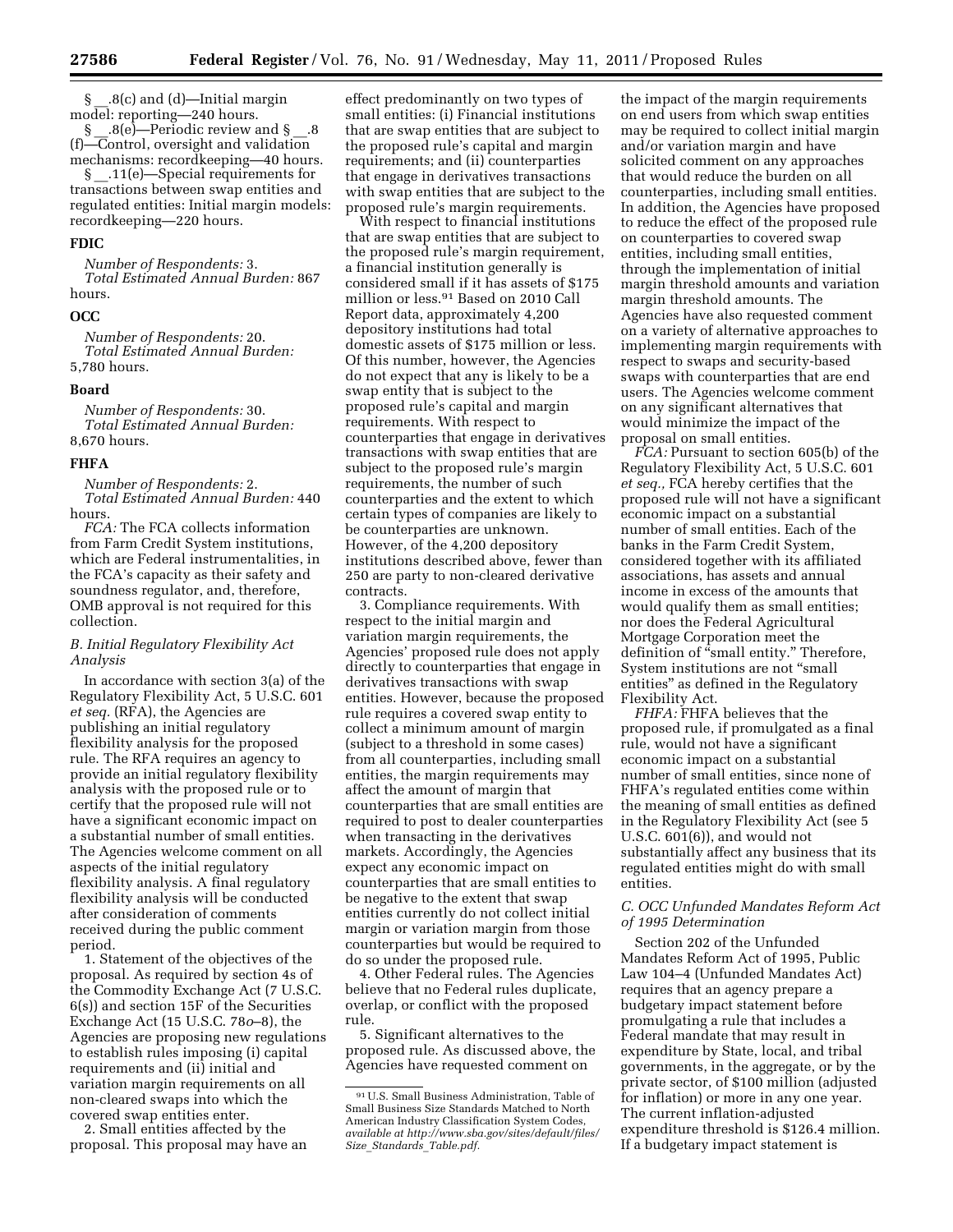required, section 205 of the UMRA also requires an agency to identify and consider a reasonable number of regulatory alternatives before promulgating a rule. The OCC has determined this proposed rule is likely to result in the expenditure by the private sector of \$126.4 million or more. Therefore, the OCC has prepared a budgetary impact analysis and identified and considered alternative approaches. The full text of the OCC's analyses under the Unfunded Mandates Act is available at: *[http://](http://www.regulations.gov)  [www.regulations.gov](http://www.regulations.gov)*, Docket ID OCC– 2011–0008.

# **Text of the Proposed Common Rules (All Agencies)**

The text of the proposed common rules appears below:

# **PART [ ]—MARGIN AND CAPITAL REQUIREMENTS FOR COVERED SWAP ENTITIES**

\_\_.1 Authority, purpose, and scope.

- 2 Definitions.<br>3 Initial margi
- ll.3 Initial margin.
- .4 Variation margin.
- .5 Documentation of margin matters.
- .6 Eligible collateral.
- .7 Segregation of collateral.
- .8 Initial margin models.
- .9 Application of margin requirements
- to certain foreign covered swap entities. .10 Capital.

#### **Appendix A to Part [ ]—Standardized Minimum Initial Margin Requirements for Non-cleared Swaps and Non-cleared Security-based Swaps**

**Appendix B to Part [ ]—Margin Values for Noncash Collateral** 

#### **§**ll**.1 Authority, purpose, and scope. [Reserved]**

# **§**ll**.2 Definitions.**

(a) *Clearing agency* has the meaning specified in section 3(a)(23) of the Securities Exchange Act of 1934 (15 U.S.C. 78c(a)(23)).

(b) *Counterparty* means, with respect to any swap or security-based swap to which a covered swap entity is a party, the counterparty to such swap or security-based swap, other than a counterparty that is a derivatives clearing organization or clearing agency.

(c) [Reserved]

(d) *Derivatives clearing organization*  has the meaning specified in section 1a(15) of the Commodity Exchange Act (7 U.S.C. 1a(15)).

(e) *Eligible collateral* means collateral

described in §ll.6. (f) *Effective date* means [DATE THAT IS 180 DAYS AFTER PUBLICATION OF THE FINAL RULE IN THE FEDERAL REGISTER].

(g) *End user* means a counterparty that is not a swap entity.

(h) *Financial end user* means any counterparty that is an end user that is—

(1) A commodity pool as defined in section 1a(5) of the Commodity Exchange Act (7 U.S.C. 1a(5));

(2) A private fund as defined in section 202(a) of the Investment Advisors Act of 1940 (15 U.S.C. 80–b– 2(a));

(3) An employee benefit plan as defined in paragraphs (3) and (32) of section 3 of the Employee Retirement Income and Security Act of 1974 (29 U.S.C. 1002);

(4) A person predominantly engaged in activities that are in the business of banking, or in activities that are financial in nature, as defined in section 4(k) of the Bank Holding Company of 1956 (12 U.S.C. 1843(k));

(5) A person that would be a financial end user described in paragraph (h)(1) or (h)(2) of this section, if it were organized under the laws of the United States or any State thereof;

(6) A government of any foreign country or a political subdivision, agency, or instrumentality thereof; or

(7) Any other person that [Agency] may designate.

(i) *High-risk financial end user* means a counterparty that is a financial end user but is not a low-risk financial end user.

(j) *Initial margin* means eligible collateral that is pledged in connection with entering into a swap or securitybased swap by a party thereto to secure the performance of its obligations to its counterparty under one or more swaps or security-based swaps.

(k) *Initial margin collection amount*  means—

(1) In the case of a covered swap entity that does not have an initial margin model, the amount of initial margin with respect to a swap or security-based swap that is required under Appendix A of this part; and

(2) In the case of a covered swap entity that does have an initial margin model, the amount of initial margin with respect to a swap or security-based swap that is required under the initial margin model.

(l) *Initial margin model* means an internal risk management model that—

(1) Has been developed and designed to identify an appropriate, risk-based amount of initial margin that the covered swap entity must collect with respect to one or more swaps or security-based swaps to which the covered swap entity is a party; and

(2) Has been approved by [Agency] pursuant to  $\S$  .8 of this part.

(m) *Initial margin threshold amount*  means a credit exposure limit that has been established by a covered swap entity with respect to its swaps and security-based swaps with a counterparty, that appropriately takes into account and addresses the credit risk posed by the counterparty and the risks of such swaps and security-based swaps, and that has been reviewed, monitored and approved in accordance with the covered swap entity's credit processes, except that in no case shall the threshold amount be greater than—

(1) Zero, if the counterparty is either a swap entity or a high-risk financial end user; or

(2) The lesser of **[**\$15 to \$45**]** million and **[**0.1 to 0.3**]** percent of the covered swap entity's [capital metric], if the counterparty is a low-risk financial end user.

(n) *Low-risk financial end user* means a counterparty that is a financial end user and makes the following representations to a covered swap entity in connection with entering into a swap or security-based swap with the covered swap entity—

(1) The counterparty does not have a significant swaps exposure;

(2) The counterparty predominantly uses swaps or security-based swaps to hedge or mitigate the risks of its business activities, including balance sheet, interest rate, or other risk arising from the business of the counterparty; and

(3) The counterparty is subject to capital requirements established by a prudential regulator or state insurance regulator.

(o) *Margin* means initial margin and variation margin.

(p) *Non-cleared swap* means a swap that is not a cleared swap, as that term is defined in section 1a(7) of the Commodity Exchange Act (7 U.S.C. 1a(7)).

(q) *Non-cleared security-based swap*  means a security-based swap that is not, directly or indirectly, submitted to and cleared by a clearing agency registered with the SEC.

(r) *Nonfinancial end user* means any counterparty that is an end user but is not a financial end user.

(s) *Prudential regulator* has the meaning specified in section 1a(39) of the Commodity Exchange Act (7 U.S.C. 1a(39)).

(t) *Qualifying master netting agreement* means an agreement governing one or more swaps or security-based swaps to which a covered swap entity is a party that satisfies the following criteria—

(1) The agreement creates a single legal obligation for all individual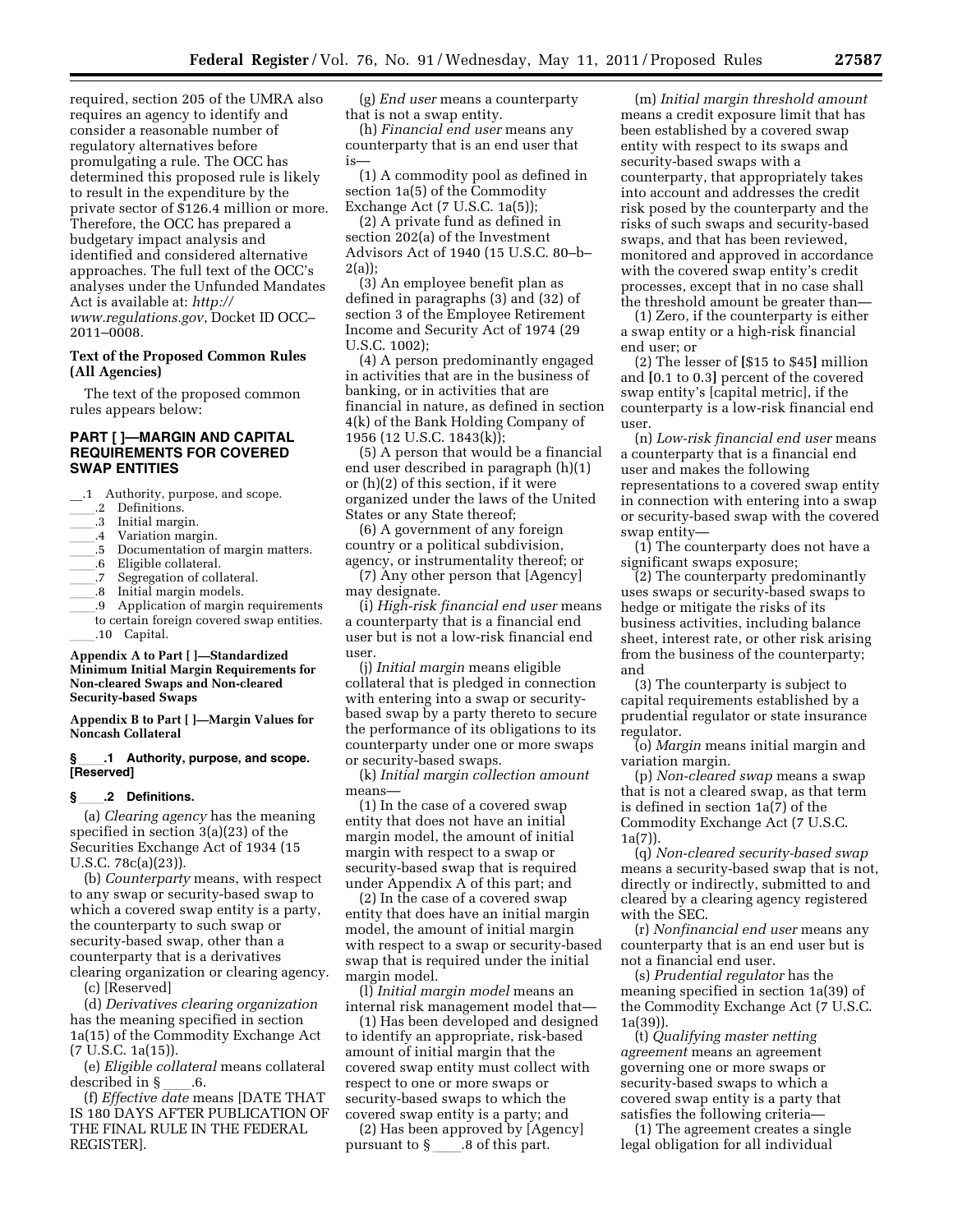transactions covered by the agreement upon an event of default, including bankruptcy, insolvency, or similar proceeding, of the counterparty;

(2) The agreement provides the covered swap entity the right to accelerate, terminate, and close-out on a net basis all transactions under the agreement and to liquidate or set off collateral promptly upon an event of default, including upon an event of bankruptcy, insolvency, or similar proceeding, of the counterparty, provided that, in any such case, any exercise of rights under the agreement will not be stayed or avoided under applicable law in the relevant jurisdictions;

(3) The covered swap entity has conducted sufficient legal review to conclude with a well-founded basis (and maintains sufficient written documentation of that legal review) that—

(i) The agreement meets the requirements of paragraph (t)(2) of this definition; and

(ii) In the event of a legal challenge (including one resulting from default or from bankruptcy, insolvency, or similar proceeding) the relevant court and administrative authorities would find the agreement to be legal, valid, binding, and enforceable under the law of the relevant jurisdictions;

(4) The covered swap entity establishes and maintains procedures to monitor possible changes in relevant law and to ensure that the agreement continues to satisfy the requirements of this definition; and

(5) The agreement does not contain a provision that permits a non-defaulting counterparty to make a lower payment than it would make otherwise under the agreement, or no payment at all, to a defaulter or the estate of a defaulter, even if the defaulter or the estate of the defaulter is a net creditor under the agreement.

(u) *Security-based swap* has the meaning specified in section 3(a)(68) of the Securities Exchange Act of 1934 (15 U.S.C. 78c(a)(68)).

(v) *Significant swaps exposure*  means—

(1) Swap positions that equal or exceed any of the following thresholds—

(i) \$2.5 billion in daily average aggregate uncollateralized outward exposure; or

(ii) \$4 billion in daily average aggregate uncollateralized outward exposure plus daily average aggregate potential outward exposure; or

(2) Security-based swap positions that equal or exceed any of the following thresholds—

(i) \$1 billion in daily average aggregate uncollateralized outward exposure; or

(ii) \$2 billion in daily average aggregate uncollateralized outward exposure plus daily average aggregate potential outward exposure.

(3) For purposes of this definition— (i) The terms *daily average aggregate uncollateralized outward exposure* and *daily average aggregate potential outward exposure,* when used with respect to swaps, each has the meaning specified for that term in **[**17 CFR 1.3(uuu)**]** for purposes of calculating substantial counterparty exposure under that regulation.

(ii) The terms *daily average aggregate uncollateralized outward exposure* and *daily average aggregate potential outward exposure,* when used with respect to security-based swaps, each has the meaning specified for that term in **[**15 CFR 240.3a67–5**]** for purposes of calculating substantial counterparty exposure under that regulation.

(w) *State insurance regulator* means an insurance authority of a State that is engaged in the supervision of insurance companies under State insurance law.

(x) *Swap* has the meaning specified in section 1a(47) of the Commodity Exchange Act (7 U.S.C. 1a(47)).

(y) *Swap entity* means a securitybased swap dealer as defined in section 3(a)(71) of the Securities Exchange Act of 1934 (15 U.S.C. 78c(a)(71)), a major security-based swap participant as defined in section 3(a)(67) of the Securities Exchange Act of 1934 (15 U.S.C. 78c(a)(67)), a swap dealer as defined in section 1a(49) of the Commodity Exchange Act (7 U.S.C. 1a(49)), or a major swap participant as defined in section 1a(33) of the Commodity Exchange Act (7 U.S.C. 1a(33)).

(z) *Variation margin* means eligible collateral pledged or paid on an intraday, daily or other periodic basis by one party to a swap or security-based swap to its counterparty to offset a change in the value of one or more swaps or security-based swaps between the parties, as calculated in accordance with the contractual terms of such swaps or security-based swaps.

(aa) *Variation margin amount* means the cumulative mark-to-market change in value to a covered swap entity of a swap or security-based swap, as measured from the date it is entered into (or, in the case of swap or security-based swap that has a current positive or negative value to a covered swap entity on the date it is entered into, such positive or negative value plus any cumulative mark-to-market change in value to the covered swap entity of a

swap or security-based swap after such date), less the value of all variation margin previously collected but not returned by the covered swap entity (expressed as a positive amount) with respect to such swap or security-based swap.

(bb) *Variation margin threshold amount* means a credit exposure limit that has been established by a covered swap entity with respect to its swaps and security-based swaps with a counterparty, that appropriately takes into account and addresses the credit risk posed by the counterparty and the risks of such swaps and security-based swaps, and that has been reviewed, monitored and approved in accordance with the covered swap entity's credit processes, except that in no case shall the threshold amount be greater than—

(1) Zero, if the counterparty is a either a swap entity or a high-risk financial end user; or

(2) The lesser of **[**\$15 to 45**]** million and **[**0.1 to 0.3**]**% of the covered swap entity's [capital metric], if the counterparty is a low-risk financial end user.

# **§** \_\_**.3 Initial margin.**

(a) *General.* A covered swap entity shall collect initial margin with respect to any non-cleared swap or non-cleared security-based swap from the counterparty to such swap or securitybased swap in an amount that is no less than the greater of—

(1) Zero; or

(2) The initial margin collection amount for such swap or security-based swap *less* the initial margin threshold amount for the counterparty (not including any portion of the initial margin threshold amount being applied to other swaps or security-based swaps with the counterparty), as applicable.

(b) *Timing.* A covered swap entity shall, with respect to any non-cleared swap or non-cleared security-based swap to which it is a party, comply with the initial margin requirements described in paragraph (a) for a period beginning on or before the date it enters into such swap or security-based swap and ending on the date the non-cleared swap or non-cleared security-based swap is terminated or expires.

(c) *Minimum Transfer Amount.*  Notwithstanding anything else in this section, a covered swap entity is not required to collect initial margin pursuant to this section with respect to a particular counterparty unless and until the total amount of initial margin that is required pursuant to this section to be collected, but has not yet been collected, with respect to the counterparty is greater than \$100,000.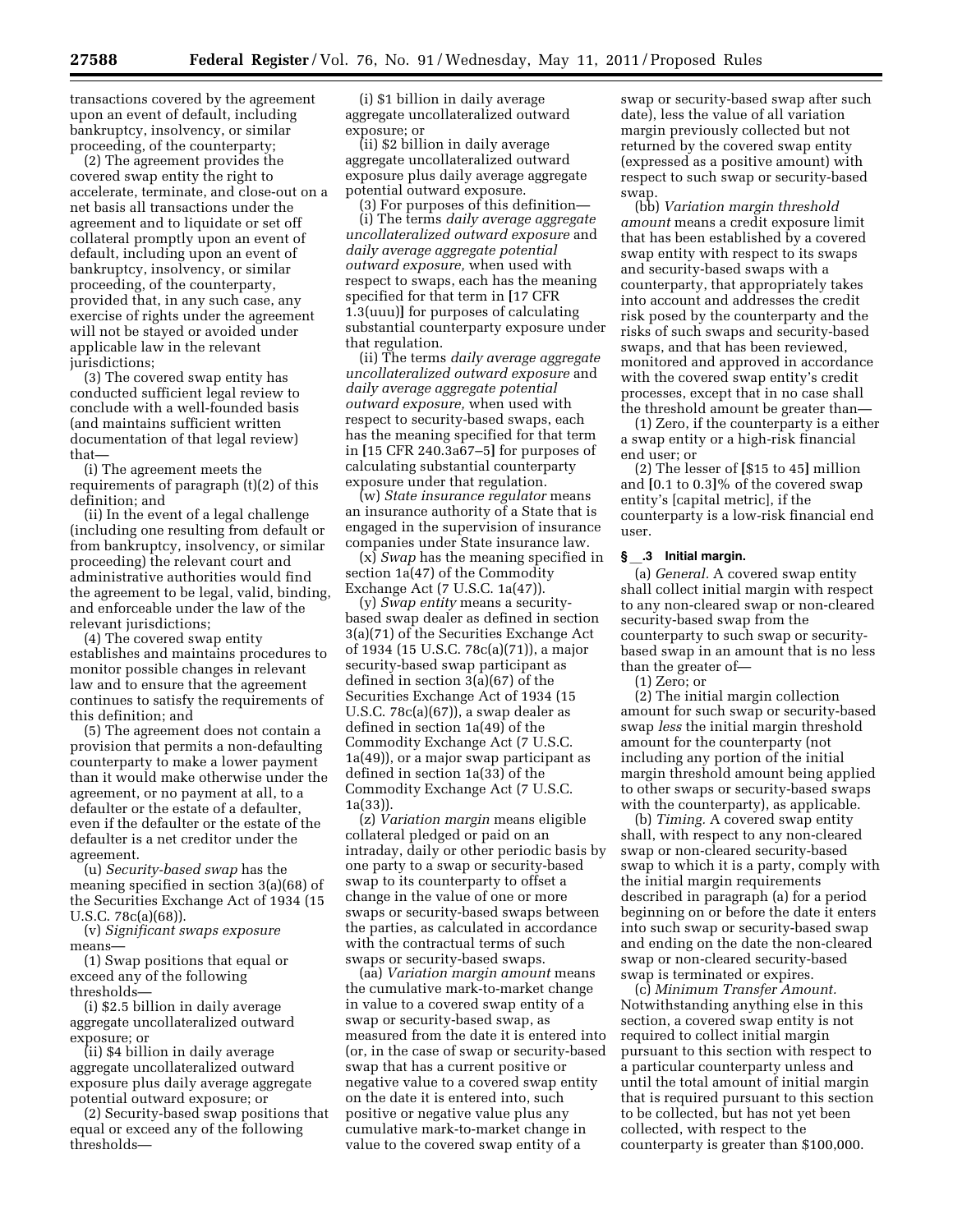#### **§** \_\_**.4 Variation margin.**

(a) *General.* On and after the date on which a covered swap entity enters into a non-cleared swap or non-cleared security-based swap, the covered swap entity shall, to the extent the variation margin amount for such swap or security-based swap is positive, collect variation margin from the counterparty to such swap or security-based swap in an amount that is no less than the greater of—

(1) Zero; or

(2) The variation margin amount for such swap or security-based swap *less*  the variation margin threshold amount for the counterparty (not including any portion of the variation margin threshold amount being applied to other swaps or security-based swaps with the counterparty), as applicable.

(b) *Frequency.* A covered swap entity shall comply with the variation margin requirements described in paragraph (a) of this section—

(1) No less than once per business day with respect to a counterparty that is a swap entity or a financial end user; and

(2) No less than once per week with respect to a counterparty that is a nonfinancial end user.

(c) *Minimum transfer amount.*  Notwithstanding anything else in this section, a covered swap entity is not required to collect variation margin pursuant to this section unless and until the total amount of variation margin that is required pursuant to this section to be collected, but has not yet been collected, with respect to the counterparty is greater than \$100,000.

(d) *Netting arrangements.* To the extent that one or more non-cleared swaps or non-cleared security-based swaps are executed pursuant to a qualifying master netting agreement between a covered swap entity and its counterparty, a covered swap entity may calculate and comply with the variation margin requirements of this paragraph on an aggregate basis with respect to all swaps and security-based swaps governed by such agreement, so long as the covered swap entity complies with these variation margin requirements with respect to all swaps and securitybased swaps governed by such agreement regardless of whether the swaps and security-based swaps were entered into on or after the effective date.

(e) A covered swap entity shall not be deemed to have violated its obligation under paragraph (a) of this section to collect variation margin from a counterparty if—

(1) The counterparty has refused or otherwise failed to provide the required variation margin to the covered swap entity; and

(2) The covered swap entity has— (i) Made the necessary efforts to attempt to collect the required variation margin, including the timely initiation and continued pursuit of formal dispute resolution mechanisms, or has otherwise demonstrated upon request to the satisfaction of [Agency] that it has made appropriate efforts to collect the required variation margin; or

(ii) Commenced termination of the swap or security-based swap with the counterparty.

#### **§** \_\_**.5 Documentation of margin matters.**

A covered swap entity shall execute trading documentation with each counterparty regarding credit support arrangements that—

(a) Provides the covered swap entity with the contractual right to collect initial margin and variation margin in such amounts, in such form, and under such circumstances as are required by this part; and

(b) Specifies—

(1) The methods, procedures, rules, and inputs for determining the value of each swap or security-based swap for purposes of calculating variation margin requirements; and

(2) The procedures by which any disputes concerning the valuation of swaps or security-based swaps, or the valuation of assets collected or posted as initial margin or variation margin, may be resolved.

# **§** \_\_**.6 Eligible collateral.**

(a) A covered swap entity shall collect initial margin and variation margin required pursuant to this part solely in the form of one or more of the following types of eligible collateral—

(1) Immediately available cash funds that are denominated in—

(i) U.S. dollars; or

(ii) The currency in which payment obligations under the swap are required to be settled;

(2) Any obligation which is a direct obligation of, or fully guaranteed as to principal and interest by, the United States; and

(3) With respect to initial margin only—

(i) Any senior debt obligation of the Federal National Mortgage Association, the Federal Home Loan Mortgage Corporation, the Federal Home Loan Banks and the Federal Agricultural Mortgage Corporation; and

(ii) Any obligation that is an ''insured obligation," as that term is defined in 12 U.S.C. 2277a(3), of a Farm Credit System bank.

(b) The value of any eligible collateral described in paragraphs (a)(2) or (a)(3)

of this section, for purposes of satisfying the initial margin or variation margin requirements of this part shall be subject to, and limited by, the discounts described in Appendix B of this part.

(c) A covered swap entity may not collect, as initial margin or variation margin required by this part, any collateral that is an obligation of the counterparty pledging such collateral.

(d) A covered swap entity shall monitor the market value of any eligible collateral it has collected to satisfy initial margin or variation margin required by this part and, to the extent that the market value of such collateral has declined, shall collect such additional eligible collateral as is necessary to bring itself into compliance with the margin requirements of this part. A covered swap entity shall not be deemed to have violated its obligation under this paragraph (d) to collect additional eligible collateral from a counterparty if—

(1) The counterparty has refused or otherwise failed to provide the required additional eligible collateral to the covered swap entity; and

(2) The covered swap entity— (i) Has made the necessary efforts to attempt to collect the required additional eligible collateral, including the timely initiation and continued pursuit of formal dispute resolution mechanisms, or has otherwise demonstrated upon request to the satisfaction of [Agency] that it has made appropriate efforts to collect the required additional eligible collateral; or

(ii) Has commenced termination of the swap or security-based swap with the counterparty.

(e) A covered swap entity may collect initial margin and variation margin that is not required pursuant to this part in any form of collateral.

# **§** \_\_**.7 Segregation of collateral.**

A covered swap entity that enters into a non-cleared swap or non-cleared security-based swap with a swap entity and posts initial margin to the swap entity with respect to that swap or security-based swap shall require that—

(a) All funds or other property the covered swap entity provides as initial margin are held by a third-party custodian that is independent of the covered swap entity and the counterparty;

(b) The independent custodian is prohibited by contract from rehypothecating or otherwise transferring any initial margin held by the custodian;

(c) The independent custodian is prohibited by contract from reinvesting any initial margin held by the custodian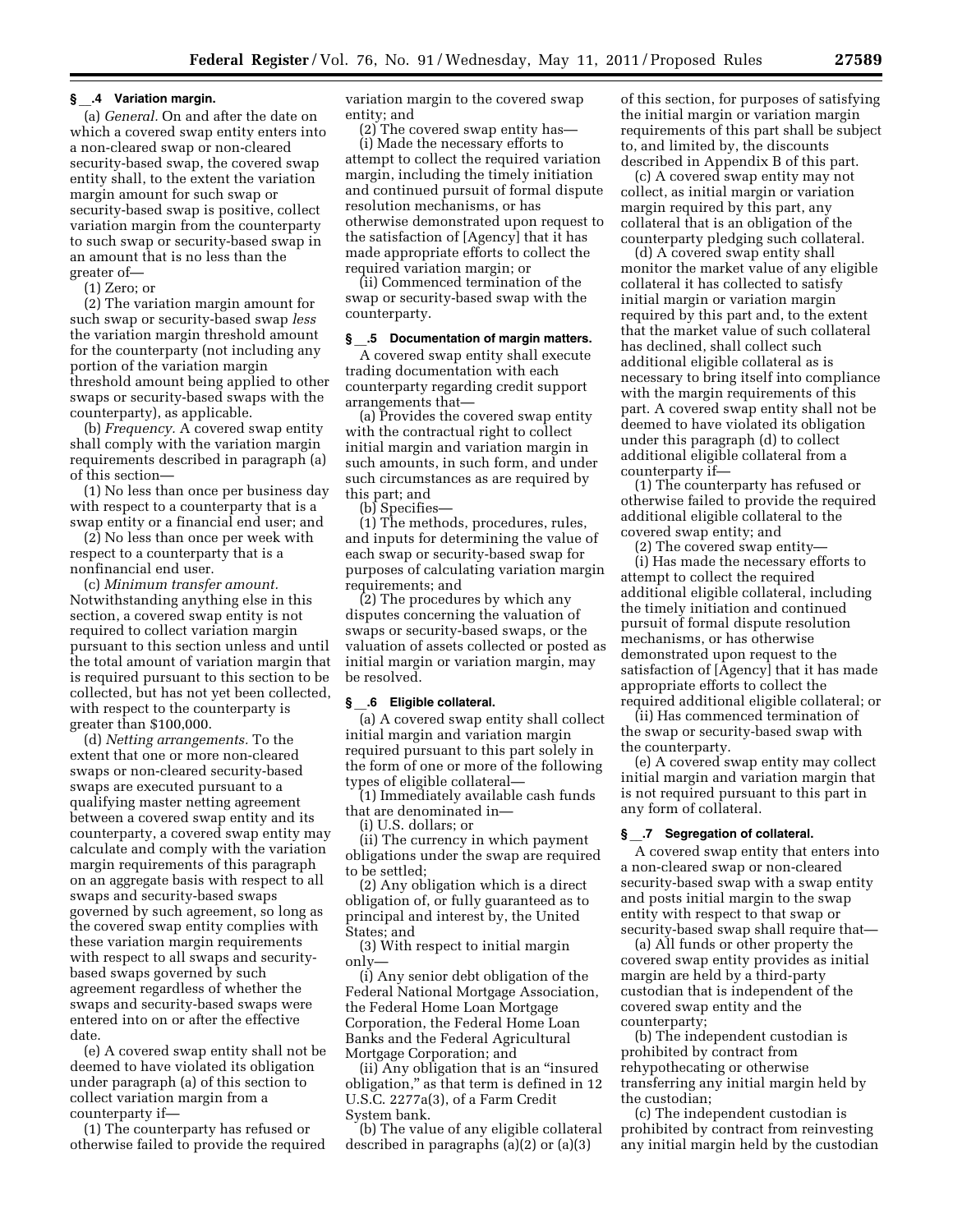in any asset that would not qualify as eligible collateral under § \_\_.6 for purposes of satisfying the initial margin requirements of this part; and

(d) The independent custodian is located in a jurisdiction that applies the same insolvency regime to the independent custodian as would apply to the covered swap entity.

# **§** \_\_**.8 Initial margin models.**

(a) *General adequacy of initial margin model.* Unless a covered swap entity's initial margin model conforms to the requirements of this section, the covered swap entity shall calculate all initial margin collection amounts pursuant to Appendix A of this part.

(b) *Applicability to swaps and security-based swaps.* Any initial margin model that a covered swap entity wishes to use to calculate the amount of initial margin required to be collected for a single swap or securitybased swap transaction or a portfolio of swap and/or security-based swap transactions with a given counterparty pursuant to § .3 must meet each requirement of this section. An initial margin model may be designed to calculate initial margin for a portfolio of swaps and/or security-based swaps only if all such swaps and/or security-based swaps are governed by the same qualifying master netting agreement. To the extent that a qualifying master netting agreement between a covered swap entity and its counterparty governs swaps or security-based swaps that were entered into before, on, and after the effective date, the covered swap entity may use its initial margin model to calculate the amount of initial margin required to be collected pursuant to § .3 either-

(1) With respect to only those swaps and/or security-based swaps transactions entered into on and after the effective date; or

(2) With respect to all swaps and/or security-based swaps transactions governed by such qualifying master netting agreement, regardless of whether they were entered into before, on, or after the effective date.

(c) *Requirements for initial margin model.* 

(1) A covered swap entity must obtain the prior written approval of [Agency] before using any initial margin model to calculate the initial margin required in this part.

(2) A covered swap entity must demonstrate that the initial margin model satisfies all of the requirements of this section on an ongoing basis.

(3) A covered swap entity must promptly notify [Agency] in writing prior to:

(i) Extending the use of an initial margin model that [Agency] has approved under this section to an additional product type;

(ii) Making any change to any initial margin model approved by [Agency] under this section that would result in a material change in the covered swap entity's assessment of initial margin requirements; or

(iii) Making any material change to modeling assumptions used by the initial margin model.

(4) [The Agency] may rescind its approval of the use of any initial margin model, in whole or in part, or may impose additional conditions or requirements if [Agency] determines that the initial margin model no longer complies with this section.

(d) *Quantitative requirements.*  (1) The covered entity's initial margin model must calculate an amount of initial margin that is equal to the potential future exposure of the swap, security-based swap or portfolio of swaps and/or security-based swaps. Potential future exposure is an estimate of the one-tailed 99 percent confidence interval for an increase in the value of the swap, security-based swap or portfolio of swaps and/or security-based swaps due to an instantaneous price shock that is equivalent to a movement in all material underlying risk factors, including prices, rates, and spreads, over a holding period equal to the shorter of ten business days or the maturity of the swap or security-based swap. If a covered swap entity elects to calculate initial margin using an initial margin model on a portfolio of swaps and/or security-based swaps under the same qualifying master netting agreement, the covered entity must calculate an amount of initial margin for that portfolio each time a new swap or security-based swap is added to that portfolio and collect any incremental initial margin collection amount that is required.

(2) The covered swap entity's initial margin model must use risk factors sufficient to measure all material price risks inherent in the swap transactions for which initial margin is being calculated. The risk categories must include, but should not be limited to, foreign exchange/interest rate risk, credit risk, equity risk, and commodity risk, as appropriate. For material exposures in the major currencies and markets, modeling techniques must capture spread and basis risk and must incorporate a sufficient number of segments of the yield curve to capture differences in volatility and imperfect correlation of rates along the yield curve.

(3) The initial margin model may calculate initial margin for a portfolio of swaps and/or security-based swaps and reflect offsetting exposures, diversification, and other hedging benefits for swaps and security-based swaps that are governed by the same qualifying master netting agreement by incorporating empirical correlations within the following four broad risk categories, provided the covered swap entity validates and demonstrates the reasonableness of its process for modeling and measuring hedging benefits: Commodity, credit, equity, and foreign exchange/interest rate. Offsetting exposures, diversification, and other hedging benefits under a qualifying master netting agreement may be recognized by the initial margin model within each broad risk category, but not across broad risk categories.

(4) If the initial margin model does not explicitly reflect offsetting exposures, diversification, and hedging benefits within a broad risk category, the covered swap entity must calculate an amount of initial margin separately for each subset of swaps and securitybased swaps for which offsetting exposures, diversification, and other hedging benefits are explicitly recognized by the initial margin model. The sum of the initial margin amounts calculated for each subset of swaps and security-based swaps within a broad risk category will be used to determine the aggregate initial margin due from the counterparty for the portfolio of swaps and security-based swaps within the broad risk category.

(5) The sum of the initial margins calculated for each broad risk category will be used to determine the aggregate initial margin due from the counterparty.

(6) The initial margin model may not permit the calculation of any initial margin collection amount to be subject to offset by, or otherwise take into account, any initial margin that may be owed or otherwise payable by the covered swap entity to the counterparty.

(7) The initial margin model must include all material risks arising from the nonlinear price characteristics of options positions or positions with embedded optionality and the sensitivity of the market value of the positions to changes in the volatility of the underlying rates, prices, or other material risk factors. As an example, a covered swap entity with a large or complex options portfolio must measure the volatility of options positions or positions with embedded optionality by different maturities and/or strike prices, where material.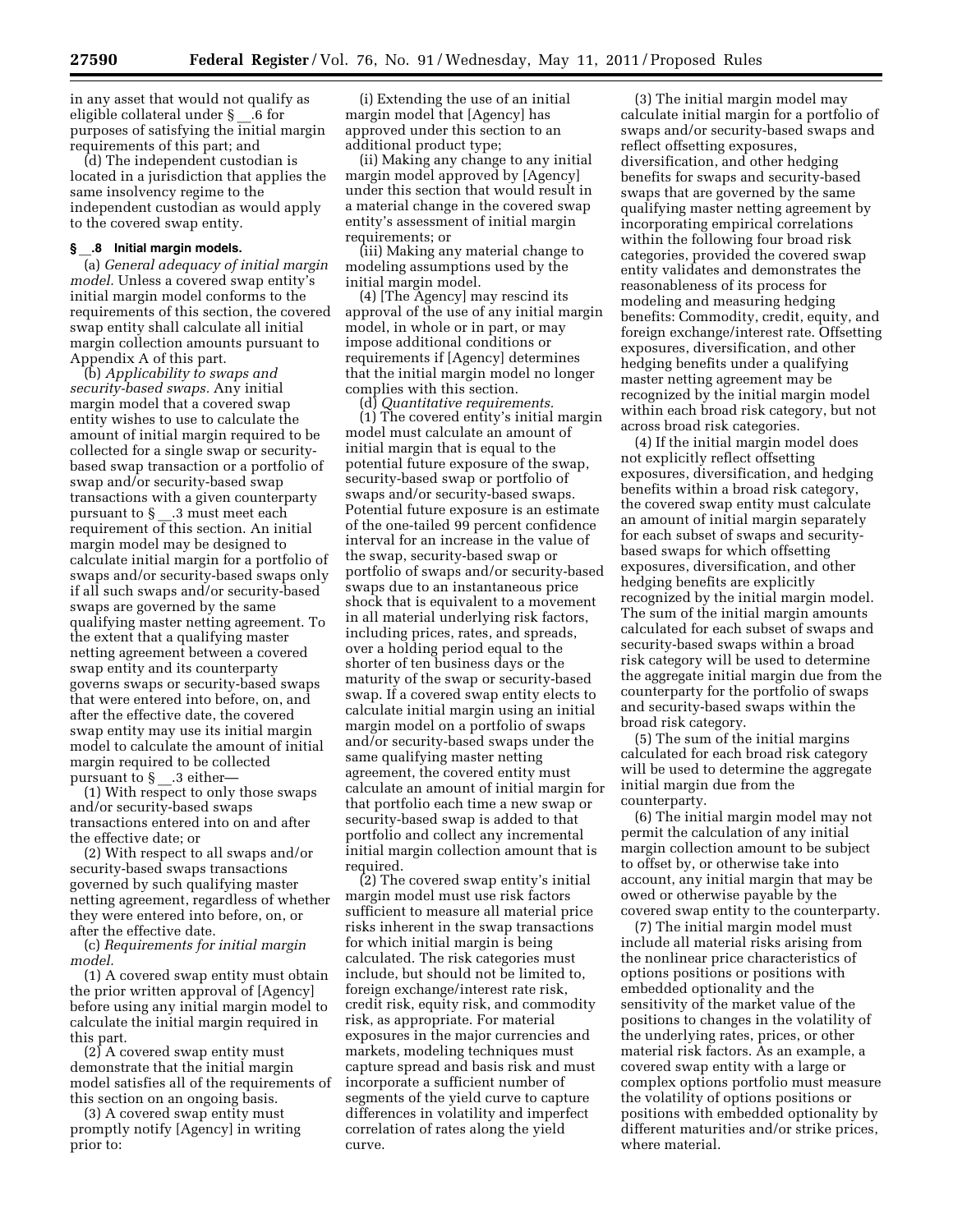(8) The covered swap entity may not omit any risk factor from the calculation of its initial margin that the covered swap entity uses in its initial margin model unless it has previously demonstrated to the satisfaction of [Agency] that such omission is appropriate.

(9) The covered swap entity may not incorporate any proxy or approximation used to capture the risks of the covered swap entity's actual swap or securitybased swap transactions unless it has previously demonstrated to the satisfaction of [Agency] that such proxy or approximation is appropriate.

(10) The covered swap entity may calculate initial margin over the holding period directly or it may convert an initial margin calculated using a different holding period. A covered swap entity may not convert its initial margin calculation in such a manner unless it has previously demonstrated to the satisfaction of [Agency] that such conversion is appropriate.

(11) All data used to calibrate the initial margin model must be based on a historical observation period of at least one year and must incorporate a period of significant financial stress appropriate to the swap and/or securitybased swap transactions to which the initial margin model is applied.

(12) The covered swap entity must review and, as necessary, revise the data used to calibrate the initial margin model at least monthly, and more frequently as market conditions warrant, to ensure that the data incorporate a period of significant financial stress appropriate to the swap and/or securitybased swap transactions to which the initial margin model is applied.

(13) The level of sophistication of the initial margin model must be commensurate with the complexity of the swap and/or security-based swap transactions to which they are applied. In calculating an initial margin collection amount, the initial margin model may make use of any of the generally accepted approaches for modeling the risk of a single instrument or portfolio of instruments.

(14) The covered swap entity must periodically benchmark the initial margin model against observable margin standards to ensure that the initial margin required is not less than what a derivatives clearing organization or a clearing agency would require for similar transactions.

(15) [The Agency] may require a covered swap entity using an initial margin model to collect a greater amount of initial margin than that determined by the covered swap entity's initial margin model.

(e) *Periodic review.* A covered swap entity must periodically, but no less frequently than annually, review its initial margin model in light of developments in financial markets and modeling technologies, and enhance the initial margin model as appropriate to ensure that the initial margin model continues to meet the requirements for approval in this section.

(f) *Control, oversight, and validation mechanisms.* 

(1) The covered swap entity must have a risk control unit that reports directly to senior management and is independent from the business trading units.

(2) The covered swap entity must validate its initial margin model initially and on an ongoing basis. The covered swap entity's validation process must be independent of the development, implementation, and operation of the initial margin model, or the validation process must be subjected to an independent review of its adequacy and effectiveness. The validation process must include:

(i) An evaluation of the conceptual soundness of (including developmental evidence supporting) the initial margin model;

(i) An ongoing monitoring process that includes verification of processes and benchmarking by comparing the covered swap entity's initial margin model outputs (estimation of initial margin) with relevant alternative internal and external data sources or estimation techniques; and

(ii) An outcomes analysis process that includes backtesting of the initial margin model.

(3) If the validation process reveals any significant problems with the initial margin model, the covered swap entity must notify [Agency] of the problems, describe to [Agency] any remedial actions being taken, and adjust the initial margin model to insure an appropriately conservative amount of required initial margin is being calculated.

(4) The covered swap entity must have an internal audit function independent of business-line management that at least annually assesses the effectiveness of the controls supporting the covered swap entity's initial margin model measurement systems, including the activities of the business trading units and independent risk control unit, compliance with policies and procedures, and calculation of the covered swap entity's initial margin requirements under this part. At least annually, the internal audit function must report its findings to the

covered swap entity's board of directors or a committee thereof.

(g) *Documentation.* The covered swap entity must adequately document all material aspects of its initial margin model, including management and valuation of swap and/or security-based swap transactions to which they apply, the control, oversight, and validation of the initial margin model, any review processes and the results of such processes.

#### **§** \_\_**.9 Application of margin requirements to certain foreign covered swap entities.**

(a) The requirements of  $\S$ § .3 through .8 shall not apply to any foreign non-cleared swap or foreign non-cleared security-based swap of a foreign covered swap entity.

(b) For purposes of this section, a *foreign non-cleared swap or foreign non-cleared security-based swap* is any non-cleared swap or non-cleared security-based swap transaction with respect to which—

(1) The counterparty to the foreign covered swap entity is—

(i) Not an entity organized under the laws of the United States or any State;

(ii) Not a branch or office of an entity organized under the laws of the United States or any State; and

(iii) Not a person resident in the United States; and

(2) Performance of the counterparty's obligations to the foreign covered swap entity under the swap or security-based swap has not been guaranteed by an affiliate of the counterparty that is—

(i) An entity organized under the laws of the United States or any State;

(ii) A branch or office of an entity organized under the laws of the United States or any State; or

(iii) A person resident in the United States.

(c) For purposes of this section, a *foreign covered swap entity* is any covered swap entity that is—

(1) Not a company organized under the laws of the United States or any State;

(2) Not a branch or office of a company organized under the laws of the United States or any State;

(3) Not a U.S. branch, agency or subsidiary of a foreign bank; and

(4) Not controlled, directly or indirectly, by a company that is organized under the laws of the United States or any State.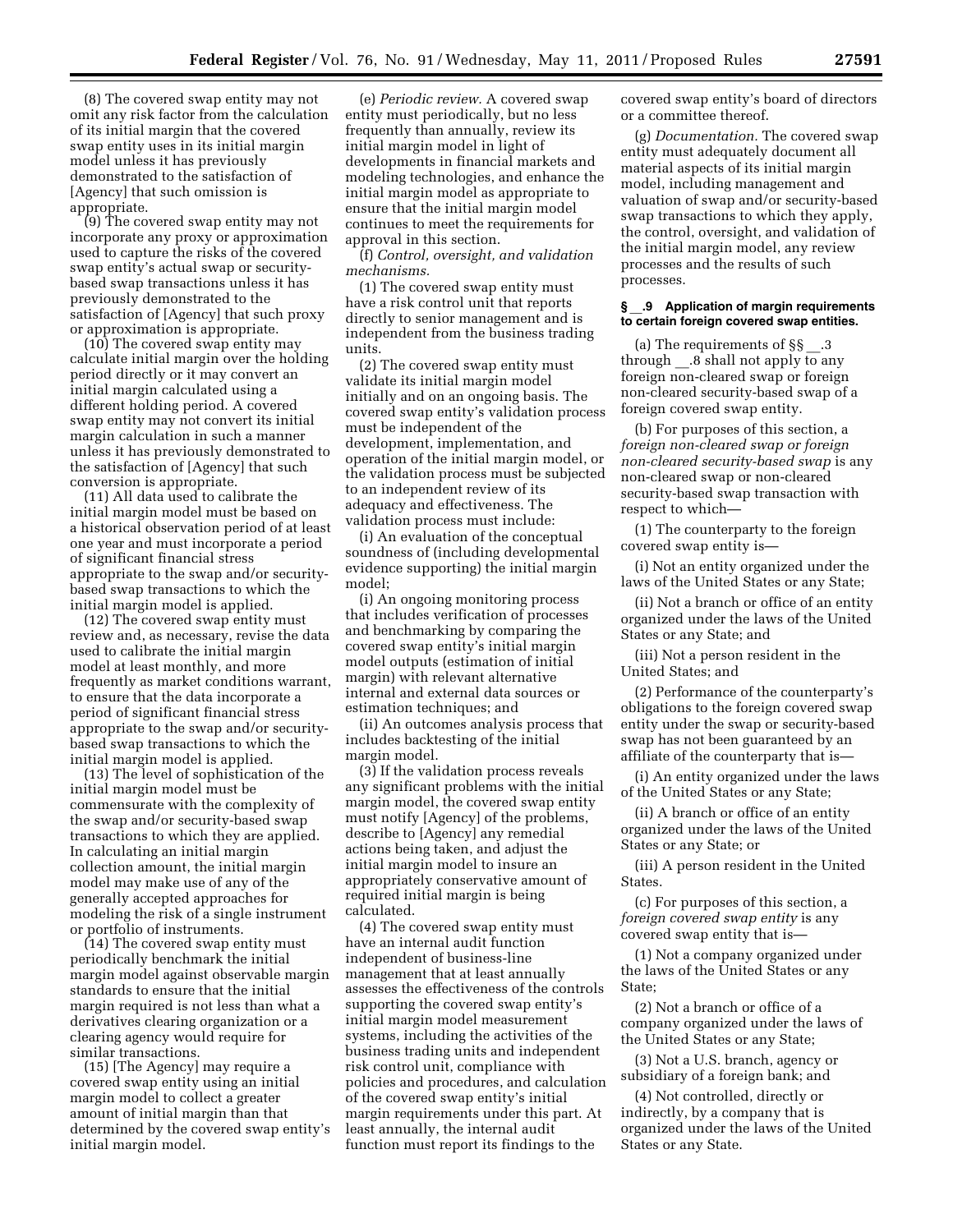# **§** \_\_**.10 Capital.**

# [Reserved]

**Appendix A to Part [ ]—Standardized Minimum Initial Margin Requirements for Non-cleared Swaps and Noncleared Security-based Swaps.** 

STANDARDIZED MINIMUM INITIAL MAR-GIN REQUIREMENTS FOR NON-CLEARED SWAPS AND NON-CLEARED SECURITY-BASED SWAPS

| Asset Class                          | Initial margin<br>requirement<br>(% of notional<br>exposure) |  |
|--------------------------------------|--------------------------------------------------------------|--|
| Credit: $0-2$ year duration    [1-3] |                                                              |  |

STANDARDIZED MINIMUM INITIAL MAR-GIN REQUIREMENTS FOR NON-CLEARED SWAPS AND NON-CLEARED SECURITY-BASED SWAPS—Continued

Asset Class Initial margin requirement (% of notional exposure) Credit: 2–5 year duration ...... [2–8] Credit:  $5+$  year duration ........  $\mid$   $[5-15]$ Commodity ............................ [10–20] Equity .................................... [10–20] Foreign Exchange/Currency | [3-9] Interest Rate: 0–2 year duration.  $[0 - 2]$ 

# MARGIN VALUES FOR NONCASH COLLATERAL

STANDARDIZED MINIMUM INITIAL MAR-GIN REQUIREMENTS FOR NON-CLEARED SWAPS AND NON-CLEARED SECURITY-BASED SWAPS—Continued

| <b>Asset Class</b>                             | Initial margin<br>requirement<br>(% of notional<br>exposure) |  |
|------------------------------------------------|--------------------------------------------------------------|--|
| Interest Rate: 2-5 year dura-   [1-3]<br>tion. |                                                              |  |
| Interest rate: $5+$ year duration  <br>Other   | [2–6]<br>[10–20]                                             |  |
|                                                |                                                              |  |

**Appendix B to Part [ ]—Margin Values for Noncash Collateral.** 

|                                                                                                                                                                                                                   | Margin value<br>(% of market value)<br>duration (years) |                        |                            |
|-------------------------------------------------------------------------------------------------------------------------------------------------------------------------------------------------------------------|---------------------------------------------------------|------------------------|----------------------------|
|                                                                                                                                                                                                                   | $()$ –5                                                 | $5 - 10$               | >10                        |
| U.S. Treasuries and Fully Guaranteed Agencies:<br>Senior Debt Obligations of FHFA Regulated Entities and the Federal Agricultural Mortgage Corpora-<br>tion, and Insured Obligations of Farm Credit System Banks: | $[98 - 100]$<br>$[97 - 99]$                             | [95–99]<br>$[94 - 98]$ | $[94 - 98]$<br>$[90 - 94]$ |
|                                                                                                                                                                                                                   | [96–100]<br>$[95 - 99]$                                 | [94–98]<br>[93–97]     | $[93 - 97]$<br>$[89 - 93]$ |

# **[END OF COMMON TEXT]**

# **Adoption of the Common Rule Text**

The proposed adoption of the common rules by the agencies, as modified by agency-specific text, is set forth below:

# **DEPARTMENT OF THE TREASURY**

**Office of the Comptroller of the Currency** 

# **List of Subjects in 12 CFR Part 45**

# *12 CFR Chapter I*

Administrative practice and procedure, Capital, Margin requirements, National banks, Reporting and recordkeeping requirements, Risk.

#### **Authority and Issuance**

For the reasons stated in the Common Preamble, the Office of the Comptroller of the Currency proposes to amend chapter I of Title 12, Code of Federal Regulations as follows:

# **PART 45—MARGIN AND CAPITAL REQUIREMENTS FOR COVERED SWAP ENTITIES**

1. The authority citation for part 45 is added to read as follows:

**Authority:** 7 U.S.C. 6s(e), 12 U.S.C. 1 *et seq.,* 93a, 161, 1818, 3907, 3090, and 15 U.S.C. 78o–10(e).

2. Part 45 is added as set forth at the end of the Common Preamble.

3. Part 45 is amended by:

a. Removing ''[Agency]'' wherever it appears and adding in its place ''the OCC'';

b. Removing "[The Agency]" wherever it appears and adding in its place ''The OCC''; and

c. Removing ''[capital metric]'' wherever it appears and adding in its place "Tier 1 capital".

4. Section 45.1 is added to read as follows:

#### **§ 45.1 Authority, purpose, and scope.**

(a) *Authority.* This part is issued under the authority of 7 U.S.C. 6s(e), 12 U.S.C. 1 *et seq.,* 93a, 161, 1818, 3907, 3090, and 15 U.S.C. 78o–10(e).

(b) *Purpose.* Section 4s of the Commodity Exchange Act (7 U.S.C. 6s) and section 15F of the Securities Exchange Act of 1934 (15 U.S.C. 78*o*–8) require the OCC to establish capital and margin requirements for any national bank, Federal savings association, or Federal branch or agency of a foreign banks that is registered as a swap dealer, major swap participant, security-based swap dealer, or major security-based swap participant with respect to all noncleared swaps and non-cleared securitybased swaps. This regulation implements section 4s of the Commodity Exchange Act and section 15F of the Securities Exchange Act of 1934 by defining terms used in the statute and related terms, establishing capital and margin requirements, and explaining the statutes' requirements.

(c) *Scope.* This part establishes minimum capital and margin requirements for each covered swap entity subject to this part with respect to all non-cleared swaps and noncleared security-based swaps. This part applies to any non-cleared swap or noncleared security-based swap entered into by a covered swap entity on or after [INSERT DATE THAT IS 180 DAYS AFTER PUBLICATION OF THE FINAL RULE IN THE FEDERAL REGISTER]. Nothing in this part is intended to prevent a covered swap entity from collecting margin in amounts greater than are required under this part.

5. Paragraph (c) of § 45.2 is added to read as follows:

#### **§ 45.2 Definitions.**

\* \* \* \* \*

(c) *Covered swap entity* means any national bank, Federal savings association, or Federal branch and agency of a foreign bank that is a swap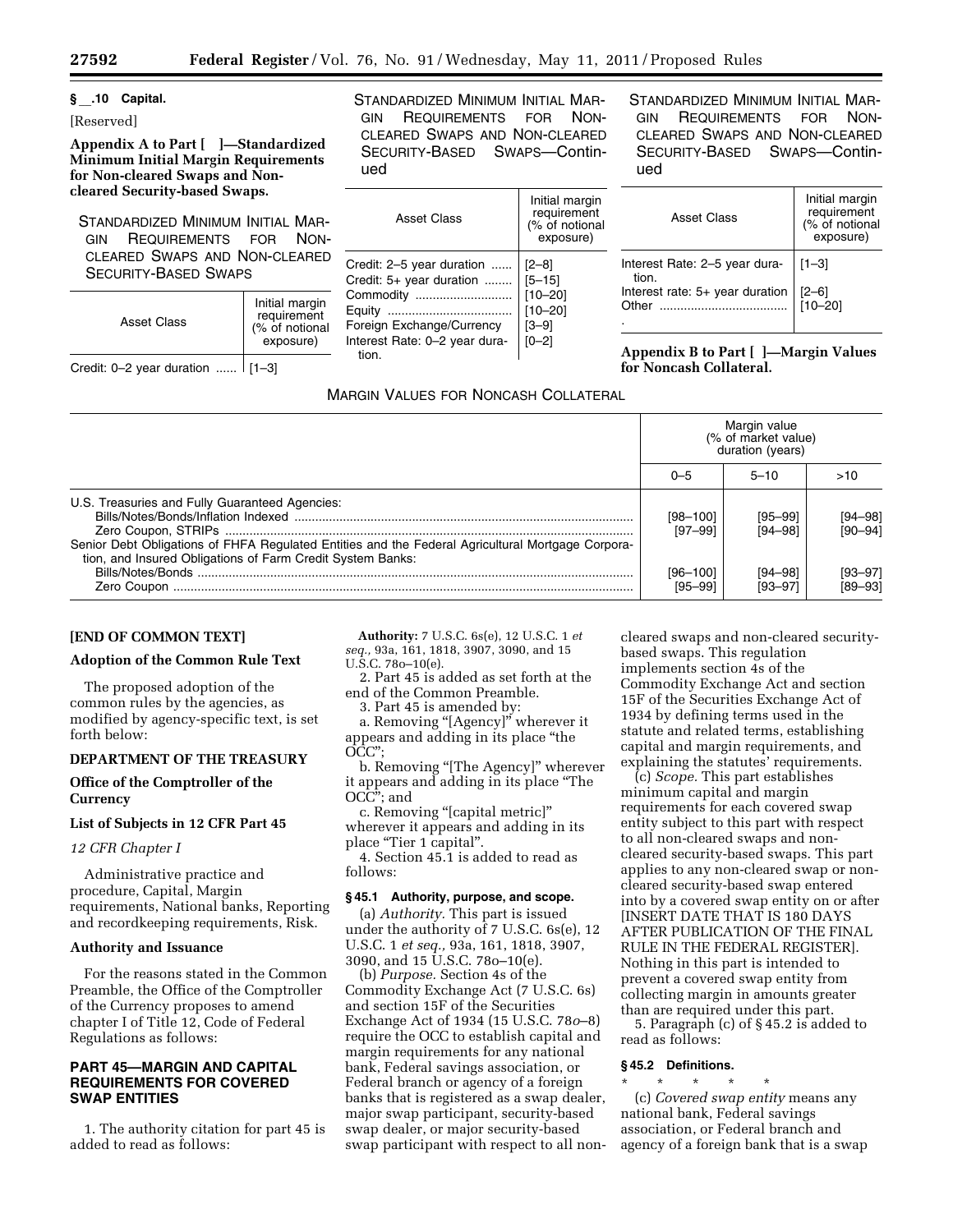entity, or any other entity that the OCC determines.

\* \* \* \* \* 6. Section 45.10 is added to read as follows:

#### **§ 45.10 Capital.**

A covered swap entity shall comply with:

(a) In the case of a covered swap entity that is a national bank, the minimum capital requirements in 12 CFR part 3;

(b) In the case of a covered swap entity that is a Federal savings association, the minimum capital requirements in 12 CFR part 567; and

(c) In the case of a covered swap entity that is a Federal branch or agency of a foreign bank, the capital adequacy guidelines that are applicable as generally provided under 12 CFR 28.14.

### **BOARD OF GOVERNORS OF THE FEDERAL RESERVE SYSTEM**

#### **List of Subjects in 12 CFR Part 237**

#### *12 CFR Chapter II*

Administrative practice and procedure, Banks and banking, Capital, Foreign banking, Holding companies, Margin requirements, Reporting and recordkeeping requirements, Risk.

#### **Authority and Issuance**

For the reasons set forth in the Supplementary Information, the Board of Governors of the Federal Reserve System proposes to add the text of the common rule as set forth at the end of the Supplementary Information as part 237 to 12 CFR chapter II as follows:

#### **PART 237—MARGIN AND CAPITAL REQUIREMENTS FOR COVERED SWAP ENTITIES (REGULATION KK)**

7. The authority citation for part 237 is added to read as follows:

**Authority:** 7 U.S.C. 6s(e), 15 U.S.C. 78o– 10(e), 12 U.S.C. 221 *et seq.,* 12 U.S.C. 1818, 12 U.S.C. 1841 *et seq.,* and 12 U.S.C. 3103 *et seq.* 

8. Part 237 is added as set forth at the end of the Common Preamble.

9. Part 237 is amended by:

a. Removing "[Agency]" wherever it appears and adding in its place ''the Board'';

b. Removing "[The Agency]" wherever it appears and adding in its place ''The Board''; and

c. Removing ''[capital metric]'' wherever it appears and adding in its place "tier 1 capital".

10. Section 237.1 is added to read as follows:

# **§ 237.1 Authority, purpose, and scope.**

(a) *Authority.* This part (Regulation KK) is issued by the Board of Governors of the Federal Reserve System (Board) under section 4s(e) of the Commodity Exchange Act (7 U.S.C. 6s(e)) and section 15F(e) of the Securities Exchange Act of 1934 (15 U.S.C. 78o– 10(e)), as well as under the Federal Reserve Act, as amended (12 U.S.C. 221 *et seq.*); section 8 of the Federal Deposit Insurance Act, as amended (12 U.S.C. 1818); the Bank Holding Company Act of 1956, as amended (12 U.S.C. 1841 *et seq.*); and the International Banking Act of 1978, as amended (12 U.S.C. 3101 *et seq.*).

(b) *Purpose.* Section 4s of the Commodity Exchange Act (7 U.S.C. 6s) and section 15F of the Securities Exchange Act of 1934 (15 U.S.C. 78*o*–8) require the Board to establish capital and margin requirements for any state member bank (as defined in 12 CFR 208.2(g)), bank holding company (as defined in 12 U.S.C. 1842), savings and loan holding company (as defined in 12 U.S.C. 1467a (on or after the transfer established under Section 311 of the Dodd-Frank Act) 12 U.S.C. 5411)), foreign banking organization (as defined in 12 CFR 211.21(o)), state branch or state agency of a foreign bank (as defined in 12 U.S.C. 3101(b)(11) and (12)), or Edge or agreement corporation (as defined in 12 CFR 211.1(c)(2) and (3)) that is registered as a swap dealer, major swap participant, security-based swap dealer, or major security-based swap participant with respect to all noncleared swaps and non-cleared securitybased swaps. This regulation implements section 4s of the Commodity Exchange Act and section 15F of the Securities Exchange Act of 1934 by defining terms used in the statute and related terms, establishing capital and margin requirements, and explaining the statutes' requirements.

(c) *Scope.* This part establishes minimum capital and margin requirements for each covered swap entity subject to this part with respect to all non-cleared swaps and noncleared security-based swaps. This part applies to any non-cleared swap or noncleared security-based swap entered into by a covered swap entity on or after [INSERT DATE THAT IS 180 DAYS AFTER PUBLICATION OF THE FINAL RULE IN THE FEDERAL REGISTER]. Nothing in this part is intended to prevent a covered swap entity from collecting margin in amounts greater than are required under this part.

11. Paragraph (c) of § 237.2 is added to read as follows:

#### **§ 237.2 Definitions.**

\* \* \* \* \*

(c) *Covered swap entity* means any state member bank (as defined in 12 CFR 208.2(g)), bank holding company (as defined in 12 U.S.C. 1842), savings and loan holding company (as defined in 12 U.S.C. 1467a (on or after the transfer established under Section 311 of the Dodd-Frank Act) 12 U.S.C. 5411)), foreign banking organization (as defined in 12 CFR 211.21(o)), any state branch or state agency of a foreign bank (as defined in 12 U.S.C. 3101(b)(11) and (12)), or Edge or agreement corporation (as defined in 12 CFR 211.1 $(c)(2)$  and (3)) that is a swap entity, or any other entity that the Board determines.

\* \* \* \* \* 12. Section 237.10 is added to read as follows:

#### **§ 237.10 Capital.**

A covered swap entity shall comply with:

(a) In the case of a covered swap entity that is a state member bank (as defined in 12 CFR 208.2(g)), the capital adequacy guidelines that are applicable to the covered swap entity and have been adopted by the Board under section 38 of the Federal Deposit Insurance Act (12 U.S.C. 1831o);

(b) In the case of a covered swap entity that is a bank holding company (as defined in 12 U.S.C. 1842) or a savings and loan holding company (as defined in 12 U.S.C. 1467a), the capital adequacy guidelines applicable to bank holding companies under the Board's Regulation Y (12 CFR part 225);

(c) In the case of a covered swap entity that is foreign banking organization (as defined in 12 CFR 211.21(o)) or any state branch or state agency of a foreign bank (as defined in 12 U.S.C. 3101(b)(11) and (12)), the capital rules that are made applicable to such covered swap entity pursuant to § 225.2(r)(3) of the Board's Regulation Y  $(12$  CFR 225.2(r)(3)); and

(d) In the case of a covered swap entity that is an Edge or agreement corporation (as defined in 12 CFR  $211.1(c)(2)$  and  $(3)$ , the capital adequacy guidelines that are made applicable to an Edge corporation engaged in banking pursuant to § 211.12(c)(2) of the Board's Regulation K (12 CFR 211.12(c)(2)).

# **FEDERAL DEPOSIT INSURANCE CORPORATION**

#### **List of Subjects in 12 CFR Part 324**

# *12 CFR Chapter III*

Banks, Reporting and recordkeeping requirements, Holding companies, Savings associations.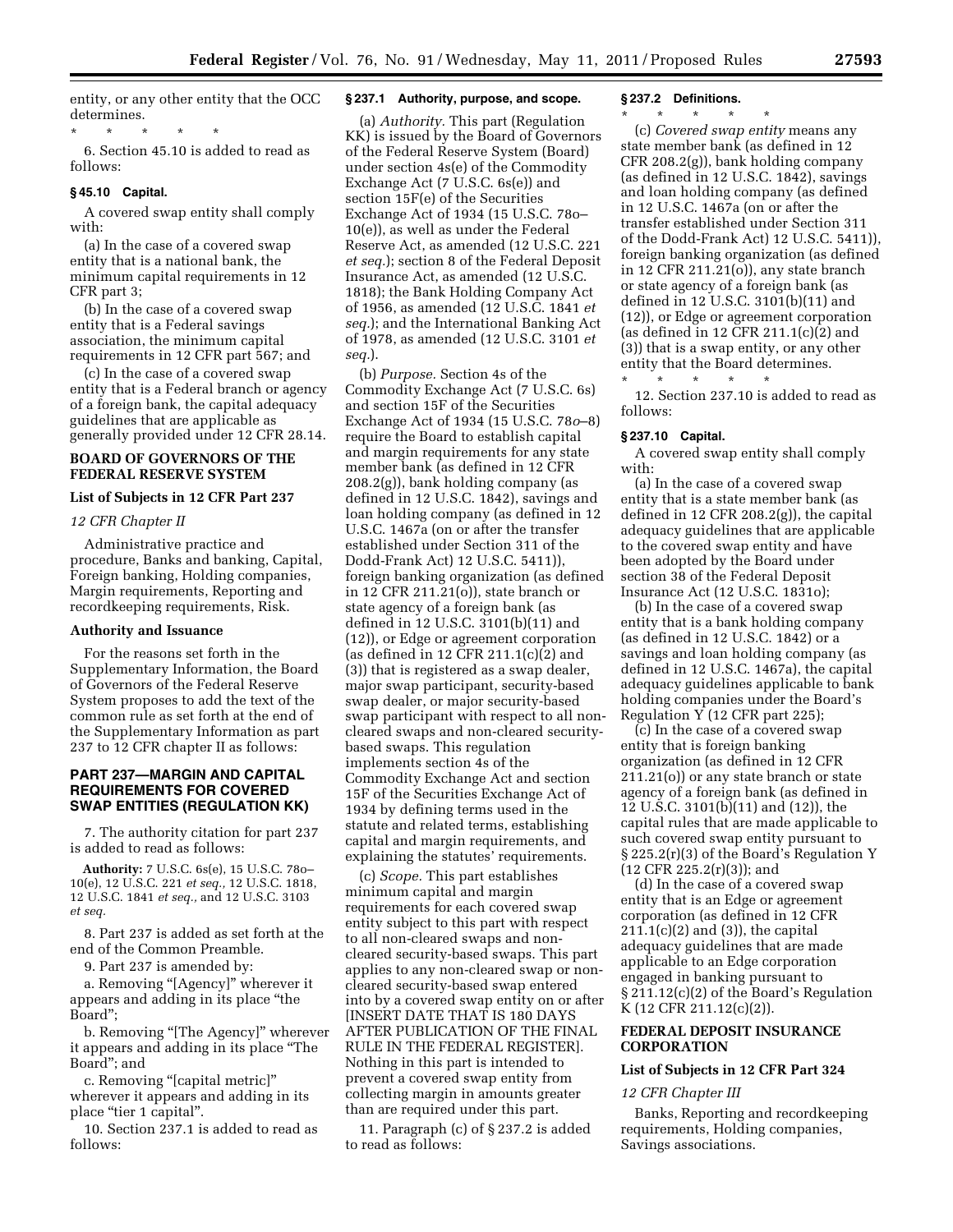#### **Authority and Issuance**

For the reasons set forth in the Supplementary Information, the Federal Deposit Insurance Corporation proposes to add the text of the common rule as set forth at the end of the Supplementary Information as part 324 to chapter III of Title 12, Code of Federal Regulations, modified as follows:

# **PART 324—MARGIN AND CAPITAL REQUIREMENTS FOR COVERED SWAP ENTITIES**

13. The authority citation for part 324 is added to read as follows:

**Authority:** 7 U.S.C. 6s(e), 15 U.S.C. 78o– 10(e), and 12 U.S.C. 1818 and 12 U.S.C. 1819(a)(Tenth).

14. Part 324 is added as set forth at the end of the Common Preamble. 15. Part 324 is amended by:

a. Removing "[Agency]" wherever it appears and adding in its place ''the FDIC'';

b. Removing "[The Agency]" wherever it appears and adding in its place ''The FDIC''; and

c. Removing ''[capital metric]'' wherever it appears and adding in its place "tier 1 capital".

16. Section 324.1 is added to read as follows:

**§**ll**.1 Authority, purpose, and scope.**  (a) *Authority.* This part is issued by the Federal Deposit Insurance Corporation (FDIC) under section 4s(e) of the Commodity Exchange Act (7 U.S.C. 6s(e)), section 15F(e) of the Securities Exchange Act of 1934 (15 U.S.C. 78o–10(e)), and section 8 of the Federal Deposit Insurance Act (12 U.S.C. 1818).

(b) *Purpose.* Section 4s of the Commodity Exchange Act (7 U.S.C. 6s) and section 15F of the Securities Exchange Act of 1934 (15 U.S.C. 78*o*–8) require the FDIC to establish capital and margin requirements for any FDICinsured state-chartered bank that is not a member of the Federal Reserve System or FDIC-insured state-chartered savings association that is registered as a swap dealer, major swap participant, securitybased swap dealer, or major securitybased swap participant with respect to all non-cleared swaps and non-cleared security-based swaps. This part implements section 4s of the Commodity Exchange Act and section 15F of the Securities Exchange Act of 1934 by defining terms used in the statutes and related terms, establishing capital and margin requirements, and explaining the statutes' requirements.

(c) *Scope.* This part establishes minimum capital and margin requirements for each covered swap

entity subject to this part with respect to all non-cleared swaps and noncleared security-based swaps. This part applies to any non-cleared swap or noncleared security-based swap entered into by a covered swap entity on or after [INSERT DATE THAT IS 180 DAYS AFTER PUBLICATION OF THE FINAL RULE IN THE FEDERAL REGISTER]. Nothing in this part is intended to prevent a covered swap entity from collecting margin in amounts greater than are required under this part.

17. Paragraph (c) of § 324.2 is added to read as follows:

\* \* \* \* \* (c) *Covered swap entity* means any FDIC-insured state-chartered bank that is not a member of the Federal Reserve System or FDIC-insured state-chartered

savings association that is a swap entity, or any other entity that the FDIC determines.

\* \* \* \* \* 18. Section 324.10 is added to read as follows:

#### **§**ll**.10 Capital requirement.**

A covered swap entity shall comply with the capital adequacy guidelines that are applicable to the covered swap entity and have been adopted by the FDIC under section 38 of the Federal Deposit Insurance Act (12 U.S.C. 1831o).

#### **FARM CREDIT ADMINISTRATION**

# **List of Subjects in 12 CFR Part 624**

Agriculture, Banks, Banking, Credit, Rural areas.

#### **Authority and Issuance**

For the reasons set forth in the Supplementary Information, the Farm Credit Administration proposes to add the text of the common rule as set forth at the end of the Supplementary Information as part 624 to chapter VI of Title 12, Code of Federal Regulations, modified as follows:

# **PART 624—MARGIN AND CAPITAL REQUIREMENTS FOR COVERED SWAP ENTITIES**

19. The authority citation for part 624 is added to read as follows:

**Authority:** 7 U.S.C. 6s(e), 15 U.S.C. 78o– 10(e), and secs. 4.3, 5.9, 5.17, and 8.32 of the Farm Credit Act (12 U.S.C. 2154, 12 U.S.C. 2243, 12 U.S.C. 2252, and 12 U.S.C. 2279bb– 1).

20. Part 624 is added as set forth at the end of the Common Preamble. 21. Part 624 is amended by:

a. Removing "[Agency]" wherever it appears and adding in its place ''the FCA'';

a. Removing "[The Agency]" wherever it appears and adding in its place ''The FCA''; and

c. Removing ''[capital metric]'' wherever it appears and adding in its place ''core surplus or core capital, as applicable''.

22. Section 624.1 is added to read as follows:

#### **§ 624.1 Authority, purpose, and scope.**

(a) *Authority.* This part is issued by the Farm Credit Administration (FCA) under section 4s(e) of the Commodity Exchange Act (7 U.S.C. 6s(e)), section 15F(e) of the Securities Exchange Act of 1934 (15 U.S.C. 78o–10(e)), and sections 4.3, 5.9, 5.17, and 8.32 of the Farm Credit Act (12 U.S.C. 2154, 12 U.S.C. 2243, 12 U.S.C. 2252, and 12 U.S.C. 2279bb–1).

(b) *Purpose.* Section 4s of the Commodity Exchange Act (7 U.S.C. 6s) and section 15F of the Securities Exchange Act of 1934 (15 U.S.C. 78*o*–8) require the FCA to establish capital and margin requirements for any System institution, including the Federal Agricultural Mortgage Corporation, chartered under the Farm Credit Act of 1971, as amended (12 U.S.C. 2001 *et seq.*) that is registered as a swap dealer, major swap participant, security-based swap dealer, or major security-based swap participant with respect to all noncleared swaps and non-cleared securitybased swaps. This regulation implements section 4s of the Commodity Exchange Act and section 15F of the Securities Exchange Act of 1934 by defining terms used in the statute and related terms, establishing capital and margin requirements, and explaining the statute's requirements.

(c) *Scope.* This part establishes minimum capital and margin requirements for each covered swap entity subject to this part with respect to all non-cleared swaps and noncleared security-based swaps. This part applies to any non-cleared swap or noncleared security-based swap entered into by a covered swap entity on or after [INSERT DATE THAT IS 180 DAYS AFTER PUBLICATION OF THE FINAL RULE IN THE FEDERAL REGISTER]. Nothing in this part is intended to prevent a covered swap entity from collecting margin in amounts greater than are required under this part.

23. Paragraph (c) of § 624.2 is added to read as follows:

#### **§ 624.2 Definitions.**

\* \* \* \* \*

(c) *Covered swap entity* means any institution chartered under the Farm Credit Act of 1971, as amended (12 U.S.C. 2001 *et seq.*) that is a swap entity,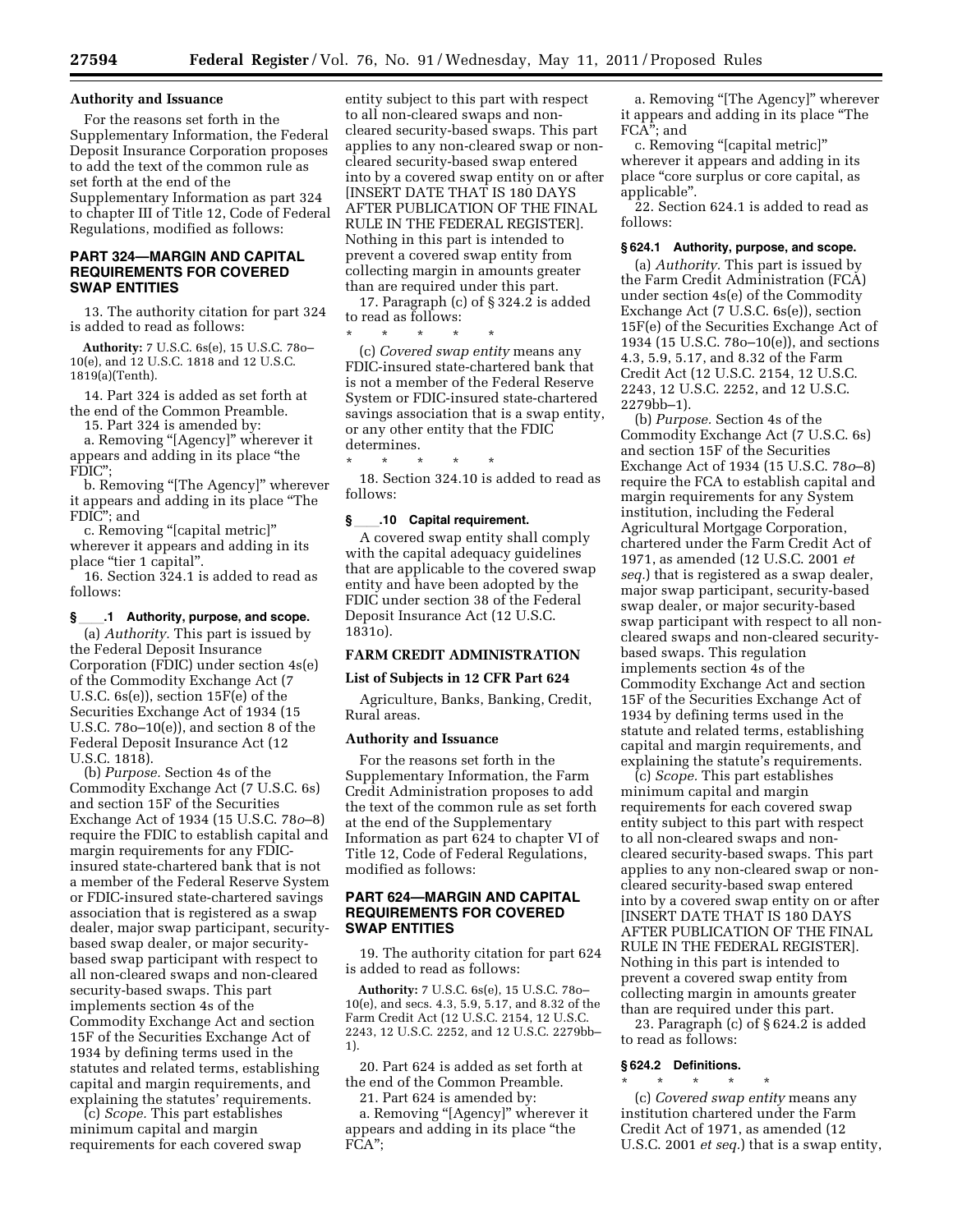or any other entity that the FCA determines.

\* \* \* \* \* 24. Section 624.10 is added to read as follows:

#### **§ 624.10 Capital requirement.**

A covered swap entity shall comply with:

(a) In the case of the Federal Agricultural Mortgage Corporation, the capital adequacy regulations set forth in 12 CFR part 652; and

(b) In the case of any Farm Credit System institution other than the Federal Agricultural Mortgage Corporation, the capital regulations set forth in 12 CFR part 615.

25. Section 624.11 is added to read as follows:

#### **§ 624.11 Special requirements for transactions between swap entities and System institutions.**

(a) *Margin requirements.* To the extent that a System institution, including the Federal Agricultural Mortgage Corporation, that is not a covered swap entity enters into a non-cleared swap or a non-cleared security-based swap with a swap entity, the System institution shall:

(1) Collect initial margin from the swap entity in an amount and at such times as would be in accordance with the requirements of § 624.3, provided that for purposes of this § 624.10 any reference to "initial margin model" in the definition of ''initial margin collection amount'' shall mean:

(i) The System institution's initial margin model, if any, or

(ii)(A) If the System institution does not have an initial margin model, an initial margin model used by a third party to calculate initial margin on behalf of the System institution in accordance with § 624.3, provided that the third party is itself independent of the swap entity that is the counterparty in the transaction at issue.

(B) The amounts of initial margin collected under this paragraph (a) may be adjusted for minimum transfer amounts as allowed under § 624.3(c).

(2) Collect variation margin daily from the swap entity in an amount that would be in accordance with the requirements in §§ 624.4(a) and 624.4(e). The amounts of variation margin collected under this paragraph may be adjusted as allowed for minimum transfer amounts under § 624.4(c) and for qualifying master netting agreements under § 624.4(d).

(b) *Documentation.* To the extent that a System institution enters into a noncleared swap or a non-cleared securitybased swap with a swap entity, the

System institution shall execute trading documentation with such swap entity in accordance with the requirements of § 624.5.

(c) *Collateral.* Any initial or variation margin that a System institution is required to collect from a swap entity under paragraph (a) of this section shall meet the eligible collateral requirements of § 624.6.

(d) *Segregation.* A System institution shall require that any funds or other property that it posts to a swap entity as initial or variation margin be held by a third-party custodian that is independent of the swap entity and the System institution, is located in a jurisdiction that applies the same insolvency regime to the third-party custodian as would apply to the System institution, and is subject to the rehypothecation, reinvestment, and other transfer restrictions of § 624.7

(e) *Initial margin models.* To the extent the initial margin collection amount that the System institution is required to collect from a swap entity under paragraph (a)(1) of this section is calculated by the System institution using an initial margin model, such model must meet all the requirements of § 624.8, provided that the appropriate prudential regulator responsible for making or rescinding any approvals to the extent required or allowed under § 624.8 shall be:

(1) In the case where the initial margin model is that of a third party that is subject to regulation by a prudential regulator, the prudential regulator having such jurisdiction; or

(2) In the case where the initial margin model is that of either the System institution or a third party that is not subject to regulation by a prudential regulator, the FCA.

# **FEDERAL HOUSING FINANCE AGENCY**

#### **List of Subjects in 12 CFR Part 1221**

Government-sponsored enterprises, Mortgages, Securities.

#### **Authority and Issuance**

For the reasons stated in the **SUPPLEMENTARY INFORMATION,** and under the authority of 7 U.S.C. 6s(e), 15 U.S.C. 78o–10(e), and 12 U.S.C. 4526, the Federal Housing Finance Agency proposes to add the text of the common rule as set forth at the end of the **SUPPLEMENTARY INFORMATION** as part 1221 of subchapter B of chapter XII of title 12 of the Code of Federal Regulations, modified as follows:

#### **CHAPTER XII—FEDERAL HOUSING FINANCE AGENCY**

**SUBCHAPTER B—ENTITY REGULATIONS** 

# **PART 1221—MARGIN AND CAPITAL REQUIREMENTS FOR COVERED SWAP ENTITIES**

26. The authority citation for part 1221 is added to read as follows:

**Authority:** 7 U.S.C. 6s(e), 15 U.S.C. 78o– 10(e), 12 U.S.C. 4513 and 12 U.S.C. 4526(a).

27. Part 1221 is added as set forth at the end of the Common Preamble. 28. Part 1221 is amended by:

a. Removing "[Agency]" wherever it

appears and adding in its place ''FHFA''; b. Removing "[The Agency]" wherever it appears and adding in its place

''FHFA''; and

c. Removing ''[capital metric]'' wherever it appears and adding in its place ''total capital''.

29. Section 1221.1 is added to read as follows:

#### **§ 1221.1 Authority, purpose, and scope.**

(a) *Authority.* This part is issued by the Federal Housing Finance Authority (FHFA) under section 4s(e) of the Commodity Exchange Act (7 U.S.C. 6s(e)), section 15F(e) of the Securities Exchange Act of 1934 (15 U.S.C. 78o– 10(e)), 12 U.S.C. 4513 and 12 U.S.C. 4526(a).

(b) *Purpose.* Section 4s of the Commodity Exchange Act (7 U.S.C. 6s) and section 15F of the Securities Exchange Act of 1934 (15 U.S.C. 78o–8) require FHFA to establish capital and margin requirements for any regulated entity that is registered as a swap dealer, major swap participant, security-based swap dealer, or major security-based swap participant with respect to all noncleared swaps and non-cleared securitybased swaps. This regulation implements section 4s of the Commodity Exchange Act and section 15F of the Securities Exchange Act of 1934 by defining terms used in the statute and related terms, establishing capital and margin requirements, and explaining the statute's requirements.

(c) *Scope.* This part establishes minimum capital and margin requirements for each covered swap entity subject to this part with respect to all non-cleared swaps and noncleared security-based swaps. This part applies to any non-cleared swap or noncleared security-based swap entered into by a covered swap entity on or after [INSERT DATE THAT IS 180 DAYS AFTER PUBLICATION OF THE FINAL RULE IN THE FEDERAL REGISTER]. Nothing in this part is intended to prevent a covered swap entity from